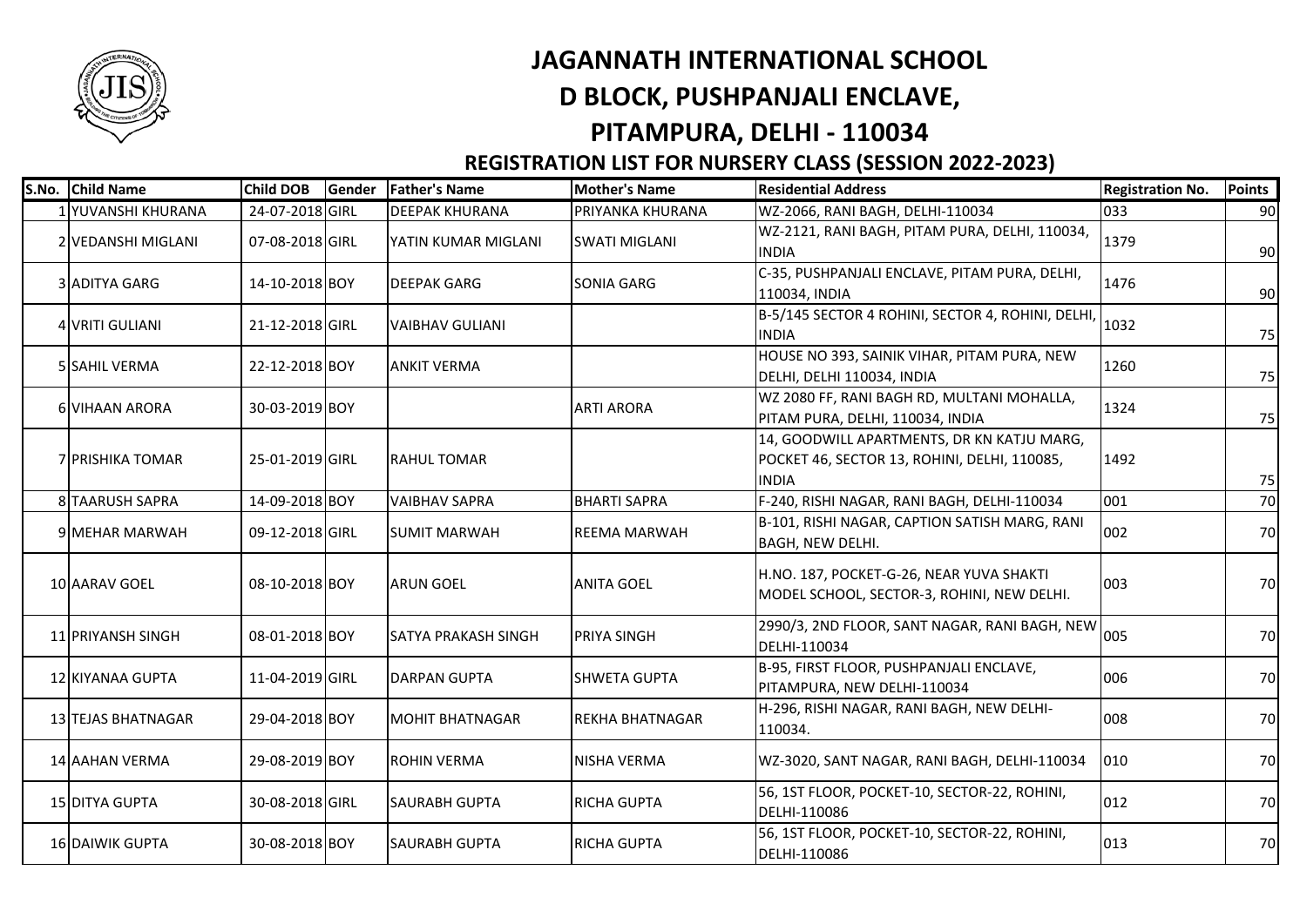| S.No. | <b>Child Name</b>       | <b>Child DOB</b> | Gender | <b>Father's Name</b>       | <b>Mother's Name</b>  | <b>Residential Address</b>                                                                                                             | <b>Registration No.</b> | <b>Points</b> |
|-------|-------------------------|------------------|--------|----------------------------|-----------------------|----------------------------------------------------------------------------------------------------------------------------------------|-------------------------|---------------|
|       | 17 OSHEEN KAUR          | 07-11-2018 GIRL  |        | <b>HARPREET SINGH</b>      | <b>GURPREET KAUR</b>  | H.NO. 538, UPPER GROUND FLOOR, RISHI NAGAR,<br>RANI BAGH, DELHI.                                                                       | 014                     | 70            |
|       | 18 SHREYA               | 05-03-2019 GIRL  |        | <b>RAJESH KUMAR</b>        | <b>RENU</b>           | 88-89, 2ND FLOOR, POCKET B-5, SECTOR-7, ROHINI,<br>DELHI-110085.                                                                       | 018                     | 70            |
|       | 19 DIVYANSH GARG        | 08-06-2018 BOY   |        | <b>MOHAN GARG</b>          | <b>SEEMA GARG</b>     | H.NO. 83, EAST FRIENDS ENCLAVE, SULTANPURI, C-<br>BLOCK, NORTH WEST DELHI-110086.                                                      | 019                     | 70            |
|       | 20 KAVYA MITTAL         | 17-05-2018 GIRL  |        | <b>SUCHET MITTAL</b>       | JYOTI MITTAL          | RU-310, GROUND FLOOR, PITAMPURA, NEW DELHI.                                                                                            | 022                     | 70            |
|       | 21 JANHVI               | 09-04-2018 GIRL  |        | DEEPAK KUMAR               | <b>KAVITA</b>         | 82, EAST FRIENDS ENCLAVE, NEAR LOHA MARKET,<br>SULTANPURI, DELHI-110086                                                                | 024                     | 70            |
|       | 22 KABIR AHMED          | 02-10-2017 BOY   |        | SHAMSHAD AHMED             | <b>MOHSINA AHMED</b>  | 149, GHALIB APARTMENTS, PARWANA ROAD,<br>PITAMPURA, DELHI-110034                                                                       | 025                     | 70            |
|       | 23 PAAVNI PURI          | 05-01-2019 GIRL  |        | <b>DIVJYOT PURI</b>        | <b>RUCHIKA PURI</b>   | 23, POCKET A-3, SECTOR-8, ROHINI, DELHI-110085.                                                                                        | 026                     | 70            |
|       | 24 DARSH SINGHAL        | 09-02-2019 BOY   |        | <b>GAURAV SINGHAL</b>      | <b>SHILPI SINGHAL</b> | C-2/124, 2ND FLOOR, WEST ENCLAVE, PITAMPURA.                                                                                           | 027                     | 70            |
|       | 25 AKSHAT               | 22-01-2018 BOY   |        | NITIN AGGARWAL             | <b>RESHU</b>          | BLOCK-B, H.NO. 4, POCKET-00, SECTOR-1, ROHINI,<br><b>NEW DELHI-110085.</b>                                                             | 028                     | 70            |
|       | 26 REYANSH GUPTA        | 04-04-2019 BOY   |        | <b>ANSHUL GUPTA</b>        | <b>RENU GUPTA</b>     | 164-C, BLOCK-WP, NEAR GOPAL MANDIR,<br>PITAMPURA, NEW DELHI-110034                                                                     | 030                     | 70            |
|       | 27 NAMISH KUMAR         | 12-10-2018 BOY   |        | <b>LALIT KUMAR</b>         | <b>RASHI SAHNI</b>    | H.NO. 92-93, 3RD FLOOR, BLOCK-A, POCKET-2,<br>SECTOR-8, ROHINI, DELHI-110085.                                                          | 032                     | 70            |
|       | 28 EVANKA               | 09-10-2018 GIRL  |        | <b>MAHESH KUMAR</b>        | <b>ROOMA</b>          | L-381, MANGOL PURI, DELHI-110083                                                                                                       | 037                     | 70            |
|       | 29 KUSHA JAIN           | 15-06-2018 GIRL  |        | <b>RAJUL JAIN</b>          | NIDHI JINDAL          | D-15/271, SECTOR-3, ROHINI, NEW DELHI-110085                                                                                           | 039                     | 70            |
|       | <b>30 ANAYA SHARMA</b>  | 12-02-2019 GIRL  |        | RAVI SHARMA                | <b>PAYAL VATS</b>     | A-912/913, SECTOR-2, AVANTIKA, ROHINI, NEW<br>DELHI-11085, SECTOR 2, ROHINI, DELHI, INDIA                                              | 1000                    | 70            |
|       | 31 DAKSHITA ARYA        | 13-04-2018 GIRL  |        | <b>LALIT ARYA</b>          | <b>JYOTI ARYA</b>     | K-286, NETAJI SUBHASH PLACE, SHAKURPUR, DELHI,<br>110034, INDIA                                                                        | 1001                    | 70            |
|       | 32 SANJEEVANI ARORA     | 16-11-2018 GIRL  |        | <b>SANJAY ARORA</b>        | <b>VAISHALI ARORA</b> | B-5/225, SECTOR 3, ROHINI, DELHI, 110085, INDIA                                                                                        | 1002                    | 70            |
|       | 33 AKSHIT SINGHAL       | 22-11-2018 BOY   |        | <b>DINESH KUMAR SINGAL</b> | <b>NEHA GUPTA</b>     | I-1/55 BUDH VIHAR, PHASE-I, BUDH VIHAR PHASE I,<br>BUDH VIHAR, DELHI, 110086, INDIA                                                    | 1004                    | 70            |
|       | <b>34 ANIRVAN VERMA</b> | 05-11-2018 BOY   |        | <b>ASHISH KUMAR VERMA</b>  | <b>TIMCY KAUSHIK</b>  | FLAT NO 11 BLOCK C, AMRIT COOPERATIVE SOCIETY,<br>RASHMI APARTMENTS, KAILASH ENCLAVE, HARSH<br>VIHAR, PITAM PURA, DELHI, 110034, INDIA | 1006                    | 70            |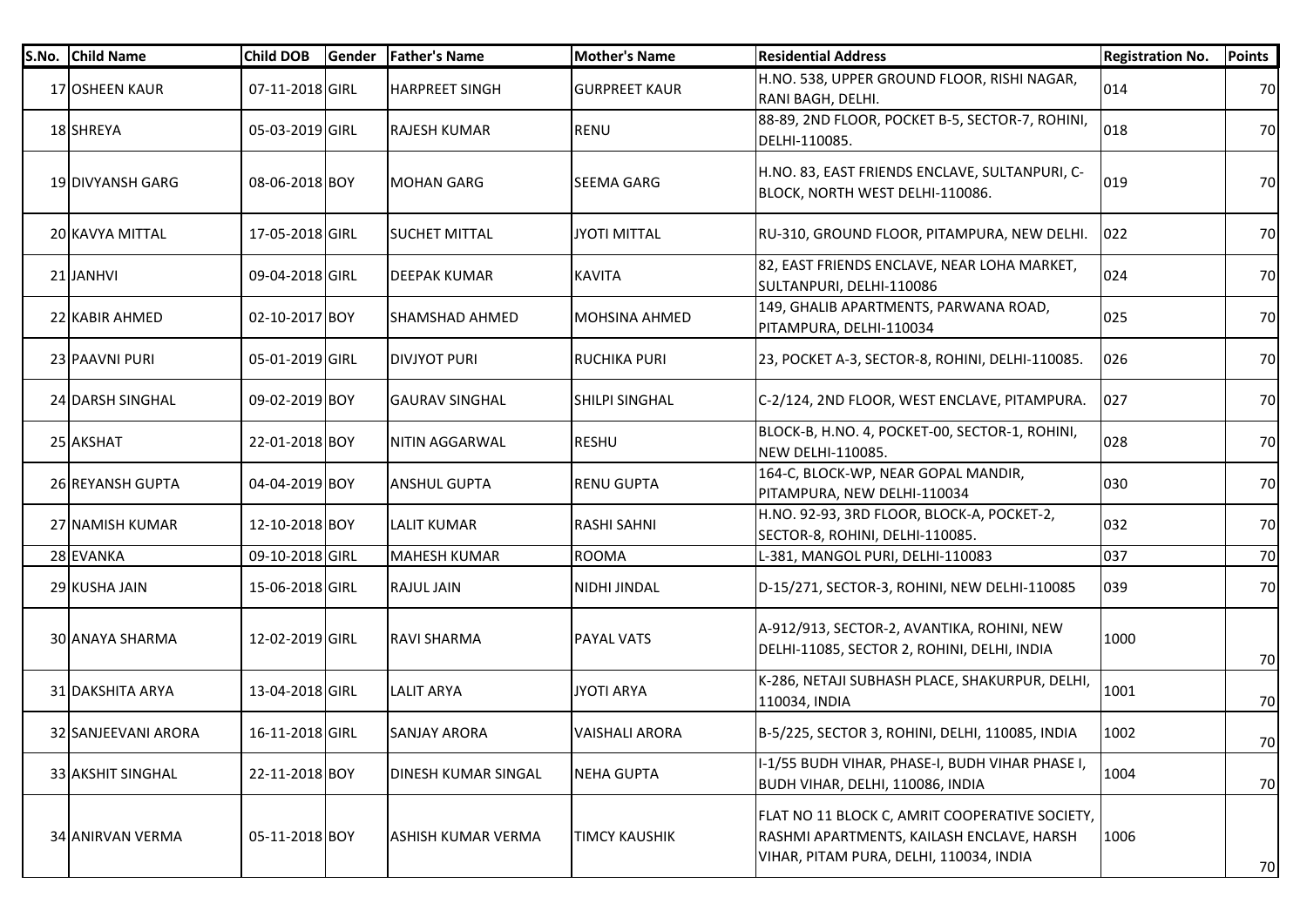| S.No. | <b>Child Name</b>     | <b>Child DOB</b> | Gender | <b>Father's Name</b>    | <b>Mother's Name</b> | <b>Residential Address</b>                                                                                                                                                         | <b>Registration No.</b> | <b>Points</b> |
|-------|-----------------------|------------------|--------|-------------------------|----------------------|------------------------------------------------------------------------------------------------------------------------------------------------------------------------------------|-------------------------|---------------|
|       | 35 SANVI GUPTA        | 09-07-2018 GIRL  |        | <b>ASHISH GUPTA</b>     | <b>SONAM GUPTA</b>   | D 17/107, SEC 3 ROHINI, D17-107, POCKET 17,<br>SECTOR 3D, ROHINI, DELHI, 110085, INDIA                                                                                             | 1007                    | 70            |
|       | 36 LEKISHA SRIVASTAVA | 27-09-2018 GIRL  |        | <b>ROHIT SRIVASTAVA</b> | RITU KULSHRESHTHA    | 737 3RD FLOOR, WZ-1158, RANI BAGH RD, RANI<br>BAGH, MAIN MARKET, RISHI NAGAR, PITAM PURA,<br>DELHI, 110034, INDIA                                                                  | 1011                    | 70            |
|       | 37 KAVYAAN YADAV      | 15-03-2019 BOY   |        | <b>MOHIT YADAV</b>      | DEEPTI YADAV         | WZ 248 SHAKURPUR VILLAGE, SHAKURPUR VILLAGE,<br>SHAKURPUR, NEW DELHI, DELHI 110034, INDIA                                                                                          | 1012                    | 70            |
|       | 38 NAISHA SRIVASTVA   | 25-03-2019 GIRL  |        | <b>PUNEET SRIVASTVA</b> | <b>SHAKTI CHOPRA</b> | WZ-1738, FIRST FLOOR, RANI BAGH, MULTANI<br>MOHALLA, MULTANI MOHALLA, PITAM PURA, DELHI, 1013<br>110034, INDIA                                                                     |                         | 70            |
|       | 39 VIVAAN JAIN        | 18-07-2018 BOY   |        | <b>VARUN JAIN</b>       | DEEPIKA SETHI JAIN   | C-95 MAHARANA PRATAP ENCLAVE BRITANIA RANI<br>BAGH ROAD PITAMPURA, MAHARANA PARTAP<br>ENCLAVE, PITAM PURA, DELHI, 110034, INDIA                                                    | 1015                    | 70            |
|       | 40 INAAYA JAIN        | 18-07-2018 GIRL  |        | <b>VARUN JAIN</b>       | DEEPIKA SETHI JAIN   | C-95 MAHARANA PRATAP ENCLAVE BRITANIA RANI<br>BAGH ROAD PITAMPURA, MAHARANA PARTAP<br>ENCLAVE, PITAM PURA, DELHI, 110034, INDIA                                                    | 1016                    | 70            |
|       | 41 SEERAT WADHWA      | 24-09-2018 GIRL  |        | <b>ROHIL WADHWA</b>     | RICHA WADHWA         | J 62, RESERVE BANK ENCLAVE, PASCHIM VIHAR,<br><b>DELHI, 110063, INDIA</b>                                                                                                          | 1017                    | 70            |
|       | 42 ITAARISH BHARDWAJ  | 19-06-2018 BOY   |        | <b>GAURAV</b>           | MONIKA BHARDWAJ      | 334, LAKEVIEWAPARTMENT, SECTOR-9, ROHINI., SRI<br>MAHAVEER CO- OPERATIVE GROUP HOSING<br>SOCIETY, PLOT NO. 42, HL PARWANA RD, POCKET 42,<br>SECTOR 9, ROHINI, DELHI, 110085, INDIA | 1018                    | 70            |
|       | 43 ANVIT ASHOK SONI   | 18-06-2018 BOY   |        | <b>ANISH SONI</b>       | PRACHI SONI          | 435 KOHAT ENCLAVE, KOHAT ENCLAVE, PITAM<br>PURA, DELHI, 110034, INDIA                                                                                                              | 1019                    | 70            |
|       | 44 PRISHA BANSAL      | 14-07-2018 GIRL  |        | <b>ANKIT BANSAL</b>     | SHIPRA BANSAL        | I-1/11 BUDH VIHAR PHASE 1, BUDH VIHAR PHASE I,<br>BUDH VIHAR, DELHI, 110086, INDIA                                                                                                 | 1020                    | 70            |
|       | 45 REYANSH JUNEJA     | 03-07-2018 BOY   |        | <b>DEEPAK JUNEJA</b>    | NIDHI JUNEJA         | 3588 B, RAJA PARK, RANI BAGH, PITAM PURA, DELHI,<br>110034, INDIA                                                                                                                  | 1021                    | 70            |
|       | 46 PRAKSHIT BHARTI    | 29-12-2018 BOY   |        | <b>RAHUL BHARTI</b>     | POOJA                | A-433, A-433, POCKET 00, SECTOR 2, ROHINI, DELHI,<br>110085, INDIA                                                                                                                 | 1022                    | 70            |
|       | 47 AMAYRA HARIT       | 27-11-2018 GIRL  |        | <b>AMIT HARIT</b>       | MONIKA ?HARIT        | B-405, SEC-1, AVANTIKA, 405, B BLOCK RD,<br>AVANTIKA, SECTOR 1, ROHINI, DELHI, 110085, INDIA                                                                                       | 1023                    | 70            |
|       | 48 VAIDIK DEWAN       | 11-07-2018 BOY   |        | <b>VARUN DEWAN</b>      | DEEPIKA DEWAN        | A-17 DUJ APPARTMENT PLOT NO B-5, BHAGWAN<br>MAHAVIR MARG, BLOCK B, SECTOR 14, ROHINI,<br>DELHI, 110085, INDIA                                                                      | 1024                    | 70            |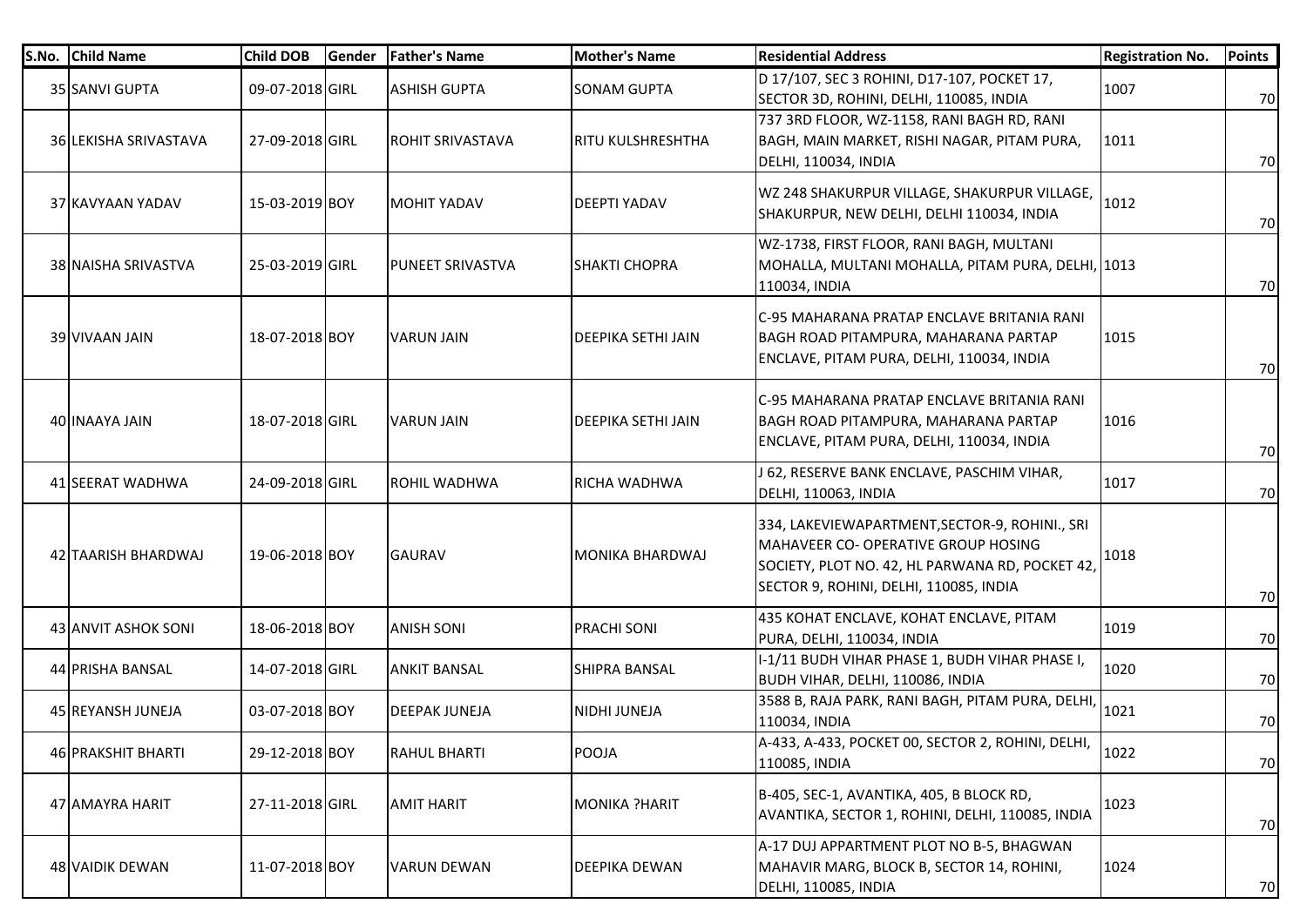| S.No. | <b>Child Name</b>  | <b>Child DOB</b> | Gender | <b>Father's Name</b>   | <b>Mother's Name</b>    | <b>Residential Address</b>                                                                                                                                      | <b>Registration No.</b> | <b>Points</b> |
|-------|--------------------|------------------|--------|------------------------|-------------------------|-----------------------------------------------------------------------------------------------------------------------------------------------------------------|-------------------------|---------------|
|       | 49 JIYANSH KOHLI   | 18-10-2018 BOY   |        | <b>MANISH KOHLI</b>    | <b>SWATI KAUR HANDA</b> | A-5B 226 GATE NO 6 SHANTI KUNJ PASCHIM VIHAR<br>WEST, A-5B GATE NO 6, STREET NUMBER 1, BLOCK<br>A 1, ASHIRWAD, PASCHIM VIHAR, NEW DELHI, DELHI<br>110063, INDIA | 1025                    | 70            |
|       | 50 MADHVI SINGH    | 14-04-2018 GIRL  |        | IMANISH KUMAR          | DOLLI KUMARI            | H NO H-10 AND 11 GALI NO 7 SHARMA COLONY<br>BUDH VIHAR PHASE 2, SHARMA COLONY, BUDH<br>VIHAR PHASE II, BUDH VIHAR, NEW DELHI, DELHI<br>110086, INDIA            | 1026                    | 70            |
|       | 51 KAVISH GOEL     | 17-07-2018 BOY   |        | <b>ANKIT GOEL</b>      | <b>MEGHA GOEL</b>       | D 52, PUSHPANJALI ENCLAVE, PITAM PURA, DELHI,<br>110034, INDIA                                                                                                  | 1028                    | 70            |
|       | 52 AMIT PAL        | 11-04-2018 BOY   |        | IASHISH KUMAR PAL      | <b>LALTI PAL</b>        | 325/1 RAILWAY COLONY SHAKUR BASTI, WZ-1158,<br>RANI BAGH RD, RANI BAGH, MAIN MARKET, RISHI<br>NAGAR, PITAM PURA, DELHI, 110034, INDIA                           | 1029                    | 70            |
|       | 53 AADAVAN PODDAAR | 25-11-2018 BOY   |        | <b>BHUSHAN PODDAR</b>  | POOJA PODDAR            | KU-160, FIRST FLOOR, PITAMPURA, KU/160, KU<br>BLOCK, UTTARI PITAMPURA, PITAM PURA, DELHI,<br>110088, INDIA                                                      | 1031                    | 70            |
|       | 54 TAPAS NAGPAL    | 20-11-2018 BOY   |        | <b>KAPIL NAGPAL</b>    | RADHIKA                 | 255/771, RANI BAGH, PITAM PURA, DELHI, 110034,<br><b>INDIA</b>                                                                                                  | 1033                    | 70            |
|       | 55 RITHVIK SHARMA  | 01-01-2019 BOY   |        | <b>SHARAD SHARMA</b>   | MEGHA SHARMA            | 274-275, 3RD FLOOR, POCKET 4, SECTOR 22, ROHINI,<br>SECTOR 22, BEGUM PUR, DELHI, 110086, INDIA                                                                  | 1034                    | 70            |
|       | 56 JASHAN CHAWLA   | 02-04-2018 BOY   |        | <b>HITESH CHAWLA</b>   | KHUSHBOO CHAWLA         | B-36, JAI SHIV APARTMENTS,, WEST ENCLAVE, PITAM<br>PURA, DELHI, 110034, INDIA                                                                                   | 1035                    | 70            |
|       | 57 PRITESH BAJAJ   | 26-01-2019 BOY   |        | <b>PUNEESH BAJAJ</b>   | <b>HEMLATA</b>          | 3687/A, GALI NO:7, NARANG COLONY, TRI NAGAR,<br>DELHI, 110035, INDIA                                                                                            | 1036                    | 70            |
|       | 58 SHIVANSH JHA    | 07-12-2018 BOY   |        | <b>RAHUL KUMAR JHA</b> | <b>GURIYA JHA</b>       | E - 19/9, 3RD FLOOR, SECTOR 3E, ROHINI, DELHI,<br>110085, INDIA                                                                                                 | 1037                    | 70            |
|       | 59 SAMPANN KHANNA  | 19-11-2018 BOY   |        | <b>JIVESH KHANNA</b>   | RUCHI MALHOTRA          | HOUSE NO 963 STREET NO 63, TRI NAGAR, DELHI,<br><b>INDIA</b>                                                                                                    | 1038                    | 70            |
|       | 60 AADVIK BINDAL   | 07-07-2018 BOY   |        | <b>RAJ BINDAL</b>      | <b>MONIKA SINGHAL</b>   | A2/166, SECTOR 3, ROHINI, DELHI, 110085, INDIA                                                                                                                  | 1039                    | 70            |
|       | 61 RIYAANSH GARG   | 06-02-2019 BOY   |        | LAKSHYA GARG           | ANSHU SINGHAL           | 1/2 FIRST FLOOR, MADHUBAN APARTMENT, OUTER<br>RING RD, VATS MARKET, HARSH VIHAR, PITAM<br>PURA, DELHI, 110034, INDIA                                            | 1040                    | 70            |
|       | 62 AYANSH HARSH    | 22-11-2018 BOY   |        | <b>MANOJ KUMAR</b>     | PREETI                  | 546C, RISHI NAGAR, RANI BAGH, SAINIK VIHAR,<br>PITAM PURA, NEW DELHI, DELHI 110034, INDIA                                                                       | 1046                    | 70            |
|       | 63 KRISHIKA THAPAR | 16-02-2019 GIRL  |        | YATIN THAPAR           | NISHA THAPAR            | B 573 FIRST FLOOR, SUDERSHAN PARK, NEW DELHI,<br>DELHI, INDIA                                                                                                   | 1047                    | 70            |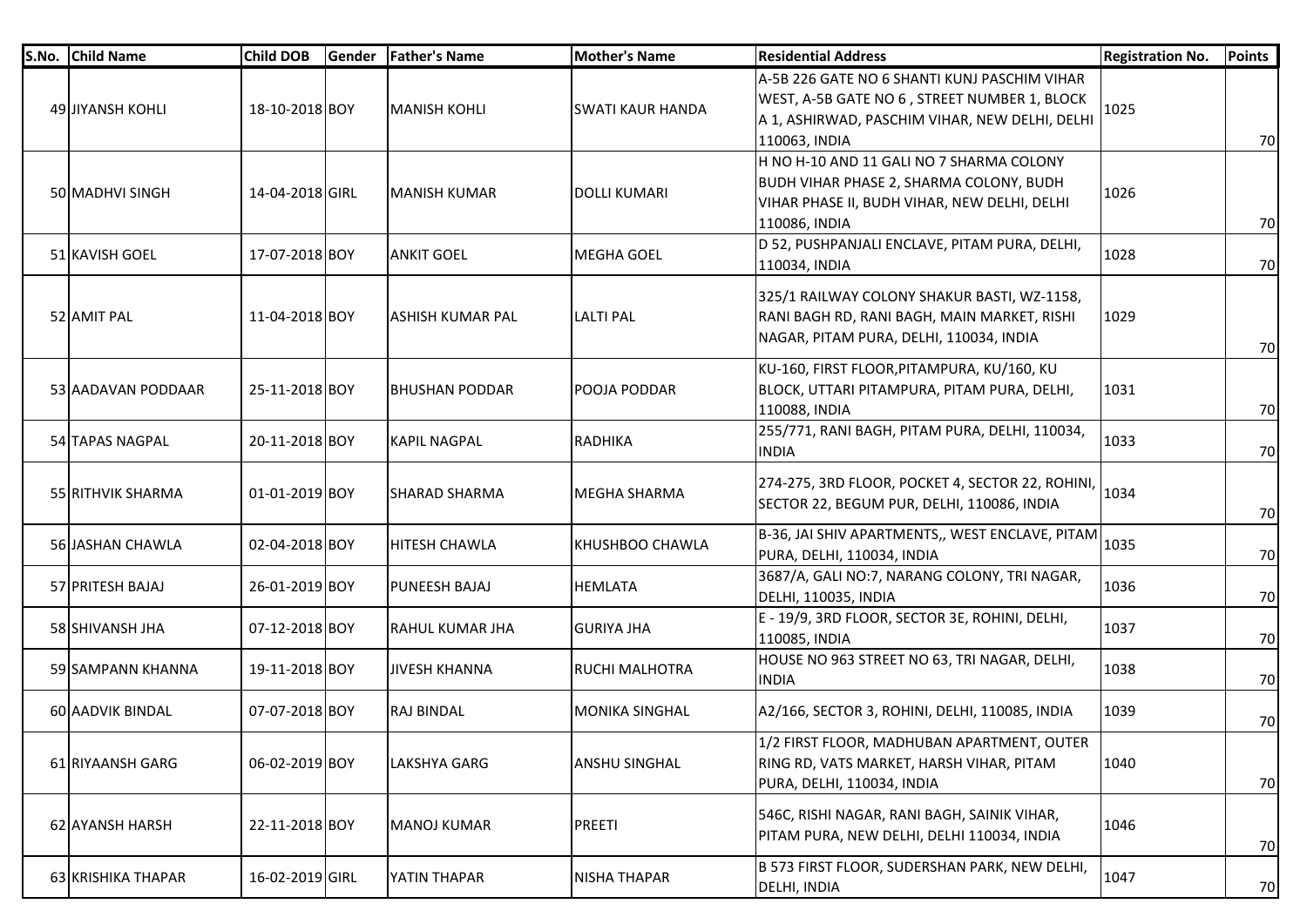| S.No. | <b>Child Name</b>           | <b>Child DOB</b> | Gender | <b>Father's Name</b>         | Mother's Name          | <b>Residential Address</b>                                                                                                                           | <b>Registration No.</b> | <b>Points</b> |
|-------|-----------------------------|------------------|--------|------------------------------|------------------------|------------------------------------------------------------------------------------------------------------------------------------------------------|-------------------------|---------------|
|       | 64 MEHAR KHANNA             | 07-09-2018 GIRL  |        | <b>ANURAG KHANNA</b>         | DEEPIKAA KHANNA        | RU-208 PITAM PURA POWER HOUSE, RU-208, BLOCK<br>RU, UTTARI PITAMPURA, PITAM PURA, NEW DELHI,<br>DELHI 110088, INDIA                                  | 1049                    | 70            |
|       | 65 RITAKSHI BATRA           | 11-10-2018 GIRL  |        | <b>AKSHAY BATRA</b>          | <b>RITIKA BATRA</b>    | 746, 746, B BLOCK RD, AVANTIKA, SECTOR 1, ROHINI, 1050<br>DELHI, 110085, INDIA                                                                       |                         | 70            |
|       | 66 OMAANSH SINGHAL          | 16-05-2018 BOY   |        | <b>VISHAL SINGHAL</b>        | <b>CHARU SINGHAL</b>   | B-11, PUSHPANJALI ENCLAVE, PITAM PURA, DELHI,<br>110034, INDIA                                                                                       | 1051                    | 70            |
|       | 67 ANANYA JAITLY            | 22-11-2018 GIRL  |        | <b>KUNAL JAITLY</b>          | <b>RICHA JAITLY</b>    | B-79, RISHI NAGAR, PITAM PURA, NEW DELHI, DELHI<br>110034, INDIA                                                                                     | 1052                    | 70            |
|       | 68 GARVIT SHOKEEN           | 09-01-2019 BOY   |        | <b>SUMIT SHOKEEN</b>         | <b>ANISHA</b>          | A-45 PANA MOHALLA MANGOL PUR KALAN, ROHINI,<br>GURU GOWALKAR MARG, SECTOR 2, MANGOL PUR<br>KALAN, MANGOLPURI S BLOCK, DELHI, 110083,<br><b>INDIA</b> | 1053                    | 70            |
|       | 69 YAKSHIT WADHWA           | 02-05-2018 BOY   |        | RAVI WADHWA                  | PRIYANKA KWATRA        | WZ-55 SRI NAGAR SHAKUR BASTI DELHI, SRINAGAR<br>GARDEN, SHAKURPUR, DELHI, 110034, INDIA                                                              | 1054                    | 70            |
|       | 70 JASNOOR SINGH            | 19-01-2019 BOY   |        | <b>SIMER DEEP</b>            | <b>LAVLIEEN KAUR</b>   | FLAT NO. 97, TRIVENI APARTMENT, WEST ENCLAVE,<br><b>PITAM PURA</b>                                                                                   | 1057                    | 70            |
|       | 71 KANAV GARG               | 13-11-2018 BOY   |        | <b>MUNISH GARG</b>           | NEELAM GARG            | A-11, NEW MULTAN NAGAR, SHAKUR BASTI, DELHI,<br>110056, INDIA                                                                                        | 1058                    | 70            |
|       | 72 ANSH GUPTA               | 17-08-2018 BOY   |        | <b>ANUJ KUMAR</b>            | NISHA RAWAT GUPTA      | A 37, PARIJAT APARTMENT, WEST ENCLAVE CO-<br><b>OPERATIVE GROUP HOUSING SOCIETIES</b><br>PITAMPURA, PITAM PURA, DELHI, 110034, INDIA                 | 1059                    | 70            |
|       | 73 RISHIKA GUPTA            | 21-09-2018 GIRL  |        | <b>SAURABH GUPTA</b>         | <b>RINNI GUPTA</b>     | A 36, JAI SHIV APARTMENT, WEST ENCLAVE,<br>PITAMPURA                                                                                                 | 1060                    | 70            |
|       | 74 KAVYA KESARWANI          | 14-03-2019 GIRL  |        | <b>RAJKUMAR KESARWANI</b>    | IANNU GUPTA            | QD 24, VISHAKHA ENCLAVE, PITAMPURA, DELHI-<br>110088, VISHAKHA ENCLAVE, UTTARI PITAMPURA,<br>PITAM PURA, NEW DELHI, DELHI 110088, INDIA              | 1061                    | 70            |
|       | 75 YUVEN KAPOOR             | 19-09-2018 BOY   |        | <b>SANDARBH KAPOOR</b>       | <b>NEHA KAPOOR</b>     | 375, 1ST FLOOR, BHERA ENCLAVE, PASCHIM VIHAR,<br>DELHI, INDIA                                                                                        | 1062                    | 70            |
|       | <b>76 GAUHAR CHHABRA</b>    | 19-10-2018 GIRL  |        | <b>KSHITIJ CHHABRA</b>       | <b>ANAMIKA CHHABRA</b> | CP132, 132, CP BLOCK RD, BLOCK CP, POORVI<br>PITAMPURA, PITAM PURA, DELHI, 110034, INDIA                                                             | 1064                    | 70            |
| 77    | KIANSHVEER SINGH<br>DHANJAL | 29-10-2018 BOY   |        | <b>MALKEET SINGH DHANJAL</b> | <b>MALVIKA DHANJAL</b> | 472, FIRST FLOOR, SAINIK VIHAR, PITAM PURA,<br>PITAM PURA, NEW DELHI, DELHI, INDIA                                                                   | 1065                    | 70            |
|       | 78 DIVYANSHI GUPTA          | 30-01-2019 GIRL  |        | <b>AMIT GUPTA</b>            | <b>MEGHA GUPTA</b>     | A-64, BLOCK C2, GURU HARKISHAN MARG, WEST<br>ENCLAVE, PITAMPURA, BLOCK C2, WEST ENCLAVE,<br>PITAM PURA, DELHI, 110034, INDIA                         | 1066                    | 70            |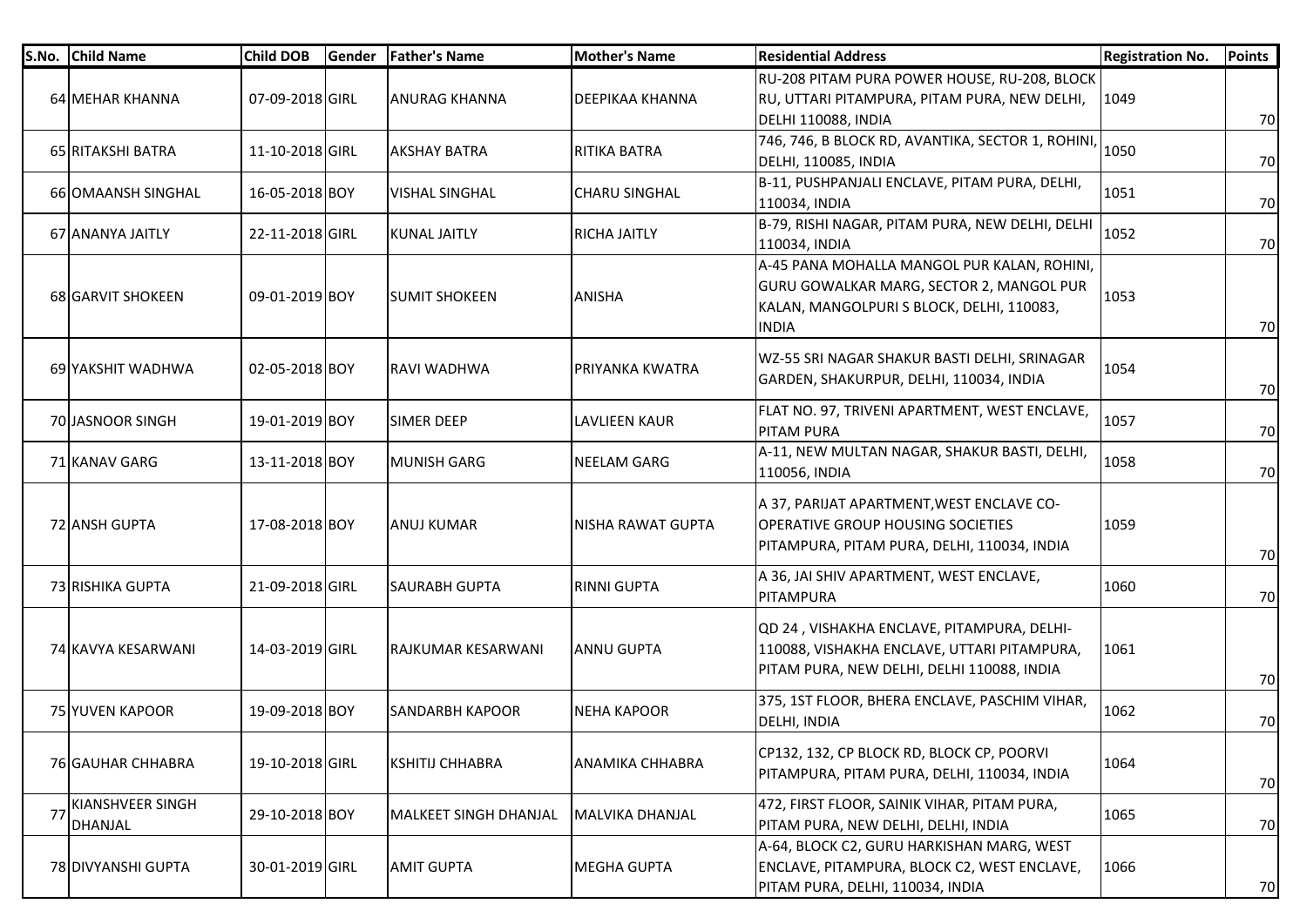| S.No. Child Name      | <b>Child DOB</b> | Gender | <b>Father's Name</b>        | <b>Mother's Name</b>   | <b>Residential Address</b>                                                                                                           | <b>Registration No.</b> | <b>Points</b> |
|-----------------------|------------------|--------|-----------------------------|------------------------|--------------------------------------------------------------------------------------------------------------------------------------|-------------------------|---------------|
| 79 NISHTHA ANAND      | 09-11-2018 GIRL  |        | <b>MOHIT ANAND</b>          | RAJNI ANAND            | B-59/A (A-86), RANI BAGH FOOT OVER BRIDGE, RISHI<br>NAGAR, PITAM PURA, NEW DELHI, DELHI, INDIA                                       | 1068                    | 70            |
| 80 MEHER KHURANA      | 12-06-2018 GIRL  |        | <b>ASHEESH KHURANA</b>      | KHUSHBOO KHURANA       | C-564 SARASWATI VIHAR, C BLOCK, C-564,<br>DHARMADEV SAXENA MARG, BLOCK C, SARASWATI<br>VIHAR, PITAM PURA, DELHI, 110034, INDIA       | 1069                    | 70            |
| 81 AVIK GOYAL         | 20-09-2018 BOY   |        | <b>NITISH GOYAL</b>         | <b>SWEETY GOYAL</b>    | B-8/134-135 1ST FLOOR, SECTOR-3, ROHINI, SECTOR<br>3, ROHINI, DELHI, 110085, INDIA                                                   | 1070                    | 70            |
| 82 PRATHAM MADAN      | 29-12-2018 BOY   |        | <b>SUMEET AZAD</b>          | <b>GARIMA MADAN</b>    | DU 127, PITAM PURA, NEW DELHI, DELHI, INDIA                                                                                          | 1071                    | 70            |
| 83 DHANIKA MENDIRATTA | 01-03-2019 GIRL  |        | IBHASKAR MENDIRATTA         | BHAWANA MENDIRATTA     | 203 BANNU ENCLAVE PITAMPURA, JAINITA DESIGNS,<br>CO-OPERATIVE GROUP HOUSING SOCIETIES<br>PITAMPURA, PITAM PURA, DELHI, 110034, INDIA | 1072                    | 70            |
| 84 KARTIK DAYMA       | 29-10-2018 BOY   |        | <b>NIRAJ KUMAR</b>          | SHALINI SHARMA         | 151/29, SECTOR 2, ROHINI, DELHI, INDIA                                                                                               | 1073                    | 70            |
| 85 NAYRA MADAN        | 29-01-2019 GIRL  |        | IMANISH MADAN               | RAMA MADAN             | A-3/214/1 1 ST FLOOR SECTOR 7, A3/214, POCKET 3,<br>SECTOR 7A, ROHINI, DELHI, 110085, INDIA                                          | 1076                    | 70            |
| 86 AYAAN MALHOTRA     | 09-01-2019 BOY   |        | <b>ABHISHEK MALHOTRA</b>    | <b>DEEPTI MALHOTRA</b> | C-18, MAHARANA PRATAP ENCLAVE SARASWATI<br>VIHAR, PITAMPURA, MAHARANA PARTAP ENCLAVE,<br>PITAM PURA, DELHI, 110034, INDIA            | 1078                    | 70            |
| 87 INAOMIKA RELHAN    | 12-10-2018 GIRL  |        | IKAMAL RELHAN               | <b>GARIMA RELHAN</b>   | WZ-1372, 3RD FLOOR, RANI BAGH, RANI BAGH RD,<br>MULTANI MOHALLA, RANI BAGH, PITAM PURA,<br>DELHI, 110034, INDIA                      | 1079                    | 70            |
| 88 SHREE JAIN         | 16-05-2018 GIRL  |        | <b>SOURAV JAIN</b>          | NIDHI JAIN             | 16B, BLOCK NP, POORVI PITAMPURA, PITAM PURA,<br>DELHI, 110034, INDIA                                                                 | 1080                    | 70            |
| 89 SHAURYA            | 16-10-2018 BOY   |        | <b>PANKAJ KUMAR</b>         | <b>DIMPLE</b>          | WZ 468, UPPER GROUND FLOOR, NEAR HARI<br>MANDIR, RISHI NAGAR, RANI BAGH, RISHI NAGAR,<br>PITAM PURA, NEW DELHI, DELHI 110034, INDIA  | 1081                    | 70            |
| 90 TANVI              | 21-07-2018 GIRL  |        | <b>AMIT</b>                 | PREETI                 | 226, MANGOL PUR KALAN, MANGOL PUR KALAN,<br>MARBLE MARKET, GURU GOWALKAR MARG, SECTOR 1083<br>2, ROHINI, DELHI, 110085, INDIA        |                         | 70            |
| 91 SEERAT KAUR        | 09-11-2018 GIRL  |        | <b>GOBIND SINGH DHINGRA</b> | <b>KIRAT KAUR</b>      | HOUSE NO.10 ROAD NO.53 SECOND FLOOR, WEST<br>PUNJABI BAGH, PUNJABI BAGH, DELHI, INDIA                                                | 1084                    | 70            |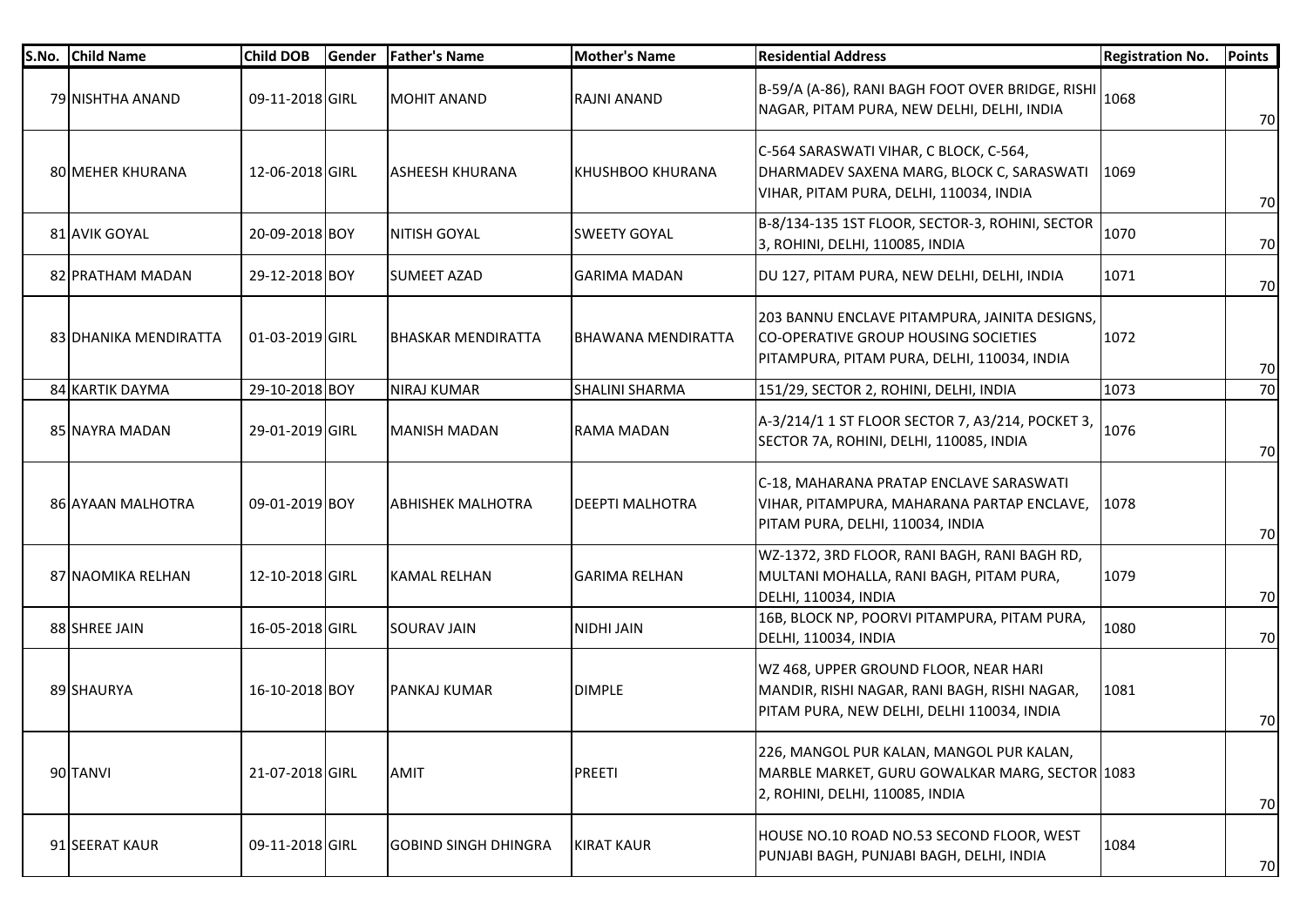| S.No. | <b>Child Name</b>   | <b>Child DOB</b> | <b>Gender</b> | <b>Father's Name</b>    | <b>Mother's Name</b>                            | <b>Residential Address</b>                                                                                                | <b>Registration No.</b> | <b>Points</b> |
|-------|---------------------|------------------|---------------|-------------------------|-------------------------------------------------|---------------------------------------------------------------------------------------------------------------------------|-------------------------|---------------|
|       | 92 NUSHKA GUPTA     | 07-12-2018 GIRL  |               | <b>JITIN GUPTA</b>      | <b>RAKSHITA GUPTA</b>                           | A-19 PUNDRIK VIHAR PITAMPURA, A 19 PUNDRIK<br>VIHAR, PITAM PURA, DELHI, 110034, INDIA                                     | 1087                    | 70            |
|       | 93 VIVAAN BHUTANI   | 28-05-2018 BOY   |               | <b>AMIT BHUTANI</b>     | KANIKA BHUTANI                                  | WZ-2997 2ND FLOOR SANT NAGAR RANI BAGH,<br>SANT NAGAR, RANI BAGH, PITAM PURA, DELHI,<br>110034, INDIA                     | 1088                    | 70            |
|       | 94 GURSHEEN KAUR    | 28-03-2019 GIRL  |               | AMANDEEP SINGH WALIA    | <b>LOVPREET KAUR</b>                            | B-4/63 SECTOR-8 ROHINI, 4, B BLOCK RD, POCKET B-<br>5, SECTOR 8B, SECTOR 8, ROHINI, DELHI, 110085,<br><b>INDIA</b>        | 1091                    | 70            |
|       | 95 MOKSHIT KUMAR    | 30-11-2018 BOY   |               | <b>GOURAV KUMAR</b>     | <b>SUMAKSHI</b>                                 | A-116, MIG PLOT, SECTOR-2, ROHINI, AVANTIKA<br>MARKET RD, POCKET 00, SECTOR 2, ROHINI, DELHI,<br>110085, INDIA            | 1092                    | 70            |
|       | 96 DAKSH MITTAL     | 19-11-2018 BOY   |               | <b>SUDHANSHU MITTAL</b> | <b>GEETHANJALI K K S OVISA</b><br>MUDIYANSELAGE | F 18/10 TOP FLOOR, SECTOR 8, ROHINI, DELHI,<br>110085, INDIA                                                              | 1093                    | 70            |
|       | 97 YUVIKA           | 14-07-2018 GIRL  |               | <b>RAKESH AGGARWAL</b>  | <b>RINKI</b>                                    | K2/27, KRISHAN VIHAR, DELHI, 110086, INDIA                                                                                | 1095                    | 70            |
|       | 98 DORIOUSH HARJAI  | 11-08-2018 BOY   |               | <b>ANKIT</b>            | <b>CHARU MALIK</b>                              | 143 TARUN ENCLAVE PITAMPURA DELHI, TARUN<br>ENCLAVE, PITAM PURA, DELHI, INDIA                                             | 1096                    | 70            |
|       | 99 GUNIKA CHANDNA   | 04-03-2019 GIRL  |               | <b>ROHIT CHANDNA</b>    | JYOTI CHANDNA                                   | 87, DHARAMKUNJ COOPERATIVE GROUP HOUSING<br>SOCIETY, RAJAPUR, POCKET 40, SECTOR 9, ROHINI,<br><b>DELHI, 110085, INDIA</b> | 1097                    | 70            |
|       | 100 KRISHA AGGARWAL | 20-01-2019 GIRL  |               | NAVEEN AGGARWAL         | <b>SNEHA AGGARWAL</b>                           | 29, PC KAUSHIK ROAD, NANGLOI EXTENSION 2,<br>BLOCK 2B, NANGLOI EXTENSION, NANGLOI, DELHI,<br>110041, INDIA                | 1098                    | 70            |
|       | 101 KARTIK AGGARWAL | 20-01-2019 BOY   |               | NAVEEN AGGARWAL         | <b>SNEHA AGGARWAL</b>                           | 29, PC KAUSHIK ROAD, NANGLOI EXTENSION 2,<br>BLOCK 2B, NANGLOI EXTENSION, NANGLOI, DELHI,<br>110041, INDIA                | 1099                    | 70            |
|       | 102 JIYANSH PANDEY  | 02-09-2018 BOY   |               | <b>NEERAJ PANDEY</b>    | JYOTI PANDEY                                    | WZ-2221, 2221(A) UPPER GROUND FLOOR, RAJA<br>PARK, RAJA PARK, RANI BAGH, PITAM PURA, DELHI,<br>110034, INDIA              | 1101                    | 70            |
|       | 103 KEESHA SINGH    | 20-01-2019 GIRL  |               | <b>ABHISHEK KUMAR</b>   | <b>BHAVNA SINGH</b>                             | T-37, BUDH VIHAR PHASE I, BUDH VIHAR, DELHI,<br>110086, INDIA                                                             | 1103                    | 70            |
|       | 104 KRISHA JAIN     | 04-05-2018 GIRL  |               | <b>SAURABH JAIN</b>     | <b>PARUL JAIN</b>                               | A-1/284, FIRST FLOOR, A 1/284, PASCHIM VIHAR,<br> DELHI, 110063, INDIA                                                    | 1104                    | 70            |
|       | 105 ADHYA TULSYAN   | 09-06-2018 GIRL  |               | MR. ARPIT TULSYAN       | MRS. PRIYAL TULSYAN                             | A-332,, AVANTIKA MARKET, SECTOR-2, POCKET-00,<br><b>ROHINI</b>                                                            | 1106                    | 70            |
|       | 106 VANSH TRIVEDI   | 30-11-2018 BOY   |               | <b>HARSH TRIVEDI</b>    | <b>ANJALI TRIVEDI</b>                           | A-1/64-A, KESHAV PURAM, BLOCK A1, KESHAV<br>PURAM, TRI NAGAR, NEW DELHI, DELHI 110035,<br><b>INDIA</b>                    | 1107                    | 70            |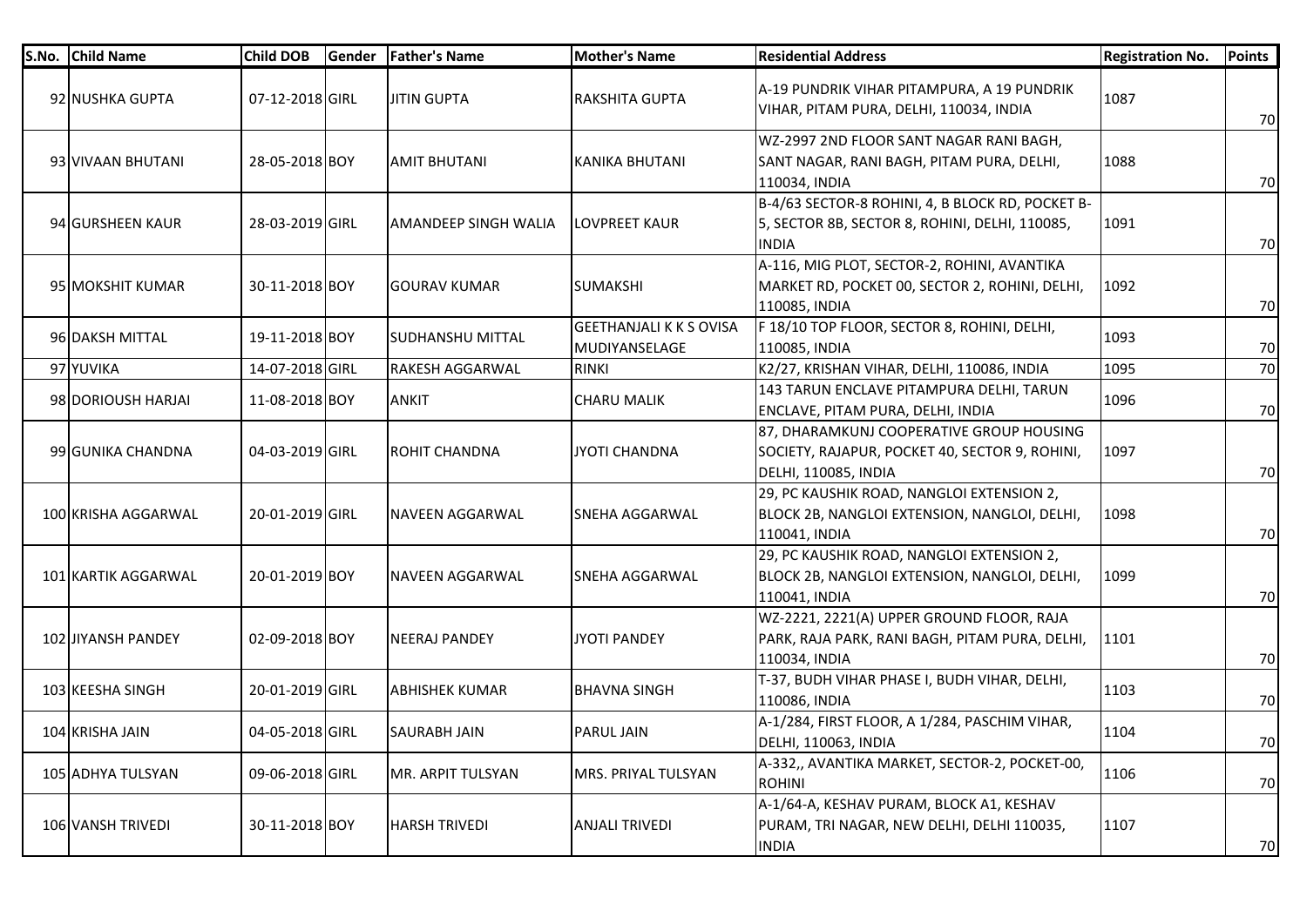| S.No. Child Name      | <b>Child DOB</b> | Gender | <b>Father's Name</b>   | <b>Mother's Name</b>  | <b>Residential Address</b>                                                                                                                                    | <b>Registration No.</b> | <b>Points</b> |
|-----------------------|------------------|--------|------------------------|-----------------------|---------------------------------------------------------------------------------------------------------------------------------------------------------------|-------------------------|---------------|
| 107 SHLOK DWIVEDI     | 06-11-2018 BOY   |        | <b>SANDEEP DWIVEDI</b> | <b>POONAM MISHRA</b>  | LD-207, PITAMPURA, LD BLOCK, BLOCK LD, DAKSHINI<br>PITAMPURA, PITAM PURA, DELHI, 110034, INDIA                                                                | 1108                    | 70            |
| 108 GHANIKA GUPTA     | 29-10-2018 GIRL  |        | <b>NAKUL GUPTA</b>     | <b>PRIYANKA GUPTA</b> | G1/61 PHASE 1 BUDH VIHAR, BUDH VIHAR PHASE I,<br>BUDH VIHAR, DELHI, 110086, INDIA                                                                             | 1110                    | 70            |
| 109 MAYRA GOEL        | 13-11-2018 GIRL  |        | <b>ASHISH GOEL</b>     | <b>DIVYA GOEL</b>     | A-2/115, SECTOR 3, ROHINI, DELHI, 110085, INDIA                                                                                                               | 1111                    | 70            |
| 110 AANYA BANSAL      | 04-12-2018 GIRL  |        | <b>SUMIT BANSAL</b>    | <b>NISHA RANI</b>     | 2498/197, TRI NAGAR, ONKAR NAGAR, NEAR<br>ATMARAM POLYCLINIC, OLD BUS STAND, 2498/197,<br>OLD BUS STAND RD, ONKAR NAGAR A, TRI NAGAR,<br>DELHI, 110035, INDIA | 1112                    | 70            |
| 111 LIYAAN BANSAL     | 18-12-2018 BOY   |        | <b>SUNIL KUMAR</b>     | <b>ANITA SINGLA</b>   | 39, STREET NO 4, MADAN PARK, PUNJABI BAGH,<br>DELHI, 110026, INDIA                                                                                            | 1113                    | 70            |
| 112 UDGAM GUPTA       | 05-12-2018 BOY   |        | <b>VIVEK GUPTA</b>     | <b>ARTI AGRAWAL</b>   | WZ3207A IIND FLOOR, 3208,2ND FLOOR, RANI BAGH,<br>GURU VIRJANAND MARG, MAHINDRA PARK, RANI<br>BAGH, SHAKURPUR, DELHI, 110034, INDIA                           | 1114                    | 70            |
| 113 RIDHI GUPTA       | 16-10-2018 GIRL  |        | <b>ANKUSH GUPTA</b>    | PRACHI                | F1/34, BUDH VIHAR, BUDH VIHAR PHASE I, BUDH<br>VIHAR, DELHI, 110086, INDIA                                                                                    | 1115                    | 70            |
| 114 AVIK GARG         | 08-12-2018 BOY   |        | ANUJ GARG              | <b>ANCHAL GARG</b>    | 158/C-2, WEST ENCLAVE, PITAM PURA, DELHI,<br>110034, INDIA                                                                                                    | 1116                    | 70            |
| 115 SHIVANK KALKANDHA | 21-06-2018 BOY   |        | <b>BALJEET SINGH</b>   | <b>SALONI WADHWA</b>  | AG - 186, FIRST FLOOR, AG-186, BLOCK AG, POORBI<br>SHALIMAR BAG, SHALIMAR BAGH, DELHI, 110088,<br><b>INDIA</b>                                                | 1118                    | 70            |
| 116 MAAHI RATHI       | 30-05-2018 GIRL  |        | <b>LALIT RATHI</b>     | RADHIKA RATHI         | WZ 2110, RANI BAGH RD, MULTANI MOHALLA,<br>PITAM PURA, DELHI, 110034, INDIA                                                                                   | 1119                    | 70            |
| 117 KIAAN KHANNA      | 11-03-2019 BOY   |        | <b>GAURAV KHANNA</b>   | RICHA KHANNA          | 145 GHALIB APARTMENT, CO-OPERATIVE GROUP<br>HOUSING SOCIETIES PITAMPURA, PITAM PURA,<br>DELHI, 110083, INDIA                                                  | 1120                    | 70            |
| 118 AAROHI GOYAL      | 06-03-2019 GIRL  |        | <b>AMAN GOYAL</b>      | <b>AARTI GOYAL</b>    | B-1/23, 2ND FLOOR, MIANWALI NAGAR, PASCHIM<br>VIHAR, DELHI, 110087, INDIA                                                                                     | 1121                    | 70            |
| 119 DEVANSH MALHOTRA  | 23-10-2018 BOY   |        | <b>ASHISH MALHOTRA</b> | <b>VEDIKA GULATI</b>  | 12-B, CITIZEN ENCLAVE, BLOCK B, SECTOR 14,<br>ROHINI, DELHI, 110085, INDIA                                                                                    | 1122                    | 70            |
| 120 AMAYRA            | 12-03-2019 GIRL  |        | <b>JOHNY ARORA</b>     | <b>HIMANSHI</b>       | WZ-1723, UPPER GROUND FLOOR, MULTANI<br>MOHALLA, RANI BAGH, 1723, MULTANI MOHALLA,<br>BLOCK WZ, RANI BAGH, SHAKURPUR, NEW DELHI,<br>DELHI 110034, INDIA       | 1123                    | 70            |
| 121 AYANSH            | 05-08-2018 BOY   |        | <b>VIJENDRA PAL</b>    | RAJANI                | H. NO. 1003 C BLOCK MANGOL PURI, BLOCK C,<br>MANGOLPURI S BLOCK, DELHI, 110083, INDIA                                                                         | 1124                    | 70            |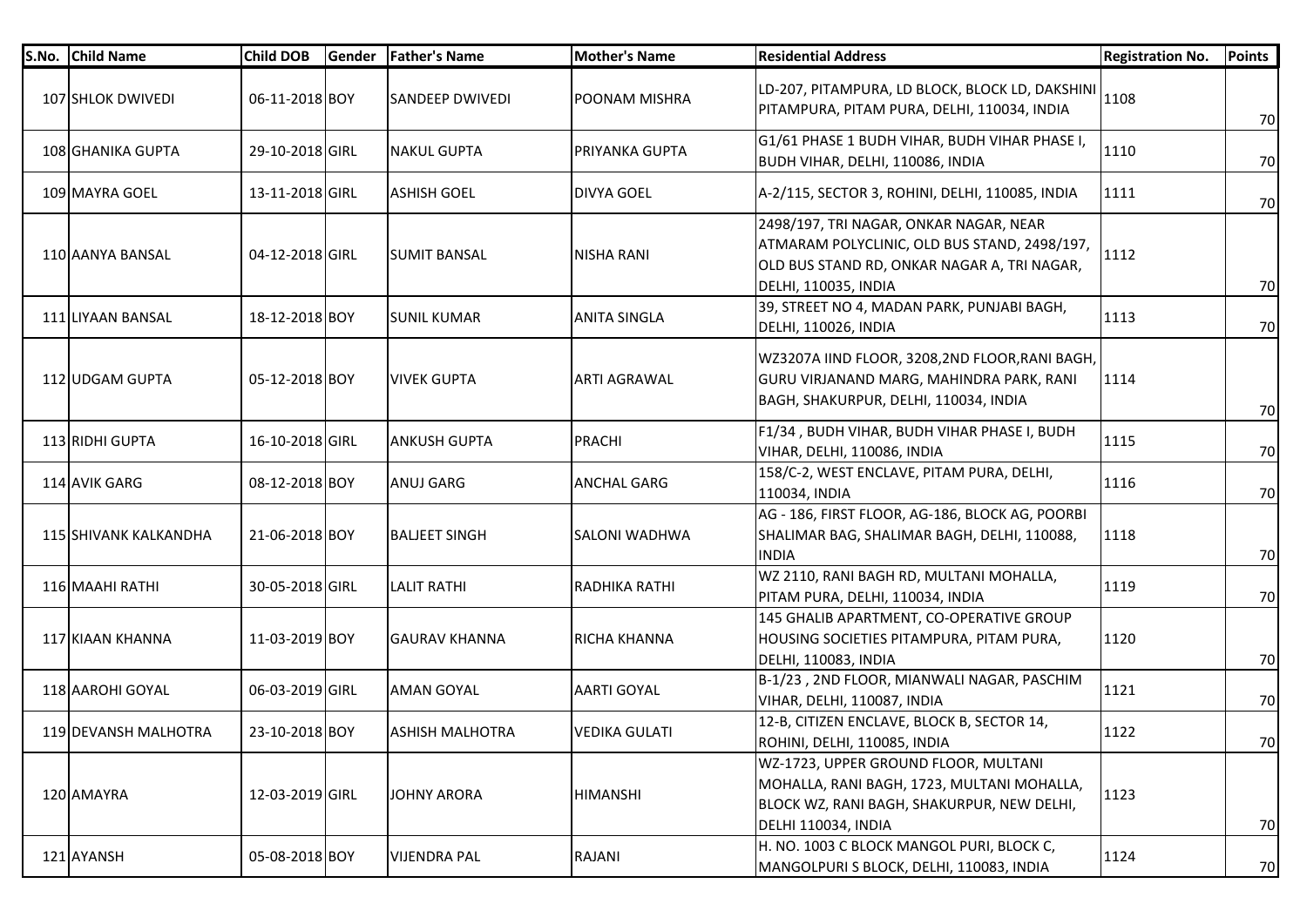| S.No. | <b>Child Name</b>   | <b>Child DOB</b> | Gender | <b>Father's Name</b>   | Mother's Name                | <b>Residential Address</b>                                                                                                                                               | <b>Registration No.</b> | Points |
|-------|---------------------|------------------|--------|------------------------|------------------------------|--------------------------------------------------------------------------------------------------------------------------------------------------------------------------|-------------------------|--------|
|       | 122 KAYAAN GANDHI   | 02-10-2018 BOY   |        | <b>NIKHIL GANDHI</b>   | TWINKLE DUDEJA               | WZ-1454B RANI BAGH, WZ-1454 B, RANI BAGH RD,<br>RANI BAGH, MAIN MARKET, RISHI NAGAR, PITAM<br>PURA, DELHI, 110034, INDIA                                                 | 1125                    | 70     |
|       | 123 NITYA GOYAL     | 25-02-2019 GIRL  |        | <b>SUMIT GOYAL</b>     | <b>KALPANA GOYAL</b>         | E 887, E-887, BLOCK E, SARASWATI VIHAR, PITAM<br>PURA, DELHI, 110034, INDIA                                                                                              | 1126                    | 70     |
|       | 124 PARV LAKHANPAL  | 05-11-2018 BOY   |        | <b>MOHIT LAKHANPAL</b> | <b>ANCHAL</b>                | B-78, RANI BAGH, PITAM PURA, DELHI, 110034,<br><b>INDIA</b>                                                                                                              | 1127                    | 70     |
|       | 125 PARNIKA ARORA   | 24-05-2018 GIRL  |        | <b>ARUN ARORA</b>      | YOGESH                       | D-688, SARASWATI VIHAR, PITAM PURA, DELHI,<br>110034, INDIA                                                                                                              | 1128                    | 70     |
|       | 126 GRISHA JAIN     | 26-08-2018 GIRL  |        | <b>ANKIT JAIN</b>      | <b>ANJALI MITTAL</b>         | H NO - 120A, GALI NO - 3, FRIENDS ENCLAVE,<br>SULTANPURI, DELHI, INDIA                                                                                                   | 1129                    | 70     |
|       | 127 NIVAAN VERMA    | 04-04-2018 BOY   |        | <b>RITESH VERMA</b>    | NANDITA VERMA                | 22/16 BLOCK 22 MOTI NAGAR, MOTI NAGAR, NEW<br>DELHI, DELHI, INDIA                                                                                                        | 1130                    | 70     |
|       | 128 SHAURYA KHANNA  | 15-01-2019 BOY   |        | LAKSHAY KHANNA         | <b>HEENA RAKHEJA</b>         | WP 8-B, P45X+7MP, BLOCK WP, POORVI<br>PITAMPURA, PITAMPURA, DELHI, 110088, INDIA                                                                                         | 1132                    | 70     |
|       | 129 RUSHIKA PASRIJA | 12-09-2018 GIRL  |        | <b>SACHIN PASRIJA</b>  | <b>SONIA PASRIJA</b>         | WZ-999,2ND FLOOR, RANI BAGH, NEAR MAIN<br>MARKET.                                                                                                                        | 1133                    | 70     |
|       | 130 OMISHA MALIK    | 23-11-2018 GIRL  |        | <b>VARUN</b>           | <b>ANJALI MADAN</b>          | 108,1ST FLOOR, PASCHIM ENCLAVE, PASCHIM<br>ENCLAVE, PEERAGARHI VILLAGE, PASCHIM VIHAR,<br>DELHI, 110087, INDIA                                                           | 1134                    | 70     |
|       | 131 SARTHAK         | 15-11-2018 BOY   |        | <b>MAHENDRA</b>        | ANJU                         | 3574 3RD FLOOR, NEAR PUNJABI ZAIKA, RAJA PARK,<br>SHAKURPUR, DELHI, 110034, INDIA                                                                                        | 1136                    | 70     |
|       | 132 SHARVIL         | 07-02-2019 BOY   |        | AJENDER KUMAR          | <b>MONIKA</b>                | 3RD FLOOR, E-19/261, SECTOR -3,, SECTOR 3E,<br>ROHINI, DELHI, 110085, INDIA                                                                                              | 1137                    | 70     |
|       | 133 GIRISHA KAPOOR  | 18-10-2018 GIRL  |        | LOKESHWAR KAPOOR       | <b>NEHA KAPOOR</b>           | 95, SANDESH VIHAR, PITAM PURA, DELHI, 110034,<br><b>INDIA</b>                                                                                                            | 1141                    | 70     |
|       | 134 KANISH WADHWA   | 12-08-2018 BOY   |        | MAUSAM WADHWA          | <b>SWEETY WADHWA</b>         | 1951 1ST FLOOR MULTANI MOHALLA RANI BAGH,<br>WZ-1951,1ST FLOOR MULTANI MOHALLA RANI<br>BAGH RD, RANI BAGH, MAIN MARKET, RISHI NAGAR,<br>PITAM PURA, DELHI, 110034, INDIA | 1142                    | 70     |
|       | 135 OSHOM KATYAL    | 21-01-2019 BOY   |        | <b>RISHABH KATYAL</b>  | <b>SUGANDHA BATRA KATYAL</b> | 302, 302, BHERA ENCLAVE, PASCHIM VIHAR, NEW<br>DELHI, DELHI 110087, INDIA                                                                                                | 1143                    | 70     |
|       | 136 MIRAYA KEJRIWAL | 09-02-2019 GIRL  |        | <b>ANKIT KEJRIWAL</b>  | SNIGDHA KEJRIWAL             | 497, SAINIK VIHAR, PITAM PURA, NEW DELHI, DELHI<br>110034, INDIA                                                                                                         | 1144                    | 70     |
|       | 137 SUHAAN AHUJA    | 11-06-2018 BOY   |        | <b>SAHIL AHUJA</b>     | <b>ALISHA AHUJA</b>          | BFH-72, SHALIMAR BAGH, NEW DELHI, DELHI<br>110088, INDIA                                                                                                                 | 1145                    | 70     |
|       | 138 VEDANT ARORA    | 08-12-2018 BOY   |        | <b>SOURABH ARORA</b>   | AHEESHA CHOPRA               | A-2/219, PASCHIM VIHAR, NEW DELHI, DELHI, INDIA 1146                                                                                                                     |                         | 70     |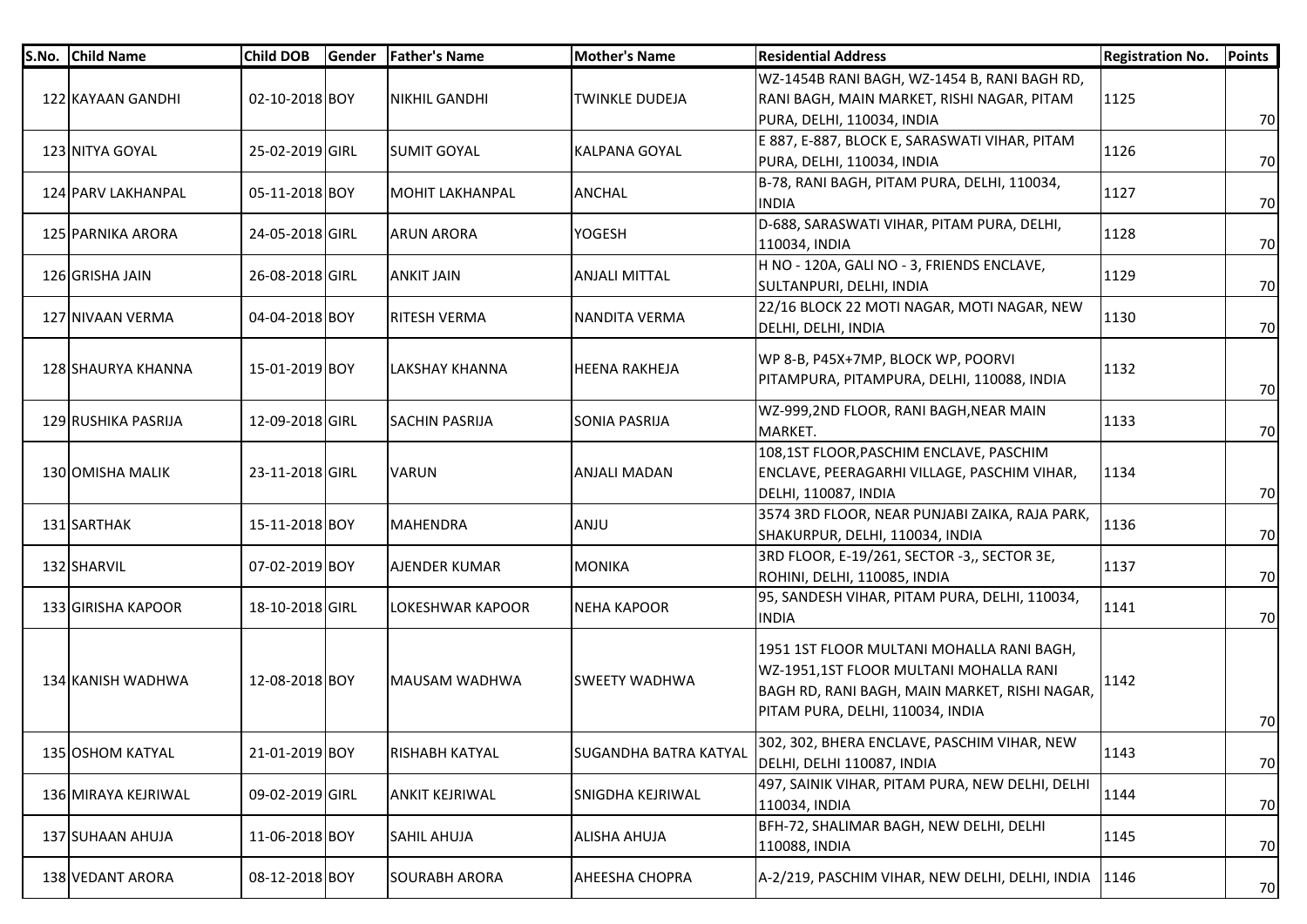| S.No. | <b>Child Name</b>      | <b>Child DOB</b> | Gender | <b>Father's Name</b>     | <b>Mother's Name</b>      | <b>Residential Address</b>                                                                                                                | <b>Registration No.</b> | <b>Points</b> |
|-------|------------------------|------------------|--------|--------------------------|---------------------------|-------------------------------------------------------------------------------------------------------------------------------------------|-------------------------|---------------|
|       | 139 KSHITIJ            | 05-09-2018 BOY   |        | <b>SANJAY KUMAR</b>      | <b>CHANDNI</b>            | B-125, B 125, PRASHANT VIHAR, SECTOR 14 ROHINI                                                                                            | 1147                    | 70            |
|       | 140 MADHAV JHA         | 16-01-2019 BOY   |        | VIVEKANAND JHA           | <b>JAYA KUMARI</b>        | F 15/25, SECTOR 15H, ROHINI, DELHI, 110089, INDIA                                                                                         | 1148                    | 70            |
|       | 141 DHANIT CHOWDHARY   | 12-11-2018 BOY   |        | <b>LAKSHEY CHOWDHARY</b> | <b>ANIKA MALHOTRA</b>     | 33-34, 3, SECTOR 6 RD, POCKET 6, SECTOR 6D,<br>ROHINI, DELHI, 110085, INDIA                                                               | 1149                    | 70            |
|       | 142 KIARA VARANDANI    | 28-05-2018 GIRL  |        | <b>VIPUL VARANDANI</b>   | RASHMI VARANDANI          | A 47, DELHI CITIZEN SOCIETY, SHAHEED COLONEL<br>GURUVEER SINGH SARNA MARG, RAJAPUR, POCKET<br>24, SECTOR 13, ROHINI, DELHI, 110085, INDIA | 1151                    | 70            |
|       | 143 REYANSH AHUJA      | 18-05-2018 BOY   |        | RAVI AHUJA               | <b>SHALLI AHUJA</b>       | WZ-1012, RANI BAGH, RANI BAGH RD, MULTANI<br>MOHALLA, RANI BAGH, PITAM PURA, DELHI, 110034, 1153<br><b>INDIA</b>                          |                         | 70            |
|       | 144 RAINA              | 03-12-2018 GIRL  |        | <b>VINIT GUPTA</b>       | <b>NEHA</b>               | 466/11 CHANDR QTR. RAM PURA, TRI NAGAR, DELHI,<br><b>INDIA</b>                                                                            | 1155                    | 70            |
|       | 145 PARISHA BANSAL     | 05-11-2018 GIRL  |        | <b>HAPPY BANSAL</b>      | <b>NEHA JAIN</b>          | U-17A, BUDH VIHAR PHASE I, BUDH VIHAR, DELHI,<br>110086, INDIA                                                                            | 1157                    | 70            |
|       | 146 ADNYA YADAV        | 14-09-2018 GIRL  |        | <b>SANJAY YADAV</b>      | <b>KAVERI YADAV</b>       | WZ-270,, SHAKURPUR VILLAGE, SHAKURPUR, NEW<br>DELHI, DELHI 110034, INDIA                                                                  | 1159                    | 70            |
|       | 147 IDHANT ARORA       | 15-02-2019 BOY   |        | <b>AMIT ARORA</b>        | <b>MEENA ARORA</b>        | D-14/194, AYODHYA CHOWK ROHINI SECTOR 3                                                                                                   | 1160                    | 70            |
|       | 148 RUDRAANSH SHARMA   | 04-10-2018 BOY   |        | ASHEESH SHARMA           | <b>ANKITA SHARMA</b>      | QU 238 C, PITAM PURA, NEW DELHI, DELHI, INDIA                                                                                             | 1161                    | 70            |
|       | 149 HARVIR KUMAR SINGH | 04-06-2018 BOY   |        | <b>ABHISHEK KUMAR</b>    | <b>DR AMANPREET KAUR</b>  | F-24/132, POCKET 24, SECTOR 7, ROHINI, DELHI,<br>110085, INDIA                                                                            | 1163                    | 70            |
|       | 150 VEDIKA KUMAR       | 23-11-2018 GIRL  |        | <b>ASHWANI KUMAR</b>     | <b>LANCY KUMAR</b>        | F-17/66 1ST FLOOR SECTOR 8 ROHINI, P43C+2R6,<br>SECTOR 8E, ROHINI, DELHI, 110085, INDIA                                                   | 1164                    | 70            |
|       | 151 NEELKANTH JOSHI    | 06-12-2018 BOY   |        | <b>KAPIL JOSHI</b>       | MINAKSHI PAREEK           | WZ-584-B, FIRST FLOOR, WZ584, GALI NUMBER 1,<br>SHREE NAGAR, SRINAGAR GARDEN, SHAKUR BASTI,<br>DELHI, 110034, INDIA                       | 1165                    | 70            |
|       | 152 SAVYA GOEL         | 27-08-2018 GIRL  |        | MR. NIKHIL GOEL          | MRS. NEHA GOEL            | 451 2ND FLOOR, SAINIK VIHAR, PITAM PURA, NEW<br>DELHI, DELHI 110034, INDIA                                                                | 1166                    | 70            |
|       | 153 AANAYA SHARMA      | 24-08-2018 GIRL  |        | RAJAT SHARMA             | <b>MADHUSHREE SOLANKI</b> | 19, MOTI NAGAR RD, MOTI NAGAR, DELHI, 110015,<br><b>INDIA</b>                                                                             | 1167                    | 70            |
|       | 154 VANYA AHUJA        | 03-09-2018 GIRL  |        | PARVEEN AHUJA            | KAMINI ARYA AHUJA         | 3213, MAHINDRA PARK, RANI BAGH, PITAM PURA,<br>DELHI, 110034, INDIA                                                                       | 1168                    | 70            |
|       | 155 DHERYA AHUJA       | 31-05-2018 BOY   |        | <b>SUMIT AHUJA</b>       | CHANDNI BALA AHUJA        | 1739, 1739, FF, RANI BAGH, PITAM PURA, DELHI,<br>110034, INDIA                                                                            | 1169                    | 70            |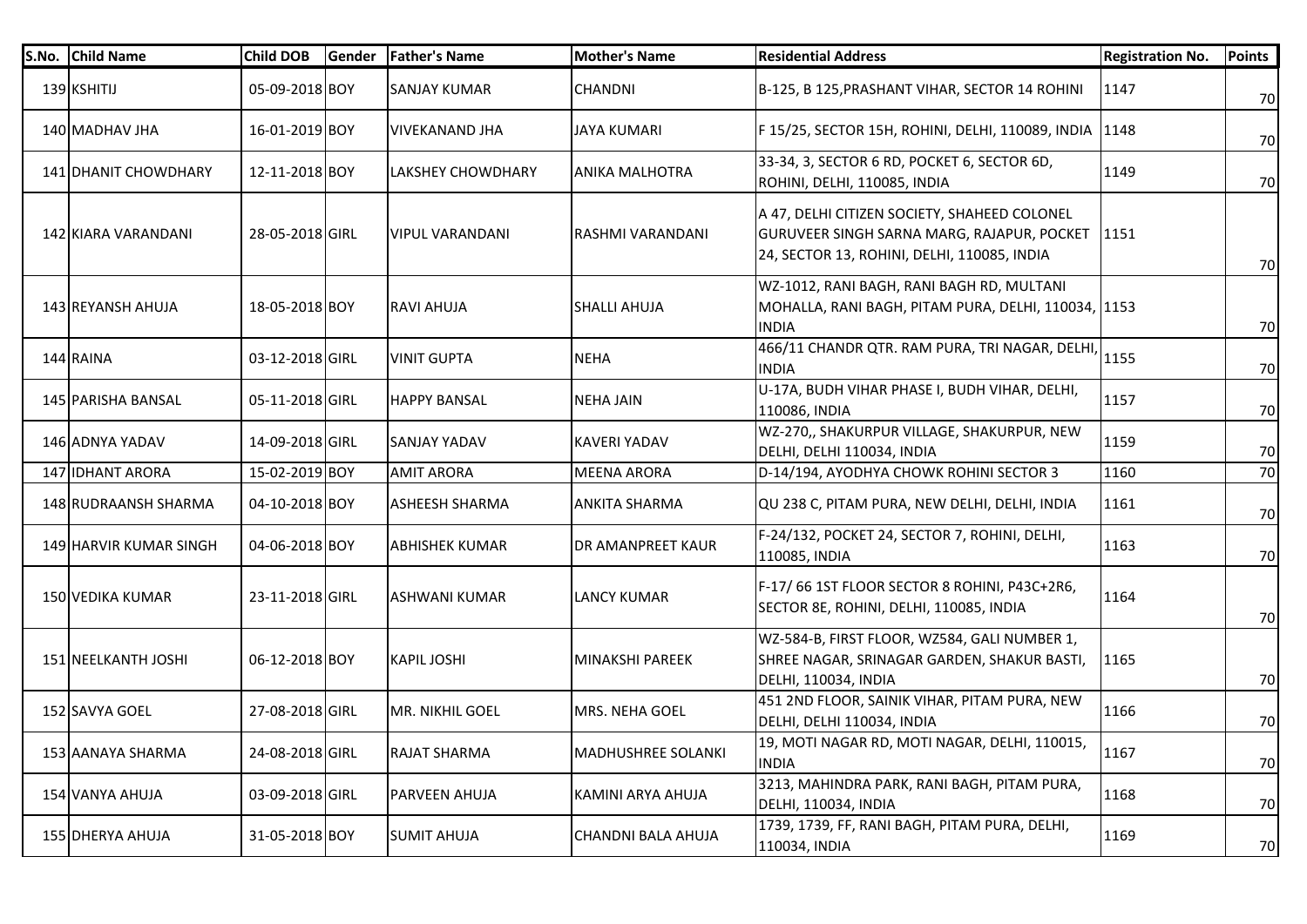| S.No. | <b>Child Name</b>          | <b>Child DOB</b> | <b>Gender</b> | <b>Father's Name</b>             | <b>Mother's Name</b> | <b>Residential Address</b>                                                                                      | <b>Registration No.</b> | <b>Points</b> |
|-------|----------------------------|------------------|---------------|----------------------------------|----------------------|-----------------------------------------------------------------------------------------------------------------|-------------------------|---------------|
|       | 156 AGRIM PATHANIA         | 16-06-2018 BOY   |               | <b>AAKASH PATHANIA</b>           | SHABNAM              | A11, RD NUMBER 42, CO-OPERATIVE GROUP<br>HOUSING SOCIETIES PITAMPURA, PITAM PURA,<br>DELHI, 110034, INDIA       | 1171                    | 70            |
|       | 157 AARUSH JAIN            | 16-10-2018 BOY   |               | <b>ANKUSH JAIN</b>               | <b>CHARU GUPTA</b>   | 13, SECOND FLOOR, TARUN ENCLAVE, PITAM PURA,<br>DELHI, INDIA                                                    | 1172                    | 70            |
|       | <b>158 VRISHANK WADHWA</b> | 14-02-2019 BOY   |               | <b>MOHIT WADHWA</b>              | ISHWETA WADHWA       | HOUSE NO 151 POCKET A 2 THIRD FLOOR, SECTOR 3,<br>ROHINI, DELHI, 110085, INDIA                                  | 1173                    | 70            |
|       | 159 SEYAN SHARMA           | 04-09-2018 BOY   |               | <b>ANKIT SHARMA</b>              | <b>HEMLATA</b>       | 81, SECTOR 2, ROHINI, DELHI, INDIA                                                                              | 1174                    | 70            |
|       | 160 REYANSH GUPTA          | 06-06-2018 BOY   |               | SAURABH GUPTA                    | <b>ALKA GUPTA</b>    | B-21, COSY APARTMENTS, SECTOR -9, ROHINI                                                                        | 1176                    | 70            |
|       | 161 VRISHANK BHAGAT        | 12-11-2018 BOY   |               | <b>ALOK KUMAR</b>                | <b>PRIYA</b>         | A-28, RD NUMBER 42, CO-OPERATIVE GROUP<br>HOUSING SOCIETIES PITAMPURA, PITAM PURA,<br>DELHI, 110034, INDIA      | 1178                    | 70            |
|       | <b>162 MOKSHITA MAKAN</b>  | 13-08-2018 GIRL  |               | <b>VIKRAM</b>                    | <b>ROMA MAKAN</b>    | 139/3 1ST FLOOR POCKET 3 PASCHIM PURI, POCKET<br>3, PASCHIM PURI, PASCHIM VIHAR, DELHI, 110063,<br><b>INDIA</b> | 1180                    | 70            |
|       | 163 VINISHA GOSWAMI        | 01-11-2018 GIRL  |               | VIKRAM GOSWAMI                   | lMEERA GOSWAMI       | 313, POCKET-A3, SECTOR-8, POCKET 3, SECTOR 8A,<br>ROHINI, DELHI, 110085, INDIA                                  | 1181                    | 70            |
|       | <b>164 HETANSH KADYAN</b>  | 06-09-2018 BOY   |               | <b>KARAN SINGH</b>               | <b>RITU SEHRAWAT</b> | 42 MANGOLPUR KALAN AVANTIKA NORTH WEST<br>DELHI 110085, SECTOR 2, MANGOLPURI S BLOCK,<br>DELHI, 110085, INDIA   | 1182                    | 70            |
|       | 165 AMAIRA AHUJA           | 01-06-2018 GIRL  |               | <b>SACHIN KUMAR AHUJA</b>        | <b>PRIYA AHUJA</b>   | 619 RISHI NAGAR RANI BAGH, 619, RISHI NAGAR<br><b>RANI BAGH</b>                                                 | 1183                    | 70            |
|       | 166 DIVIJ REHANI           | 25-12-2018 BOY   |               | ANIRUDH REHANI                   | <b>NEHA SAINI</b>    | 73, SAINIK VIHAR, PITAM PURA, NEW DELHI, DELHI<br>110034, INDIA                                                 | 1184                    | 70            |
|       | 167 ISHANA VASHISHT        | 29-09-2018 GIRL  |               | PAWAN VASHISHT                   | <b>SAKSHI SHARMA</b> | KP-55, SECOND FLOOR, BLOCK KP, POORVI<br>PITAMPURA, PITAM PURA, DELHI, 110034, INDIA                            | 1186                    | 70            |
|       | 168 REYANSH GARG           | 03-11-2018 BOY   |               | NITISH GARG                      | <b>SHEFALI GARG</b>  | A-117, 60-METERS, MIG, SECTOR 2, ROHINI, DELHI,<br><b>INDIA</b>                                                 | 1187                    | 70            |
|       | 169 MANASVEE               | 07-06-2018 GIRL  |               | <b>KUSHAL PAL</b>                | <b>MITHLESH</b>      | A 13, MANGE RAM PARK, SECTOR 23, BUDH VIHAR,<br>NEW DELHI, DELHI 110086, INDIA                                  | 1188                    | 70            |
|       | 170 SHRISTI SOLANKI        | 25-04-2018 GIRL  |               | <b>HARSH SOLANKI</b>             | <b>MANJU DEVI</b>    | HOUSE NO.-370, POOTH KALAN, ROHINI, DELHI,<br>110086, INDIA                                                     | 1190                    | 70            |
|       | 171 MEHA SORAL             | 28-06-2018 GIRL  |               | <b>BHUVNESH CHANDRA</b><br>SORAL | <b>SUNITA SORAL</b>  | FLAT NO.128, PKT C-12, SECTOR 3, ROHINI, DELHI,<br>110085, INDIA                                                | 1192                    | 70            |
|       | 172 YASHIKA SORAL          | 28-06-2018 GIRL  |               | <b>BHUVNESH CHANDRA</b><br>SORAL | <b>SUNITA SORAL</b>  | C-12/128, SECTOR 3, ROHINI, DELHI, 110085, INDIA                                                                | 1193                    | 70            |
|       | 173 DAIVIK SEHDEV          | 06-07-2018 BOY   |               | KSHITIZ SEHDEV                   | SHILPI SEHDEV        | WZ 306 FF, RANI BAGH RD, RISHI NAGAR, PITAM<br>PURA, NEW DELHI, DELHI 110034, INDIA                             | 1194                    | 70            |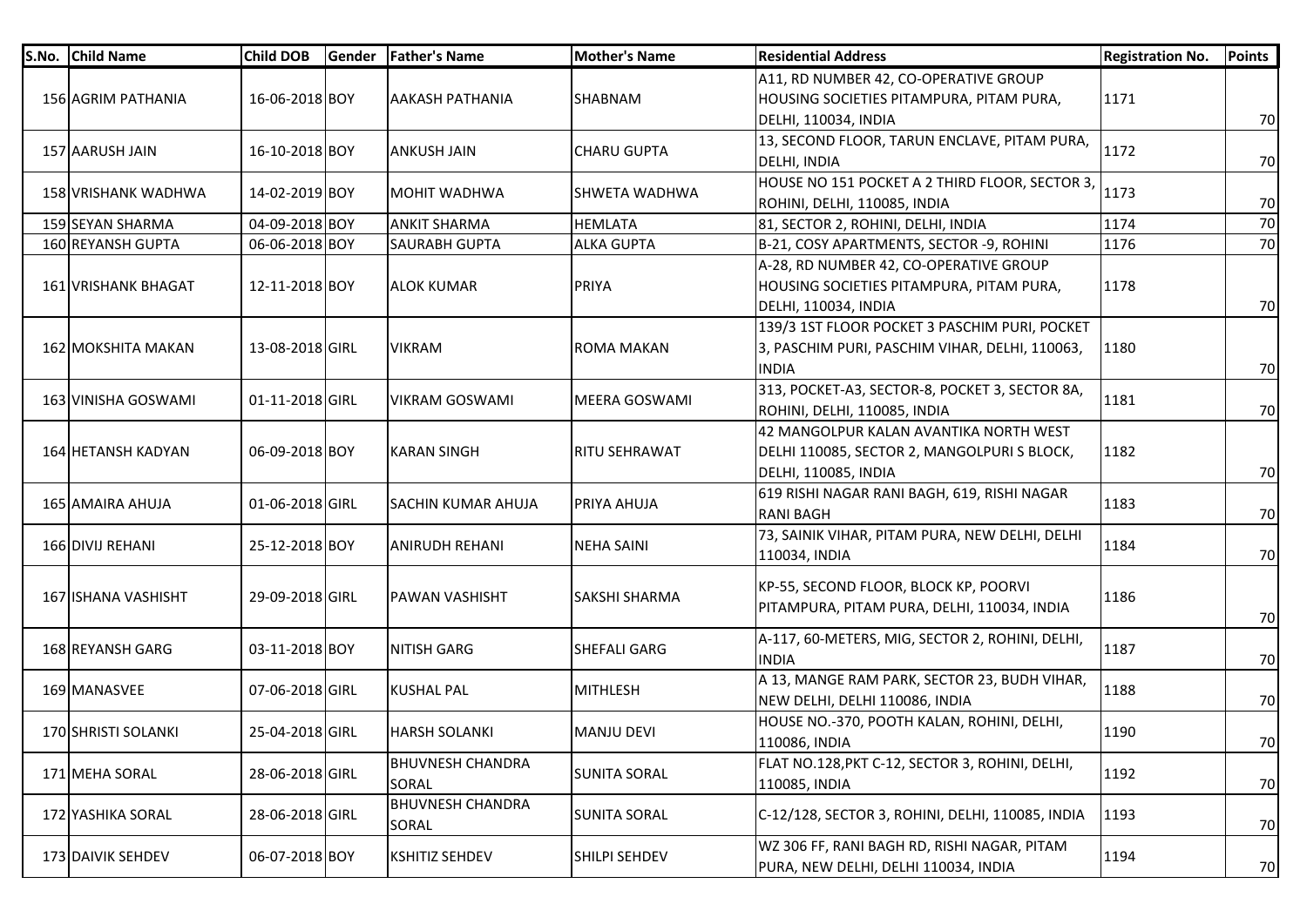| S.No. Child Name          | <b>Child DOB</b> | Gender | <b>Father's Name</b>                     | <b>Mother's Name</b>    | <b>Residential Address</b>                                                                                                                                    | <b>Registration No.</b> | <b>Points</b> |
|---------------------------|------------------|--------|------------------------------------------|-------------------------|---------------------------------------------------------------------------------------------------------------------------------------------------------------|-------------------------|---------------|
| 174 KIARA AHLUWALIA       | 21-09-2018 GIRL  |        | <b>ANKIT AHLUWALIA</b>                   | NOOPUR AHLUWALIA        | 44, JAGRITI APARTMETS, CO-OPERATIVE GROUP<br>HOUSING SOCIETIES PITAMPURA, PITAM PURA,<br>DELHI, 110034, INDIA                                                 | 1196                    | 70            |
| 175 ANEEK SINGHAL         | 22-11-2018 BOY   |        | DINESH KUMAR SINGAL                      | <b>NEHA GUPTA</b>       | I-1/55 B, BUDH VIHAR PHASE I, BUDH VIHAR, DELHI,<br>110086, INDIA                                                                                             | 1199                    | 70            |
| 176 VIAAN GUPTA           | 10-08-2018 BOY   |        | <b>VIKRAM GUPTA</b>                      | SONALI ANAND GUPTA      | 159, 159, KOHAT ENCLAVE, PITAM PURA, DELHI,<br>110034, INDIA                                                                                                  | 1201                    | 70            |
| 177 AVYAAN CHHABRA        | 27-04-2018 BOY   |        | <b>ASHISH SATYAPAL</b><br><b>CHHABRA</b> | <b>ISHA CHHABRA</b>     | 74, APNA GHAR SOCIETY, SANT NAGAR DELHI, RANI<br>BAGH, PITAM PURA, NEW DELHI, DELHI 110034,<br><b>INDIA</b>                                                   | 1202                    | 70            |
| 178 AVIR DAHIYA           | 24-07-2018 BOY   |        | <b>ANIL</b>                              | <b>REENA</b>            | FLAT NO 120, POCKET-2, SECTOR-23 ROHINI, POCKET<br>2, SECTOR 23, ROHINI, DELHI, 110085, INDIA                                                                 | 1204                    | 70            |
| 179 RIDIT GUPTA           | 17-07-2018 BOY   |        | <b>ROHIT GUPTA</b>                       | <b>ADITI KHANDELWAL</b> | 81 A, NU BLOCK, BLOCK NU, UTTARI PITAMPURA,<br>PITAM PURA, NEW DELHI, DELHI 110088, INDIA                                                                     | 1205                    | 70            |
| 180 SIA RASTOGI           | 06-06-2018 GIRL  |        | <b>VISHU RASTOGI</b>                     | <b>SWATI AGGARWAL</b>   | F-72, PRASHANT VIHAR, SECTOR 14, ROHINI, DELHI,<br>110085, INDIA                                                                                              | 1206                    | 70            |
| 181 ANAYA GARG            | 08-02-2019 GIRL  |        | <b>ANKIT GARG</b>                        | NEHA GARG               | 322 A, GALI NO.4, SRI NAGAR COLONY, RANI BAGH,<br>SHAKUR BASTI, SHREE NAGAR, RAJDHANI ENCLAVE,<br>PITAM PURA, NEW DELHI, DELHI 110034, INDIA                  | 1207                    | 70            |
| 182 MEHER AGGARWAL        | 24-09-2018 GIRL  |        | <b>GAURAV AGGARWAL</b>                   | <b>SHWETA AGGARWAL</b>  | FLAT NO-54, BLOCK F, POCKET 25, SECTOR 3, ROHINI,<br>DELHI, 110085, INDIA                                                                                     | 1208                    | 70            |
| 183 INAAYA GOYAL          | 21-01-2019 GIRL  |        | <b>GAURAV GOYAL</b>                      | <b>NISHA GOYAL</b>      | FLAT NO. 105, FIRST FLOOR, N-1/44, BUDH VIHAR<br>PHASE-I, 1/50, BLOCK O, PHASE I, BUDH VIHAR<br>PHASE I, BUDH VIHAR, NEW DELHI, DELHI 110086,<br><b>INDIA</b> | 1209                    | 70            |
| 184 JASTEJ SINGH          | 05-01-2019 BOY   |        | <b>AVNEET SINGH</b>                      | <b>PAVLEEN KAUR</b>     | AD-45C, POWER APARTMENT, NEAR MADHUBAN<br>CHOWK, OUTER RING RD, BLOCK ED, HARSH VIHAR,<br>PITAM PURA, NEW DELHI, DELHI 110034, INDIA                          | 1211                    | 70            |
| <b>185 GAURIK BHUTANI</b> | 11-03-2019 BOY   |        | <b>GITESH BHUTANI</b>                    | <b>GUNJAN</b>           | 222, SAINIK VIHAR, PITAM PURA, NEW DELHI, DELHI<br>110034, INDIA                                                                                              | 1212                    | 70            |
| 186 JIA GARG              | 01-03-2019 GIRL  |        | <b>NAVEEN GARG</b>                       | <b>SUJATA</b>           | 144, 1ST FLOOR, POCKET 16, SECTOR-24, ROHINI,<br>NEW DELHI, DELHI 110085, INDIA                                                                               | 1213                    | 70            |
| 187 HAZEL GARG            | 31-10-2018 GIRL  |        | <b>SUNNY GARG</b>                        | <b>MANSI GARG</b>       | 299/300, POCKET 16, SECTOR 3, ROHINI, DELHI,<br>110085, INDIA                                                                                                 | 1216                    | 70            |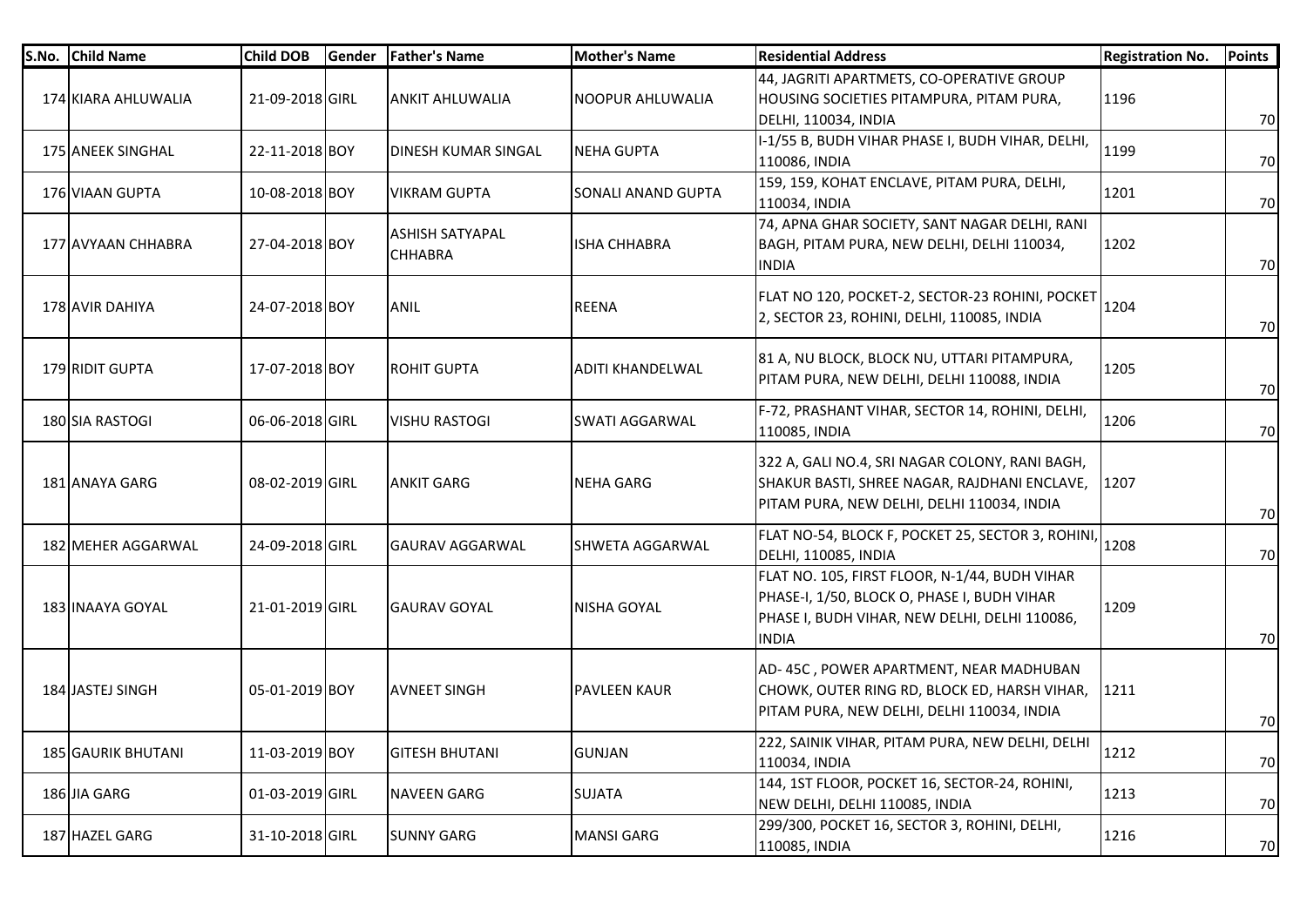| S.No. | <b>Child Name</b>      | <b>Child DOB</b> | Gender | <b>Father's Name</b>       | <b>Mother's Name</b>   | <b>Residential Address</b>                                                                                                       | <b>Registration No.</b> | <b>Points</b> |
|-------|------------------------|------------------|--------|----------------------------|------------------------|----------------------------------------------------------------------------------------------------------------------------------|-------------------------|---------------|
|       | 188 BHUVI VASHISHTA    | 17-10-2018 GIRL  |        | <b>SHOBHIT VASHISHTA</b>   | <b>KOMAL BHARDWAJ</b>  | B 170, PRASHANT VIHAR, SECTOR - 14, ROHINI, 170,<br>B BLOCK, POCKET B, SECTOR 14, ROHINI, NEW DELHI, 1217<br>DELHI 110085, INDIA |                         | 70            |
|       | 189 PRISHA JAIN        | 18-07-2018 GIRL  |        | LAKSHAY JAIN               | JYOTI JAIN             | BD BLOCK 32B, NEAR MOUNT ABU SCHOOL,<br>SHALIMAR BAGH, BLOCK BD, WEST SHALIMAR BAGH, 1220<br>SHALIMAR BAGH, DELHI, 110088, INDIA |                         | 70            |
|       | 190 AAGHANYA PAUL      | 29-09-2018 GIRL  |        | <b>SAHIL PAUL</b>          | <b>TANYA CHOPRA</b>    | UP 76 UPPER GROUND FLOOR, , , ,                                                                                                  | 1221                    | 70            |
|       | 191 LAVISH JAIN        | 12-02-2019 BOY   |        | <b>ANKIT JAIN</b>          | DIVYA JAIN             | 40, ARIHANT NAGAR, PUNJABI BAGH, DELHI, 110026,<br><b>INDIA</b>                                                                  | 1222                    | 70            |
|       | 192 AANAYA             | 11-06-2018 GIRL  |        | ASHISH DALAL               | <b>SONIA</b>           | HOUSE NO. 8, TARUN ENCLAVE, PARWANA ROAD,<br>PITAM PURA, DELHI, INDIA                                                            | 1223                    | 70            |
|       | 193 SHAURYA GAMBHIR    | 16-10-2018 BOY   |        | HIMANSHU GAMBHIR           | <b>KANCHAN GAMBHIR</b> | A-1/68, SECTOR 7, ROHINI, DELHI, 110085, INDIA                                                                                   | 1226                    | 70            |
|       | 194 RIDHVI GARG        | 23-06-2018 GIRL  |        | <b>NITIN GARG</b>          | <b>HIMSHIKHA</b>       | HOUSE NO.99, 3RD FLOOR, SECTOR 22, POCKET 1,<br>SECTOR 22, BEGUM PUR, NEW DELHI, DELHI 110086, 1227<br><b>INDIA</b>              |                         | 70            |
|       | 195 AMANBIR SINGH      | 11-10-2018 BOY   |        | <b>KUSHDEV SINGH</b>       | <b>TARANJEET KAUR</b>  | 3487, FIRST FLOOR, RAJA PARK, RAJA PARK CHOWK,<br>MULTANI MOHALLA, RANI BAGH, PITAM PURA,<br>DELHI, 110034                       | 1228                    | 70            |
|       | 196 RUDRANSH GAUR      | 27-05-2018 BOY   |        | <b>KESHAV KRISHNA GAUR</b> | <b>SWATI</b>           | M 33, KASTURBA APARTMENT PITAMPURA                                                                                               | 1229                    | 70            |
|       | 197 BHAVYA             | 09-07-2018 GIRL  |        | <b>SAHIL KHURANA</b>       | <b>KHUSHBU RANI</b>    | 468, POCKET 6, SECTOR 2, ROHINI, DELHI, 110085,<br>INDIA                                                                         | 1233                    | 70            |
|       | 198 RUDRANSH KAUSHIK   | 13-07-2018 BOY   |        | <b>DEEPAK KAUSHIK</b>      | <b>RITU KAUSHIK</b>    | HNO 342, SHIVAJI MARKET, PITAMPURA VILLAGE,<br>HARSH VIHAR, PITAM PURA, DELHI, 110034, INDIA                                     | 1235                    | 70            |
|       | 199 VEDANSH            | 20-01-2019 BOY   |        | MUKESH KUMAR MISHRA        | <b>MONIKA MISHRA</b>   | G-30/444, SECTOR 3, ROHINI, DELHI, 110085, INDIA                                                                                 | 1237                    | 70            |
|       | 200 KIARA GOYAL        | 21-04-2018 GIRL  |        | <b>MOHIT</b>               | <b>VAISHALI BANSAL</b> | 177-178-179-180, POCKET 18, SECTOR 3E, ROHINI,<br><b>DELHI, 110085, INDIA</b>                                                    | 1240                    | 70            |
|       | 201 NAMRIT SINGH       | 12-10-2018 BOY   |        | <b>AMANDEEP SINGH</b>      | <b>MEGHA KHANDURI</b>  | 69-A, BLOCK JD, DAKSHINI PITAMPURA, PITAM<br>PURA, DELHI, 110034, INDIA                                                          | 1241                    | 70            |
|       | 202 KIARA KAPOOR       | 03-05-2018 GIRL  |        | <b>KARAN KAPOOR</b>        | <b>TANVI RASTOGI</b>   | 37, RD NUMBER 56, WEST PUNJABI BAGH, PUNJABI<br><b>BAGH, DELHI, 110026</b>                                                       | 1242                    | 70            |
|       | 203 AYAAN SINGH        | 11-12-2018 BOY   |        | <b>GAGANDEEP SINGH</b>     | <b>GURPREET KAUR</b>   | JD BLOCK 69-A, PITAM PURA, BLOCK JD, DAKSHINI<br>PITAMPURA, PITAM PURA, DELHI, 110034, INDIA                                     | 1243                    | 70            |
|       | 204 LOHITAKSHA KUKREJA | 22-11-2018 BOY   |        | <b>MOHIT KUKREJA</b>       | RABHYA KUKREJA         | M-2/B-9, RD NUMBER 44, SHIVA ENCLAVE, PITAM<br>PURA, NEW DELHI, DELHI 110034, INDIA                                              | 1244                    | 70            |
|       | 205 KRINSHI NAGPAL     | 20-01-2019 GIRL  |        | <b>SUNNY NAGPAL</b>        | <b>BHAWNA NAGPAL</b>   | 254, THIRD FLOOR, RAJDHANI ENCLAVE, PITAM<br>PURA, DELHI, 110034, INDIA                                                          | 1245                    | 70            |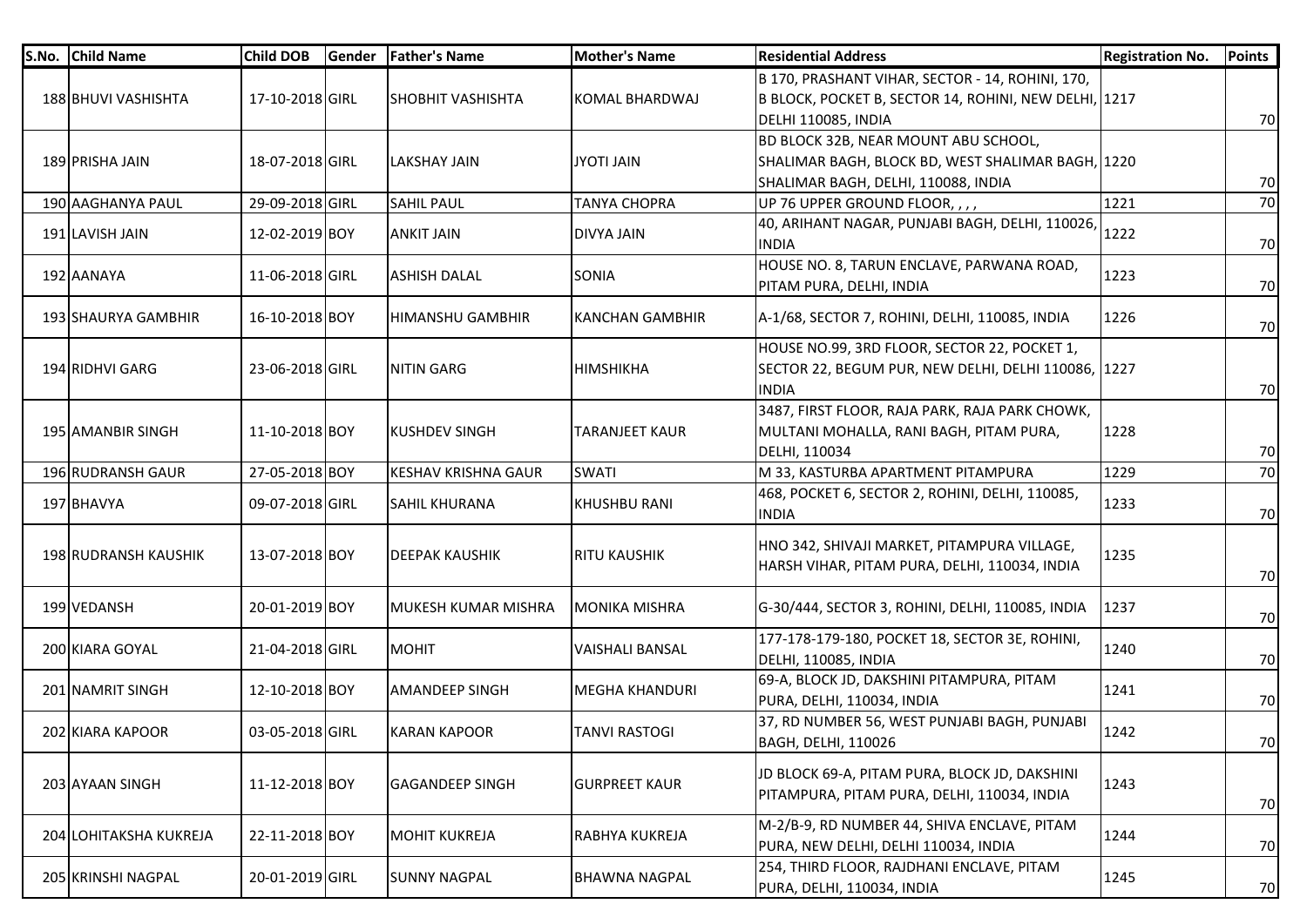| S.No. | <b>Child Name</b>     | <b>Child DOB</b> | Gender | <b>Father's Name</b>       | <b>Mother's Name</b>     | <b>Residential Address</b>                                                                                                  | <b>Registration No.</b> | <b>Points</b> |
|-------|-----------------------|------------------|--------|----------------------------|--------------------------|-----------------------------------------------------------------------------------------------------------------------------|-------------------------|---------------|
|       | 206 GAURAVI BENIWAL   | 13-12-2018 GIRL  |        | MOHIT BENIWAL              | <b>SHWETA</b>            | HOUSE NO. 8, PITAMPURA VILLAGE, 7, PITAMPURA<br>RD, PITAMPURA VILLAGE, JANTA MARKET, PITAM<br>PURA, DELHI, 110034, INDIA    | 1246                    | 70            |
|       | 207 RAIMA GOYAL       | 10-10-2018 GIRL  |        | <b>SUMIT KUMAR GOYAL</b>   | <b>SAVITA GOYAL</b>      | D16/122, SECTOR 3, ROHINI, DELHI, 110085, INDIA                                                                             | 1248                    | 70            |
|       | 208 KANISHKA JHA      | 02-10-2018 GIRL  |        | <b>KESHAV JHA</b>          | <b>ANNU KUMARI</b>       | P 173, KRISHAN VIHAR, DELHI, 110086, INDIA                                                                                  | 1249                    | 70            |
|       | 209 DIVIJA KAKKAR     | 12-05-2018 GIRL  |        | <b>RAVI KAKKAR</b>         | <b>RUHANI KAKKAR</b>     | D-15/25, SECTOR 7, ROHINI, DELHI, 110085, INDIA                                                                             | 1250                    | 70            |
|       | 210 AYANSH GOYAL      | 06-08-2018 BOY   |        | <b>NAVEEN GOYAL</b>        | <b>CHANCHAL GUPTA</b>    | H.NO.635/636 POCKET A1, SECTOR 6, ROHINI,<br>DELHI, 110085, INDIA                                                           | 1252                    | 70            |
|       | 211 AADVIK GUPTA      | 12-06-2018 BOY   |        | <b>ABHISHEK GUPTA</b>      | <b>NISHA GUPTA</b>       | 18, H-4/5, ZONE H-4/5, CO-OPERATIVE GROUP<br>HOUSING SOCIETIES PITAMPURA, PITAM PURA,<br>DELHI, 110034, INDIA               | 1253                    | 70            |
|       | 212 KABIR JAIN        | 16-08-2018 BOY   |        | <b>VIKAS JAIN</b>          | JYOTI JAIN               | A1/24A, 15FT LANE, BUDH VIHAR PHASE I, BUDH<br>VIHAR, DELHI, 110086, INDIA                                                  | 1254                    | 70            |
|       | 213 KIARA MULCHANDANI | 09-08-2018 GIRL  |        | ROHIT MULCHANDANI          | <b>RUCHIKA NAGPAL</b>    | 19, BH BLOCK, WEST, BLOCK BH, WEST SHALIMAR<br>BAGH, SHALIMAR BAGH, DELHI, 110088, INDIA                                    | 1257                    | 70            |
|       | 214 LAKSHITH MALHOTRA | 15-05-2018 BOY   |        | <b>VISHAL MALHOTRA</b>     | NEELAKSHI                | D-6, 2ND FLOOR, AVANTIKA, SECTOR 1, ROHINI,<br>NEW DELHI, DELHI 110085, INDIA                                               | 1258                    | 70            |
|       | 215 SAMAIRA SHARMA    | 13-12-2018 GIRL  |        | <b>MUDIT SHARMA</b>        | <b>KAWERI GAMBHIR</b>    | HOUSE NO. 109-110, POCKET B-7, SECTOR 4, ROHINI,<br><b>DELHI, INDIA</b>                                                     | 1261                    | 70            |
|       | 216 PANAV JAIN        | 20-06-2018 BOY   |        | <b>VARUN JAIN</b>          | <b>ANKITA BISHT</b>      | H.NO. 87 UPPER GROUND FLOOR, ARIHANT NAGAR,<br>PUNJABI BAGH, DELHI, 110026, INDIA                                           | 1265                    | 70            |
|       | 217 NAVISHA GOEL      | 18-08-2018 GIRL  |        | KAVISH KUMAR GOEL          | <b>TARUNA GARG</b>       | C-45, C45 VARUN APARTMENTS RAJAPUR, POCKET<br>12, SECTOR 9, ROHINI, DELHI, 110085, INDIA                                    | 1267                    | 70            |
|       | 218 VIVAAN            | 16-05-2018 BOY   |        | MANTHAN NIRANJAN<br>AKHANI | NIDHI MANTHAN AKHANI     | A-2, MAHARSHI PARSHURAM MARG, PUSHPANJALI<br>ENCLAVE, PITAM PURA, DELHI, 110034, INDIA                                      | 1268                    | 70            |
|       | 219 KIYANSH KODESIA   | 26-05-2018 BOY   |        | <b>KUNAL KODESIA</b>       | NIDHI KODESIA            | 95, SHARDA APARTMENT OUTER RING RD, CO-<br>OPERATIVE GROUP HOUSING SOCIETIES<br>PITAMPURA, PITAM PURA, DELHI, 110034, INDIA | 1269                    | 70            |
|       | 220 AADYA GUPTA       | 30-01-2019 GIRL  |        | <b>AMAN GUPTA</b>          | <b>ANJALI AGGARWAL</b>   | 85/86, POCKET 25, SECTOR-24, ROHINI, DELHI,<br>110085, INDIA                                                                | 1270                    | 70            |
|       | 221 TARMAN KAUR NANRA | 20-02-2019 GIRL  |        | PARVINDER SINGH            | <b>PRIYANKA AGGARWAL</b> | 3875/11, KANHIYA NAGAR, TRI NAGAR, DELHI                                                                                    | 1271                    | 70            |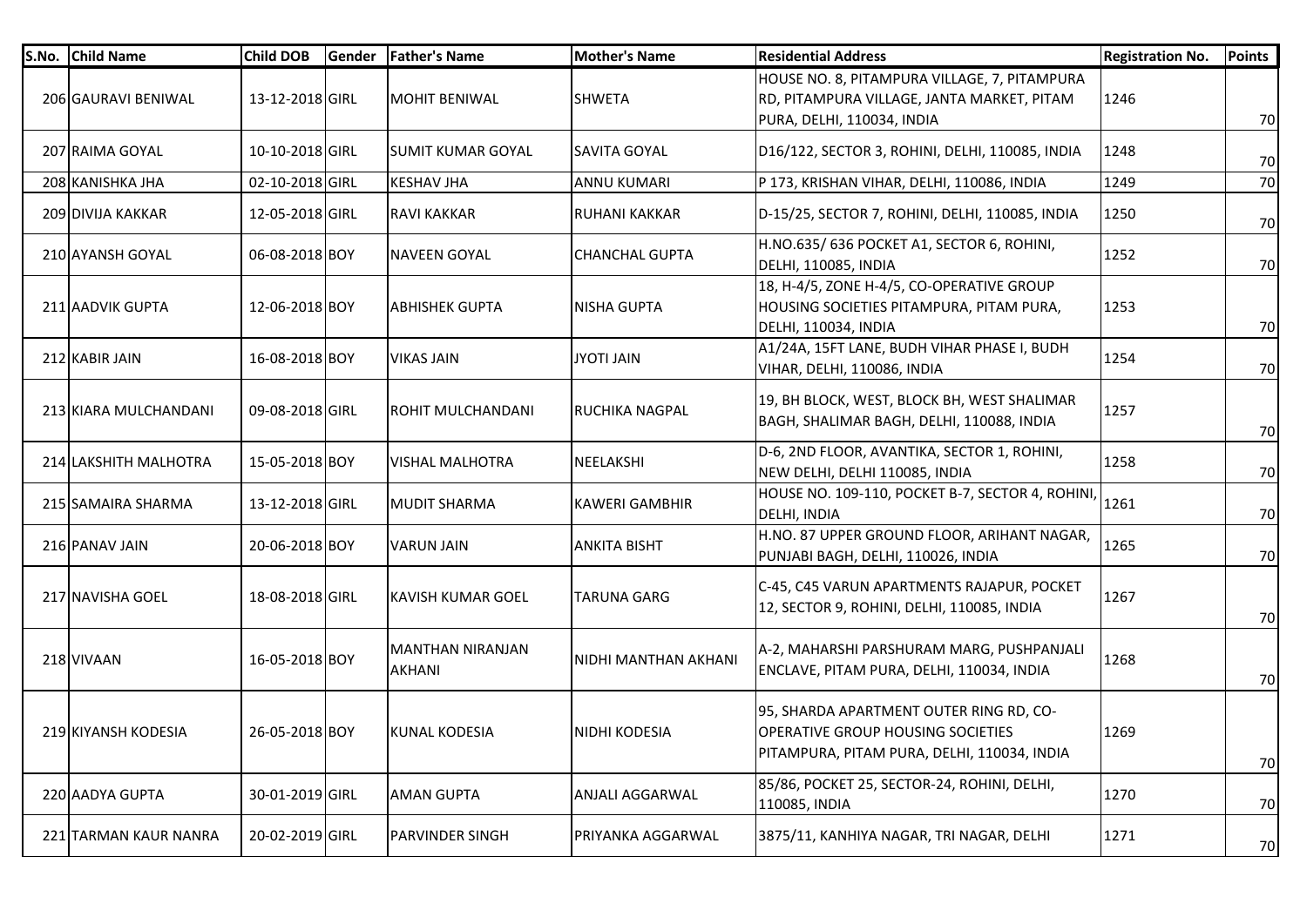| S.No. Child Name     | <b>Child DOB</b> | Gender | <b>Father's Name</b>  | <b>Mother's Name</b> | <b>Residential Address</b>                                                                                                 | <b>Registration No.</b> | <b>Points</b> |
|----------------------|------------------|--------|-----------------------|----------------------|----------------------------------------------------------------------------------------------------------------------------|-------------------------|---------------|
| 222 SAUMYA TIKOO     | 31-10-2018 GIRL  |        | <b>SUNNY TIKOO</b>    | <b>MADHVI RAINA</b>  | A 433, MODERN APARTMENTS, PLOT NO 5, BADLI<br>RD, SECTOR 15, ROHINI, DELHI, 110089, INDIA                                  | 1272                    | 70            |
| 223 EKTA TULI        | 20-12-2018 GIRL  |        | <b>AMIT TULI</b>      | <b>SUSHMA ARORA</b>  | D 330 SECTOR 1 AVANTIKA ROHINI, AVANTIKA,<br>SECTOR 1, ROHINI, NEW DELHI, DELHI 110085, INDIA                              | 1273                    | 70            |
| 224 VIYAN SHARMA     | 18-01-2019 BOY   |        | SIDDHARTH SHARMA      | ISWAPNA SHUKLA       | 32, PARWANA RD, BHAGWAN BUDDHA HOUSING<br>CORPORATION SOCIETY, PITAM PURA, DELHI,<br>110034, INDIA                         | 1274                    | 70            |
| 225 ANANTH JAIN      | 25-11-2018 BOY   |        | <b>ABHISHEK JAIN</b>  | <b>RADHA</b>         | 1627/116, GANESHPURA, TRI NAGAR, DELHI,<br>110035, INDIA                                                                   | 1275                    | 70            |
| 226 DHARVIK BHARDWAJ | 01-03-2019 BOY   |        | <b>ANKUR BHARDWAJ</b> | <b>SHALINI SINGH</b> | 142, SHAKTI VIHAR, PITAMPURA, RANI BAGH,<br>SHAKURPUR, NEW DELHI, DELHI 110034, INDIA                                      | 1276                    | 70            |
| 227 PRIYANSHI GUPTA  | 30-12-2018 GIRL  |        | <b>ANKIT GUPTA</b>    | <b>MONI KUMARI</b>   | WZ 239B, STREET NO 3, SRI NAGAR, RANI BAGH,<br>SHAKUR BASTI,, RANI BAGH, SHAKURPUR, NEW<br>DELHI, DELHI 110034, INDIA      | 1277                    | 70            |
| 228 NIRVI GUPTA      | 19-12-2018 GIRL  |        | PRASHANT GUPTA        | ICHANCHAL GUPTA      | 102 2ND FLOOR, HARSH VIHAR, PITAM PURA, DELHI,<br>110034, INDIA                                                            | 1278                    | 70            |
| 229 AMAIRA KUMAR     | 01-06-2018 GIRL  |        | <b>RAJ KUMAR</b>      | <b>ANU KUMAR</b>     | BL 21, BL/21, BLOCK BL, WEST SHALIMAR BAGH,<br>SHALIMAR BAGH, DELHI, 110088, INDIA                                         | 1279                    | 70            |
| 230 MISHA VIG        | 23-01-2019 GIRL  |        | <b>MANAV VIG</b>      | <b>NIKITA VIG</b>    | 95, SHAKTI VIHAR, PITAM PURA, DELHI, 110034,<br><b>INDIA</b>                                                               | 1280                    | 70            |
| 231 AYAAN BAJAJ      | 14-10-2018 BOY   |        | <b>ANKIT BAJAJ</b>    | <b>ASHA BAJAJ</b>    | B-5/269, 2ND FLOOR, SECTOR 5, ROHINI, DELHI,<br>110085, INDIA                                                              | 1282                    | 70            |
| 232 PARISHA BANSAL   | 05-11-2018 GIRL  |        | <b>HAPPY BANSAL</b>   | <b>NEHA JAIN</b>     | U-17A 3RD FLOOR, BUDH VIHAR PHASE I, BUDH<br>VIHAR, DELHI, 110086, INDIA                                                   | 1285                    | 70            |
| 233 DHRITI JAIN      | 01-02-2019 GIRL  |        | <b>SAURABH JAIN</b>   | <b>MEGHA JAIN</b>    | 3314, MAHINDRA PARK, RANI BAGH, PITAM PURA,<br>DELHI, 110034, INDIA                                                        | 1286                    | 70            |
| 234 AADYA SHARMA     | 28-08-2018 GIRL  |        | <b>KARTIK SHARMA</b>  | <b>ARTI SHARMA</b>   | 254, BLOCK CD, DAKSHINI PITAMPURA, PITAM PURA,<br><b>DELHI, 110034, INDIA</b>                                              | 1287                    | 70            |
| 235 RAAHINI PRUTHI   | 19-03-2019 GIRL  |        | <b>RAMAN PRUTHI</b>   | <b>NEHA PRUTHI</b>   | C-149, VIJAY VIHAR PH-2 ROHINI, C-149, VIJAY VIHAR<br>PHASE II, AVANTIKA, SECTOR 1, ROHINI, DELHI,<br>110085, INDIA        | 1288                    | 70            |
| 236 KHYATI JAIN      | 15-11-2018 GIRL  |        | UJJAWAL JAIN          | <b>MEENU JAIN</b>    | A-1/619 THIRD & TOP FLOOR SECTOR 6 ROHINI,<br>SECTOR 6/7 DIVIDING RD, POCKET 1, SECTOR 6A,<br>ROHINI, DELHI, 110085, INDIA | 1290                    | 70            |
| 237 YATHARV ANEJA    | 08-12-2018 BOY   |        | <b>SAHIL ANEJA</b>    | <b>MOHINI ANEJA</b>  | WZ-3038 3RD FLOOR, SANT NAGAR, RANI BAGH,<br>PITAM PURA, DELHI, 110034, INDIA                                              | 1292                    | 70            |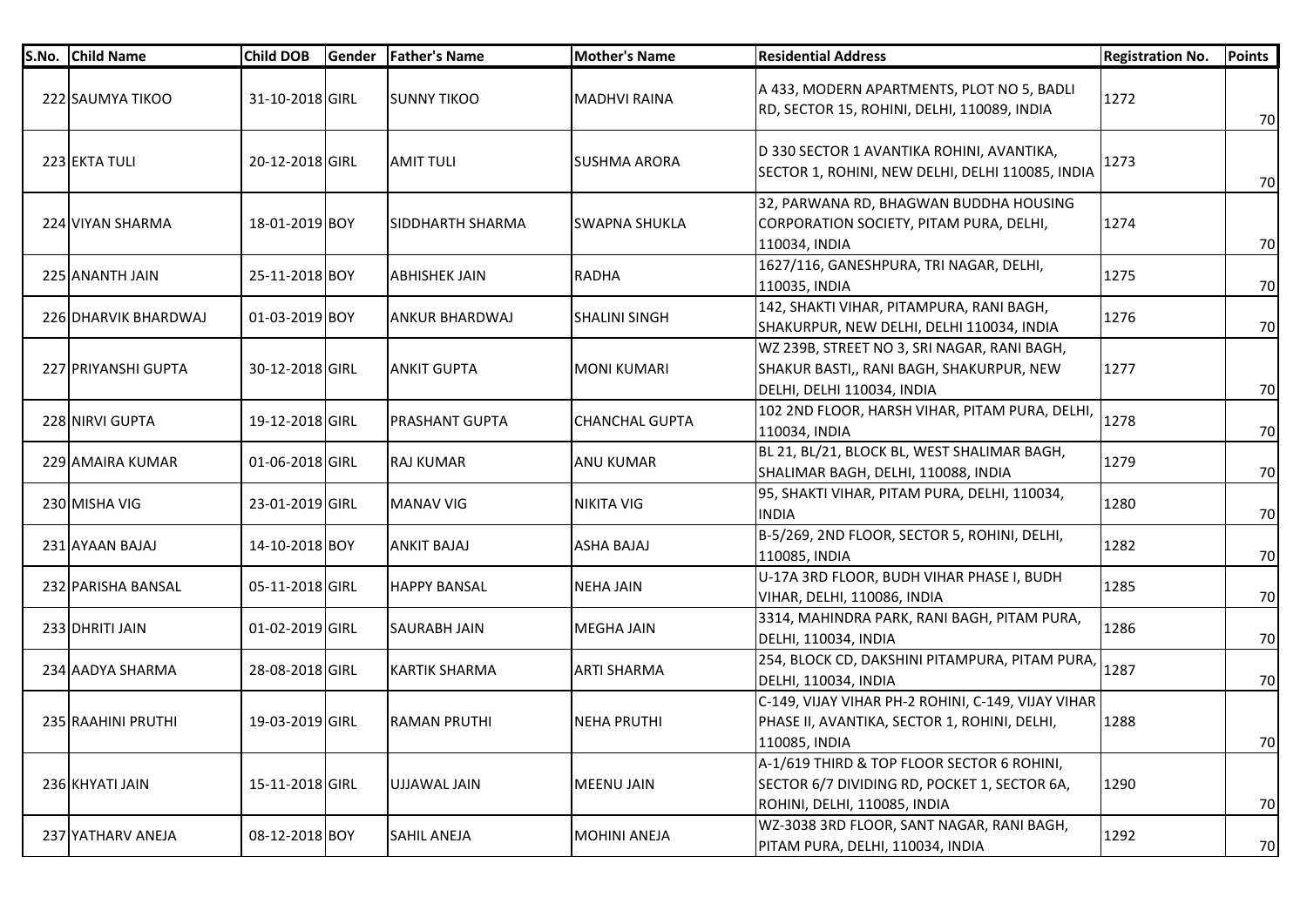| S.No. | <b>Child Name</b>     | Child DOB       | Gender | <b>Father's Name</b>    | <b>Mother's Name</b>      | <b>Residential Address</b>                                                                                                  | <b>Registration No.</b> | <b>Points</b> |
|-------|-----------------------|-----------------|--------|-------------------------|---------------------------|-----------------------------------------------------------------------------------------------------------------------------|-------------------------|---------------|
|       | 238 TAVISHA PANCHAL   | 07-11-2018 GIRL |        | <b>AJAY KUMAR</b>       | <b>DIVYA VERMA</b>        | HOUSE NO. 21 POCKET 6/1 ROHANI NEW DELHI, 21,<br>SECTOR 6 RD, POCKET 6, SECTOR 2, ROHINI, NEW<br>DELHI, DELHI 110085, INDIA | 1293                    | 70            |
|       | 239 AKUL GUPTA        | 09-10-2018 BOY  |        | <b>KARAN GUPTA</b>      | <b>MONA GUPTA</b>         | FLAT NO. 20, BANK VIHAR-2, SARASWATI VIHAR RD,<br>SARASWATI VIHAR, PITAM PURA, DELHI, 110034,<br><b>INDIA</b>               | 1295                    | 70            |
|       | 240 DARSH CHADHA      | 25-06-2018 BOY  |        | <b>AMIT CHADHA</b>      | SHILPI CHADHA             | 7., 7, TARUN ENCLAVE, PITAM PURA, DELHI, 110034,<br><b>INDIA</b>                                                            | 1296                    | 70            |
|       | 241 JOANNE G MOMIN    | 12-04-2018 GIRL |        | INDRAJIT G MOMIN        | <b>DEBORAH VANLALFAKI</b> | HOUSE NO 74, SECOND FLOOR., SANDESH VIHAR,<br>PITAM PURA, DELHI, 110034, INDIA                                              | 1298                    | 70            |
|       | 242 YASHVI KHURANA    | 17-09-2018 GIRL |        | <b>SAURABH KHURANA</b>  | NITIKA KHURANA            | A-48 LOK VIHAR, A/48, BLOCK A, LOK VIHAR, PITAM<br>PURA, NEW DELHI, DELHI 110034, INDIA                                     | 1299                    | 70            |
|       | 243 ANIKA JINDAL      | 11-06-2018 GIRL |        | <b>ANKIT JINDAL</b>     | ANNU AGGARWAL             | 18 B, HANS VIHAR APARTMENTS, POCKET 35,<br>SECTOR 13, ROHINI, DELHI, 110085, INDIA                                          | 1300                    | 70            |
|       | 244 RUHAAN SIDANA     | 14-01-2019 BOY  |        | <b>KABIR SIDANA</b>     | RASHMI SIDANA             | 111-112, POCKET G20, SECTOR 7, ROHINI, DELHI,<br>110085, INDIA                                                              | 1301                    | 70            |
|       | 245 NAYRA SACHDEVA    | 12-10-2018 GIRL |        | <b>SAHIB SACHDEVA</b>   | <b>SANYUKTA SACHDEVA</b>  | B-230, B BLOCK RD, BLOCK B, SARASWATI VIHAR,<br>PITAM PURA, DELHI, 110034, INDIA                                            | 1302                    | 70            |
|       | 246 SHIVANSH AGGARWAL | 04-12-2018 BOY  |        | <b>AMIT KUMAR</b>       | <b>GITANJALI</b>          | WZ-634/15, FIRST FLOOR, STREET NO.2, SRINAGAR<br>GARDEN, SHAKURPUR, DELHI, 110034, INDIA                                    | 1303                    | 70            |
|       | 247 JOSHUA G MOMIN    | 12-04-2018 BOY  |        | <b>INDRAJIT G MOMIN</b> | <b>DEBORAH VANLALFAKI</b> | HOUSE NO 74, SECOND FLOOR., SANDESH VIHAR,<br>PITAM PURA, DELHI, 110034, INDIA                                              | 1304                    | 70            |
|       | 248 UMANSHI GOYAL     | 20-12-2018 GIRL |        | SONU GOYAL              | <b>ARCHANA GOYAL</b>      | HOUSE NO. 70-71, PKT B9, SOM BAZAAR ROAD,<br>SECTOR 5, ROHINI, DELHI, 110085, INDIA                                         | 1307                    | 70            |
|       | 249 SHRAVYA SHARMA    | 06-03-2019 GIRL |        | <b>SACHIN</b>           | <b>DEEPTI SHARMA</b>      | HOUSE NO. 124 SHIVA APARTMENTS B6, SECTOR 4<br>ROHINI, B-6, POCKET B-6, POCKET 6, SECTOR 4,<br>ROHINI, DELHI, 110085, INDIA | 1308                    | 70            |
|       | 250 GAURVIKA ANAND    | 30-07-2018 GIRL |        | <b>GAURAV ANAND</b>     | <b>AMBICA</b>             | B-59,A/1,RISHI NAGAR,RANI BAGH, RISHI NAGAR,<br>PITAM PURA, NEW DELHI, DELHI 110034, INDIA                                  | 1309                    | 70            |
|       | 251 SAANIKA BAJAJ     | 23-09-2018 GIRL |        | <b>HARISH BAJAJ</b>     | MEENAKSHI BAJAJ           | FLAT NO. 103, VIJAY VIHAR PHASE II, SECTOR 4,<br>ROHINI, DELHI, 110085, INDIA                                               | 1311                    | 70            |
|       | 252 MIHIKA SHARMA     | 09-09-2018 GIRL |        | LOKESH KUMAR            | <b>SOPALI SHARMA</b>      | 68, KAPIL VIHAR, PITAM PURA, DELHI, 110034, INDIA 1312                                                                      |                         | 70            |
|       | 253 GRANTHNA          | 24-05-2018 GIRL |        | <b>ANIL KUMAR DUBEY</b> | <b>NEHA PANDEY</b>        | B-556, MANGOLPURI, NEW DELHI, DELHI, INDIA                                                                                  | 1313                    | 70            |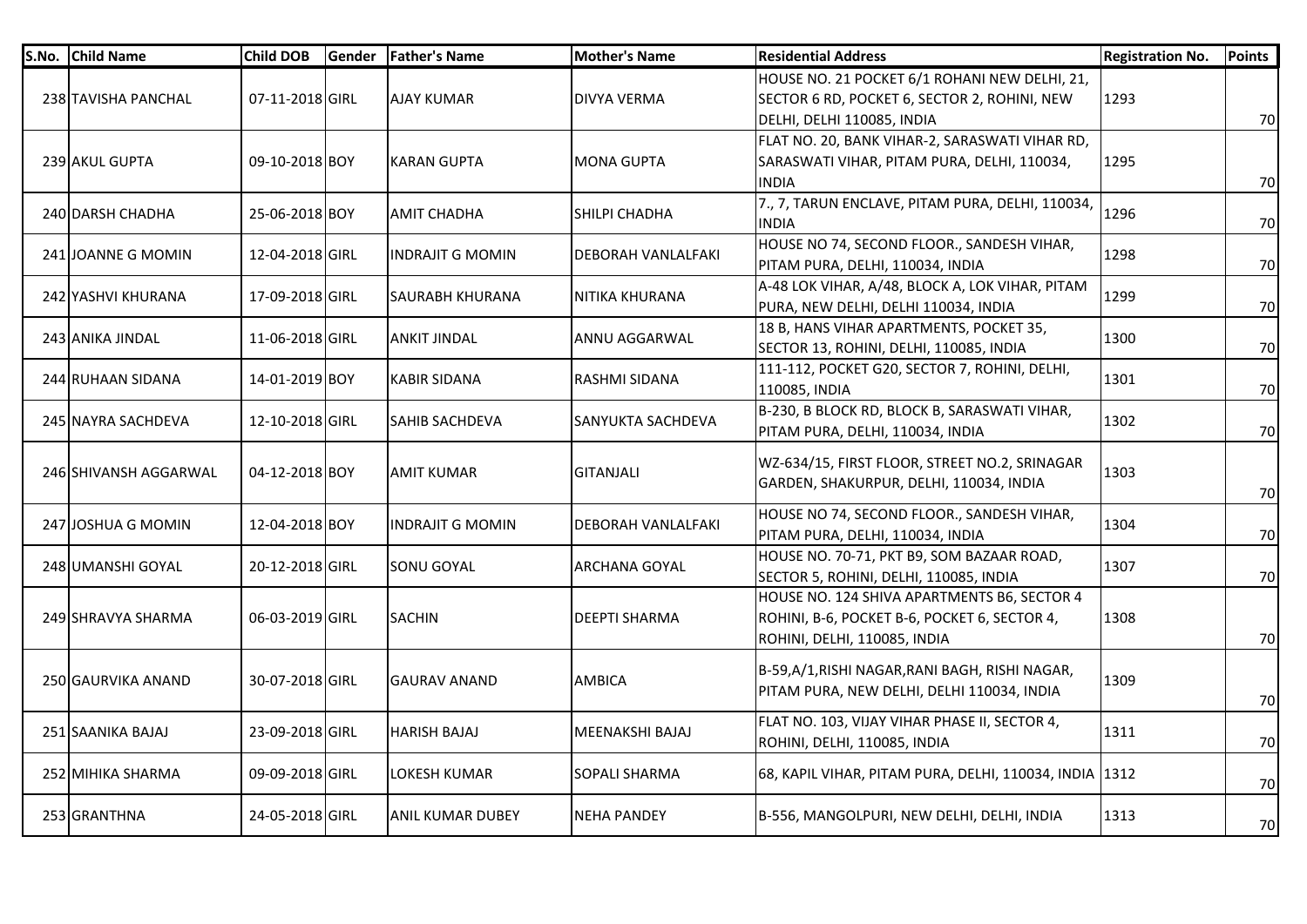| S.No. | <b>Child Name</b>      | <b>Child DOB</b> | Gender | <b>Father's Name</b>   | <b>Mother's Name</b>   | <b>Residential Address</b>                                                                                                                   | <b>Registration No.</b> | <b>Points</b> |
|-------|------------------------|------------------|--------|------------------------|------------------------|----------------------------------------------------------------------------------------------------------------------------------------------|-------------------------|---------------|
|       | 254 KIYANSH KHATTER    | 01-10-2018 BOY   |        | <b>BHARAT KHATTER</b>  | <b>CHANDNI KHATTER</b> | 121 VASUNDHRA APARTMENT SECTOR -9 ROHINI<br>DELHI-110085, VASUNDHARA LN, POCKET 44,<br>SECTOR 9, ROHINI, DELHI, 110085, INDIA                | 1315                    | 70            |
|       | 255 ADVIK ANAND        | 25-06-2018 BOY   |        | <b>NAKUL ANAND</b>     | <b>NITI ANAND</b>      | 144, 2ND FLOOR, POCKET 16, SECTOR-24, ROHINI,<br>NEW DELHI, DELHI 110085, INDIA                                                              | 1318                    | 70            |
|       | 256 ANAYA ANAND        | 25-06-2018 GIRL  |        | <b>NAKUL ANAND</b>     | <b>NITI ANAND</b>      | 144, 2ND FLOOR, POCKET 16, SECTOR-24, ROHINI,<br>NEW DELHI, DELHI 110085, INDIA                                                              | 1319                    | 70            |
|       | 257 VARENYA NIGAM      | 27-03-2019 GIRL  |        | <b>SUMIT NIGAM</b>     | PRIYANKA SRIVASTAVA    | WZ 225, SRI NAGAR GALI NO 4 SHAKUR BASTI<br>SARASWATI VIHAR DISTRICT NORTH WEST DELHI                                                        | 1320                    | 70            |
|       | 258 DHRITI CHOWDHARY   | 02-02-2019 GIRL  |        | <b>MOHIT CHOWDHARY</b> | <b>MEHAK BANGIA</b>    | B-3/33-34,, SECTOR 6, ROHINI, DELHI, 110085, INDIA 1321                                                                                      |                         | 70            |
|       | 259 AVNOOR NAGPAL      | 22-12-2018 GIRL  |        | <b>GAURAV NAGPAL</b>   | <b>MANISHA NAGPAL</b>  | 1161 RANI BAGH, 1161, MAIN BAZAR, RANI BAGH,<br>SHAKURPUR, DELHI, 110034, INDIA                                                              | 1322                    | 70            |
|       | 260 KIAAN AGARWAL      | 01-02-2019 BOY   |        | <b>PRATEEK AGARWAL</b> | <b>NEETU AGARWAL</b>   | A-2/12, SECTOR 3, ROHINI, DELHI, 110085, INDIA                                                                                               | 1323                    | 70            |
|       | 261 KASHISH PATEL      | 23-11-2018 GIRL  |        | <b>SURESH PATEL</b>    | <b>SARITA VERMA</b>    | K 442, MANGOL PURI                                                                                                                           | 1325                    | 70            |
|       | 262 PRIYANSH VIRMANI   | 04-02-2019 BOY   |        | <b>SHUBHAM VIRMANI</b> | <b>RESHAM VIRMANI</b>  | 161-D SECOND FLOOR RISHI NAGAR RANI BAGH,<br>RANI BAGH, PITAM PURA, DELHI, 110034, INDIA                                                     | 1327                    | 70            |
|       | 263 SIANSH GULATI      | 16-11-2018 BOY   |        | IGAURAV GULATI         | <b>SUPARNA GULATI</b>  | C8/410, SECTOR 8, ROHINI, DELHI, 110085, INDIA                                                                                               | 1328                    | 70            |
|       | 264 PARNAVI ADHIKARY   | 30-12-2018 GIRL  |        | <b>VINAY ADHIKARY</b>  | <b>NISHA ADHIKARY</b>  | 208, SECOND FLOOR, POCKET 19, SECTOR-24,<br>ROHINI, NEW DELHI, DELHI 110085, INDIA                                                           | 1329                    | 70            |
|       | 265 ZOHAN UMAIR SHERAZ | 05-05-2018 BOY   |        | <b>MD SHAHJAHAN</b>    | <b>NOORJAHAN BANU</b>  | HOUSE NO. 67, 3RD FLLOR, POCKET 9, SECTOR 21,<br>ROHINI, DELHI, 110086, INDIA                                                                | 1330                    | 70            |
|       | 266 STUTI KARMAKAR     | 25-11-2018 GIRL  |        | <b>SOURAV KARMAKAR</b> | SHILPA ADDY            | 669-A, 3RD FLOOR, SRI NAGAR, MAHINDRA PARK,<br>RANI BAGH, PITAM PURA, DELHI, 110034, INDIA                                                   | 1331                    | 70            |
|       | 267 LITISHA VATS       | 04-08-2018 GIRL  |        | <b>MOHIT VATS</b>      | NISHA SHARMA           | FLAT NO.44, PLOT NO.27, II FLOOR, GHALIB<br>APARTMRNTS, MAHARSHI PARSHURAM MARG,<br>PUSHPANJALI ENCLAVE, PITAM PURA, DELHI,<br>110034, INDIA | 1332                    | 70            |
|       | 268 NISHKA GRAG        | 09-11-2018 GIRL  |        | <b>ANISH GARG</b>      | <b>SWEETY GARG</b>     | 299-300, POCKET 16, SECTOR 3, ROHINI, DELHI,<br>110085, INDIA                                                                                | 1333                    | 70            |
|       | 269 RIDDHI MUNJAL      | 13-09-2018 GIRL  |        | <b>BHUSHAN PAUL</b>    | MEENAKSHI PAUL         | E65, E BLOCK, AVANTIKA, POCKET E, SECTOR 1,<br>ROHINI, DELHI, 110085, INDIA                                                                  | 1334                    | 70            |
|       | 270 KIYAANSH BANSAL    | 25-08-2018 BOY   |        | <b>DEEPAK BANSAL</b>   | NIDHI BANSAL           | 34, ND-34, BLOCK ND, DAKSHINI PITAMPURA,<br>PITAMPURA, DELHI, 110034, INDIA                                                                  | 1335                    | 70            |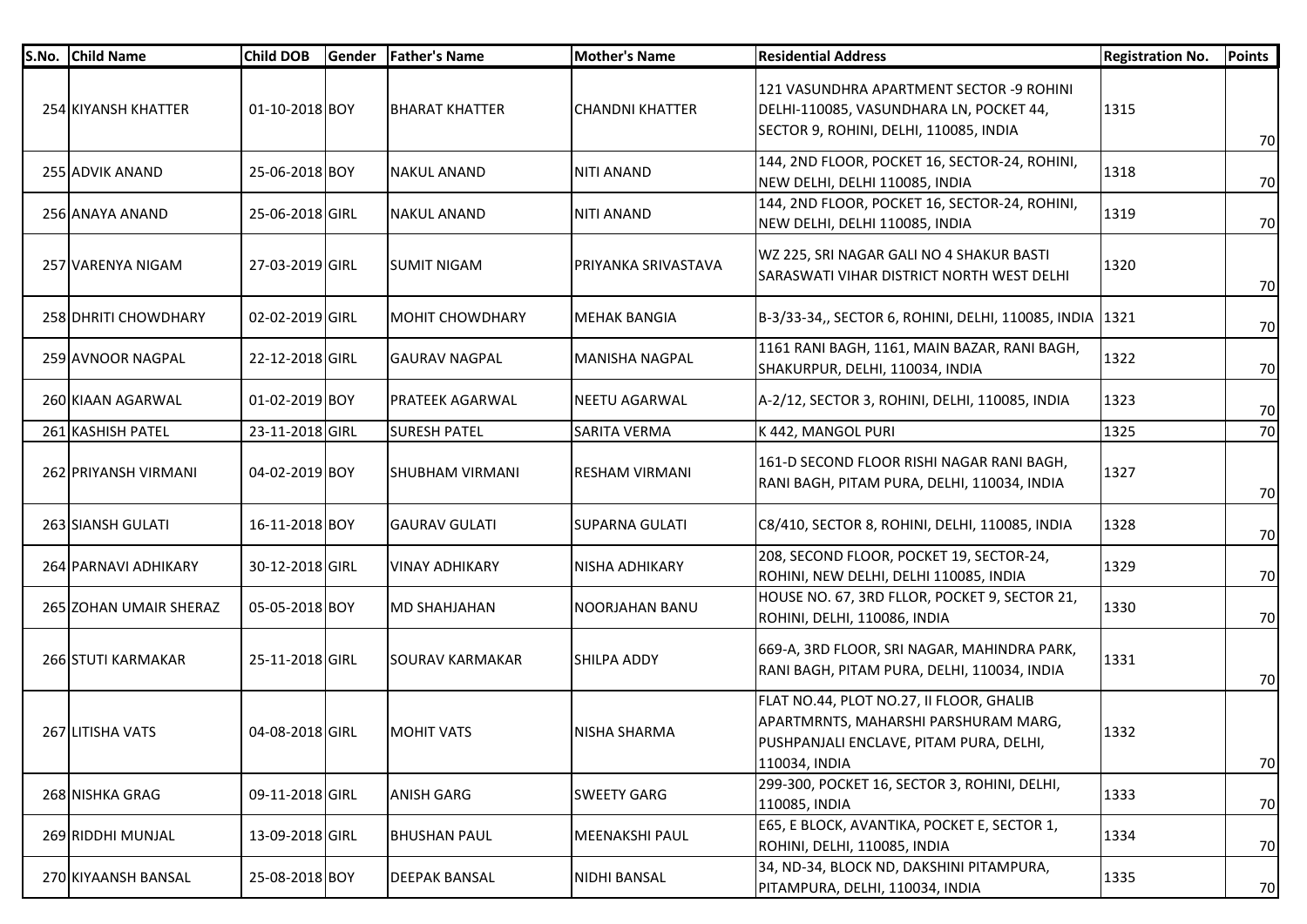| S.No. | <b>Child Name</b>      | <b>Child DOB</b> | Gender | <b>Father's Name</b>       | <b>Mother's Name</b>    | <b>Residential Address</b>                                                                                     | <b>Registration No.</b> | <b>Points</b> |
|-------|------------------------|------------------|--------|----------------------------|-------------------------|----------------------------------------------------------------------------------------------------------------|-------------------------|---------------|
|       | 271 ADVIK SHARMA       | 25-09-2018 BOY   |        | SAGAR SHARMA               | <b>PRIYA BALI</b>       | L 79 A, VIJAY VIHAR PHASE II, SECTOR 4, ROHINI,<br>DELHI, 110085, INDIA                                        | 1337                    | 70            |
|       | 272 SHANVI MONGRA      | 07-03-2019 GIRL  |        | <b>VIPIN KUMAR</b>         | <b>MONIKA GAUTAM</b>    | B-654, AVANTIKA, SECTOR 1, ROHINI, NEW DELHI,<br>DELHI 110085, INDIA                                           | 1339                    | 70            |
|       | 273 IVANA SINGH        | 13-12-2018 GIRL  |        | <b>MANVENDRA SINGH</b>     | <b>AKANKSHA SINGH</b>   | HOUSE NO-8, A 2 BLOCK, PASCHIM VIHAR, NEW<br>DELHI, DELHI 110063, INDIA                                        | 1340                    | 70            |
|       | 274 PRISHA JINDAL      | 04-03-2019 GIRL  |        | <b>AMIT JINDAL</b>         | <b>KAVITA BANSAL</b>    | 12 B, JHANG APARTMENT, POCKET 40, SECTOR 13,<br>ROHINI, DELHI, 110085, INDIA                                   | 1341                    | 70            |
|       | 275 CHAKSHITA SHARMA   | 16-04-2018 GIRL  |        | <b>AMIT KUMAR SHARMA</b>   | <b>MONIKA SHARMA</b>    | 2348 A/2, STREET NO 6, RAJA PARK, SHAKURPUR,<br>DELHI, 110034, INDIA                                           | 1344                    | 70            |
|       | 276 ANAYKA             | 10-05-2018 GIRL  |        | ADITYA KALRA               | <b>CHETNA</b>           | HOUSE 100-101, SECTOR 6, ROHINI, DELHI, 110085,<br><b>INDIA</b>                                                | 1346                    | 70            |
|       | 277 ARUJA ROY          | 17-04-2018 GIRL  |        | <b>ABHISHEK ROY</b>        | <b>ESHITA ROY</b>       | 121, POCKET 7, SECTOR 2, ROHINI, DELHI, 110085,<br><b>INDIA</b>                                                | 1347                    | 70            |
|       | 278 PRISHA SINGH       | 11-06-2018 GIRL  |        | <b>NARENDRA SINGH</b>      | <b>TAVLEEN SINGH</b>    | A31, AHINSA VIHAR RD, RAJAPUR, POCKET 27/2,<br>SECTOR 9, ROHINI, DELHI, 110085, INDIA                          | 1349                    | 70            |
|       | 279 AARVI BHATIA       | 25-11-2018 GIRL  |        | DIVYA KANT BHATIA          | <b>ANSHU BHATIA</b>     | WZ-428/A, GALI NO.1, SRI NAGAR, MAHINDRA PARK,<br>RANI BAGH, PITAM PURA, DELHI, 110034, INDIA                  | 1350                    | 70            |
|       | 280 SUHANSH GUPTA      | 04-11-2018 BOY   |        | <b>SUNIL KUMAR GUPTA</b>   | <b>NEHA GUPTA</b>       | G-23/4, SECTOR 7, ROHINI, DELHI, 110085, INDIA                                                                 | 1353                    | 70            |
|       | 281 VIDHI BANSAL       | 10-07-2018 GIRL  |        | <b>VISHAL BANSAL</b>       | SAKSHI BANSAL           | D-5, BUDH VIHAR PHASE I, BUDH VIHAR, DELHI,<br>110086, INDIA                                                   | 1354                    | 70            |
|       | 282 NIDHAAN SINGH VIRK | 13-04-2018 BOY   |        | <b>KARAMVIR SINGH VIRK</b> | <b>MANPREET KAIR</b>    | WZ-351 A/2, STREET NO. 2, SRI NAGAR, SRINAGAR<br>GARDEN, SHAKURPUR, DELHI, 110034, INDIA                       | 1357                    | 70            |
|       | 283 HARSHITA           | 19-05-2018 GIRL  |        | CA ANKIT AGGARWAL          | <b>CA RITIKA KANSAL</b> | C13/73, SECTOR 3, ROHINI, DELHI, 110085, INDIA                                                                 | 1358                    | 70            |
|       | 284 AISHNA CHOPRA      | 01-10-2018 GIRL  |        | <b>BHUSHAN CHOPRA</b>      | <b>SHIKHA CHOPRA</b>    | 564/1 RISHI NAGAR, RANI BAGH, RANI BAGH, PITAM<br>PURA, DELHI, 110034, INDIA                                   | 1359                    | 70            |
|       | 285 AYAANSH CHOPRA     | 22-08-2018 BOY   |        | PANKAJ CHOPRA              | <b>SUMITY CHOPRA</b>    | FLAT NO. 11, BANK VIHAR APARTMENTS SARASWATI<br>VIHAR RD, SARASWATI VIHAR, PITAM PURA, DELHI,<br>110034, INDIA | 1360                    | 70            |
|       | 286 YUVIKA GUPTA       | 30-05-2018 GIRL  |        | <b>SACHIN GUPTA</b>        | <b>SONAM GUPTA</b>      | G-313, SHAKURPUR, DELHI, 110034, INDIA                                                                         | 1361                    | 70            |
|       | 287 ANAYA TANWAR       | 22-09-2018 GIRL  |        | <b>SANDEEP</b>             | <b>POOJA TANWAR</b>     | 159,160 1ST FLOOR, POCKET 4, SECTOR 22, ROHINI,<br>NEW DELHI, DELHI 110086, INDIA                              | 1363                    | 70            |
|       | 288 BHARGAV GROVER     | 08-12-2018 BOY   |        | <b>HEMANT GROVER</b>       | <b>BHAWNA GROVER</b>    | 3566, RAJA PARK, RANI BAGH, PITAM PURA, DELHI,<br>110034, INDIA                                                | 1364                    | 70            |
|       | 289 VIRAAJ ARORA       | 26-04-2018 BOY   |        | <b>SURESH KUMAR ARORA</b>  | <b>SAKSHI ARORA</b>     | A-3/101, A 3 BLOCK, PASCHIM VIHAR, NEW DELHI,<br>DELHI 110063, INDIA                                           | 1365                    | 70            |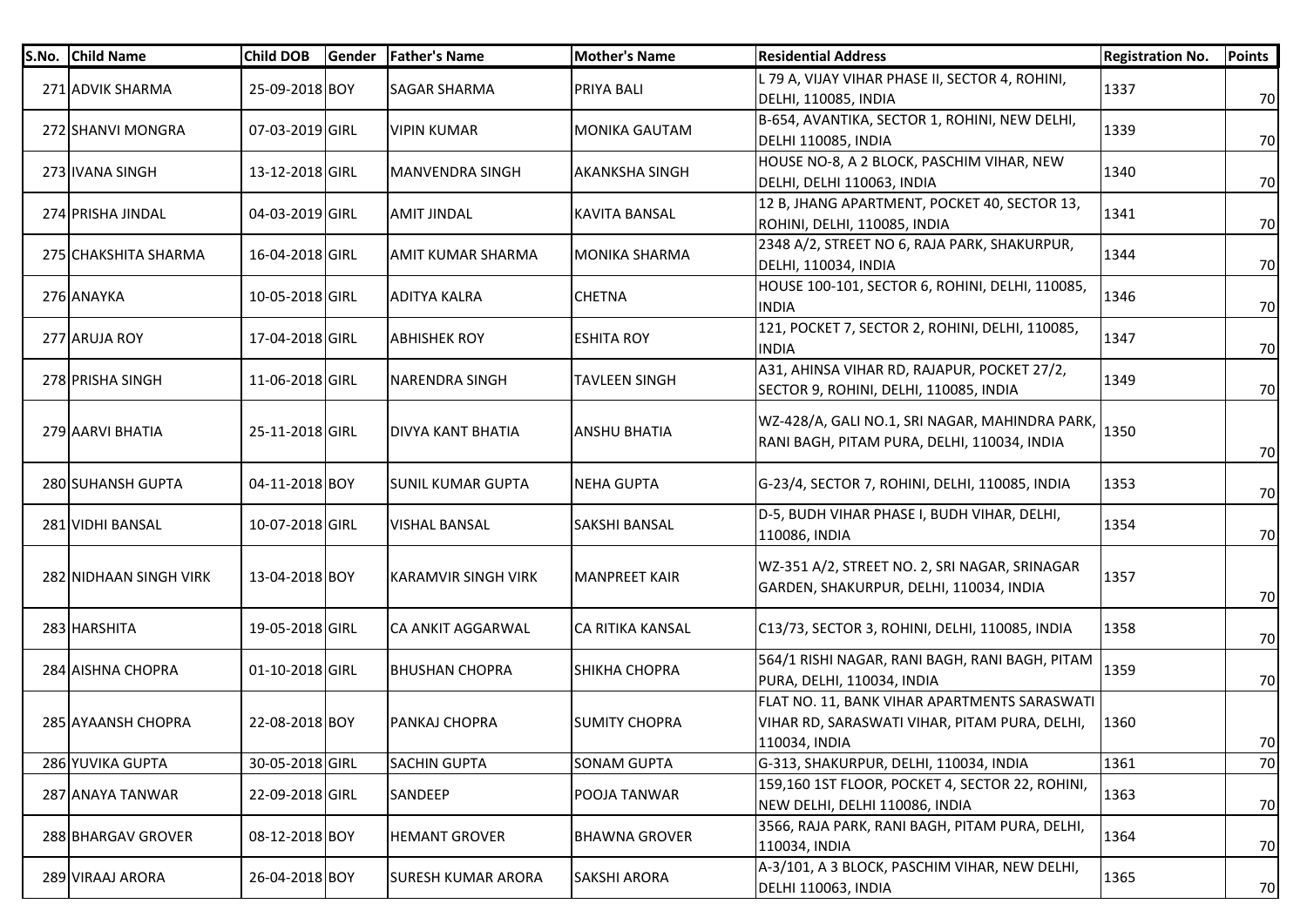| S.No. Child Name        | <b>Child DOB</b> | <b>Gender</b> | <b>Father's Name</b>      | <b>Mother's Name</b>    | <b>Residential Address</b>                                                                                                            | <b>Registration No.</b> | <b>Points</b> |
|-------------------------|------------------|---------------|---------------------------|-------------------------|---------------------------------------------------------------------------------------------------------------------------------------|-------------------------|---------------|
| 290 AMAYRA SIKKA        | 10-10-2018 GIRL  |               | <b>PARAS SIKKA</b>        | <b>ANICA SIKKA</b>      | D-304, D-304, SECTOR 1, ROHINI, NEW DELHI,<br>110085, INDIA                                                                           | 1366                    | 70            |
| 291 MANASVI TRIPATHI    | 20-10-2018 GIRL  |               | ANUPAM TRIPATHI           | <b>SARIKA TRIPATHI</b>  | PLOT NO- 60, 2ND FLOOR, POCKET-7, SECTOR-2,<br>ROHINI, SECTOR 2, ROHINI, DELHI, INDIA                                                 | 1367                    | 70            |
| 292 NAVYA DUBEY         | 18-10-2018 GIRL  |               | <b>SACHIN DUBEY</b>       | <b>APARNA DUBEY</b>     | PLOT NO-60, 2ND FLOOR, POCKET-7, SECTOR-2,<br>ROHINI, SECTOR 2, ROHINI, DELHI, INDIA                                                  | 1368                    | 70            |
| 293 HRIDHAAN BHATIA     | 18-02-2019 BOY   |               | <b>SANJAY BHATIA</b>      | POOJA BHATIA            | 187, 1ST FLOOR, RISHI NAGAR, RANI BAGH, DELHI,<br>110034, INDIA                                                                       | 1371                    | 70            |
| 294 YUVIKA RANA         | 22-08-2018 GIRL  |               | <b>SACHIN RANA</b>        | <b>MONIKA</b>           | 185 A, 185, BLOCK WP, POORVI PITAMPURA,<br>PITAMPURA, DELHI, 110034, INDIA                                                            | 1374                    | 70            |
| 295 INAYA CHUGH         | 10-08-2018 GIRL  |               | PANKAJ CHUGH              | <b>DEEPIKA CHUGH</b>    | 146 CANARA APARTMENT, SECTOR-13 ROHINI, DR<br>KN KATJU MARG, POCKET 16, SECTOR 13, ROHINI,<br>DELHI, 110085, INDIA                    | 1377                    | 70            |
| 296 VAISHNAVI CHAUHAN   | 15-08-2018 GIRL  |               | <b>UDIT SINGH CHAUHAN</b> | <b>ANCHAL PUNDIR</b>    | 206 POCKET D-7, SECTOR 6, ROHINI, DELHI, 110085,<br>INDIA                                                                             | 1380                    | 70            |
| 297 AKSHAT KUMAR SHARMA | 04-12-2018 BOY   |               | AMIT KUMAR SHARMA         | <b>POOJA SHARMA</b>     | A-27, JAI SHIV CO-OP SOCIETY WEST ENCLAVE<br>PITAMPURA                                                                                | 1381                    | 70            |
| 298 UDDISH VERMA        | 08-05-2018 BOY   |               | <b>AJAY VERMA</b>         | <b>BHARTI VERMA</b>     | 1999, ITS & IIND FLOOR, MULTANI MOHALLA, RANI<br>BAGHA, RANI BAGH RD, MULTANI MOHALLA, RANI<br>BAGH, PITAM PURA, DELHI, 110034, INDIA | 1382                    | 70            |
| 299 VAAHIN VOHRA        | 03-09-2018 BOY   |               | <b>JITESH VOHRA</b>       | <b>AAKANKSHA VOHRA</b>  | D-14/187, 1ST FLOOR, SECTOR-3, ROHINI, SECTOR 3,<br>ROHINI, DELHI, 110085, INDIA                                                      | 1383                    | 70            |
| 300 PIYUSH JHA          | 21-10-2018 BOY   |               | RAJ KRISHNA JHA           | <b>ARCHANA KUMARI</b>   | A303, MTNL STAFF QUARTERS, POCKET- 4, POCKET-<br>4, SECTOR 3, ROHINI, DELHI, 110085, INDIA                                            | 1384                    | 70            |
| 301 ADVAY AGGARWAL      | 17-05-2018 BOY   |               | <b>SOURABH AGGARWAL</b>   | <b>ANNIE AGGARWAL</b>   | G22, HNO. 76-77,3RD FLOOR, SEC 7,, G22-76,<br>POCKET 22, SECTOR 7G, ROHINI, DELHI, 110085,<br><b>INDIA</b>                            | 1385                    | 70            |
| 302 MANVIK JAIN         | 27-12-2018 BOY   |               | <b>SACHIN JAIN</b>        | <b>RUBY JAIN</b>        | 7A/33, EAST PUNJABI BAGH, PUNJABI BAGH, NEW<br>DELHI, DELHI, INDIA                                                                    | 1386                    | 70            |
| 303 DHARVIK MADAN       | 12-11-2018 BOY   |               | <b>GAURAV MADAN</b>       | <b>DEEPALI</b>          | 1333, 1333, RANI BAGH RD, MAIN BAZAR, RANI<br> BAGH, PITAM PURA, DELHI, 110034, INDIA                                                 | 1387                    | 70            |
| 304 YUVAAN CHAWLA       | 03-05-2018 BOY   |               | <b>KISHORE KUMAR</b>      | <b>BINNY DUA</b>        | B 7 /161, SECTOR 3, ROHINI, DELHI, 110085, INDIA                                                                                      | 1388                    | 70            |
| 305 PRANVI              | 22-06-2018 GIRL  |               | PRADEEP KUMAR             | <b>KANCHAN THANGWAL</b> | C-559 PRATAP VIHAR PART 2, PRATAP VIHAR PART II,<br>PRATAP VIHAR, SULTANPURI, NEW DELHI, DELHI<br>110086, INDIA                       | 1390                    | 70            |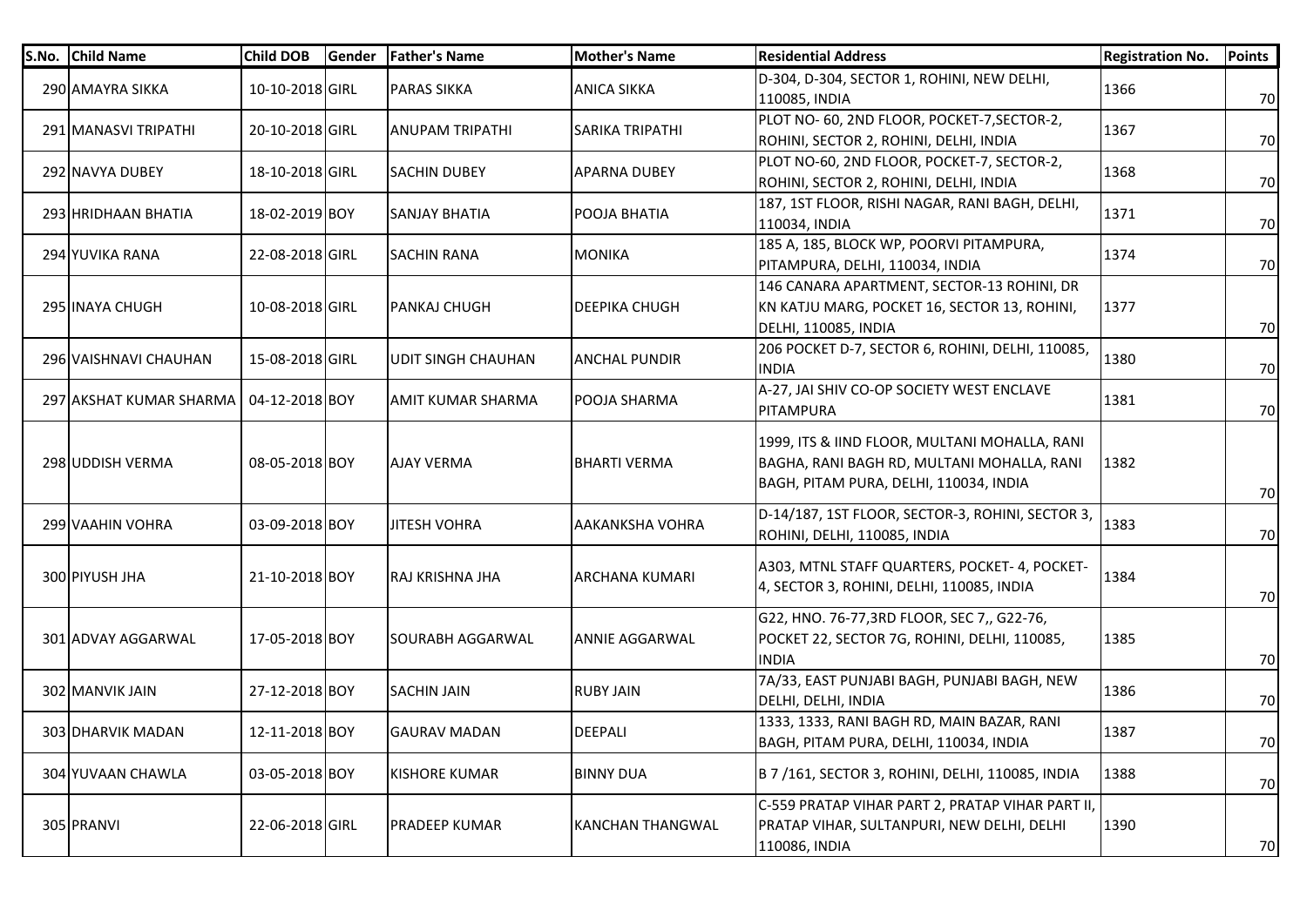| S.No. | <b>Child Name</b>   | <b>Child DOB</b> | Gender | <b>Father's Name</b>            | <b>Mother's Name</b>       | <b>Residential Address</b>                       | <b>Registration No.</b> | <b>Points</b> |
|-------|---------------------|------------------|--------|---------------------------------|----------------------------|--------------------------------------------------|-------------------------|---------------|
|       |                     |                  |        |                                 |                            | 134A/1, 134-A/1, MAIN ROAD, RAMPURA,             |                         |               |
|       | 306 SHAURYA RATHI   | 18-12-2018 BOY   |        | <b>VISHVANATH</b>               | <b>SURBHI DIXIT</b>        | RAMPURA, ASHOK PARK MAIN, TRI NAGAR, DELHI,      | 1391                    |               |
|       |                     |                  |        |                                 |                            | 110035, INDIA                                    |                         | 70            |
|       | 307 DARSH BATRA     | 17-06-2018 BOY   |        | <b>DEEPAK BATRA</b>             | <b>DIKSHA BATRA</b>        | 178, 2ND FLOOR, SAINIK VIHAR, SAINIK VIHAR,      | 1392                    |               |
|       |                     |                  |        |                                 |                            | PITAM PURA, NEW DELHI, DELHI 110034, INDIA       |                         | 70            |
|       |                     |                  |        |                                 |                            | A-27 JAI SHIV COOP SOCIETY, BLOCK C2, GURU       |                         |               |
|       | 308 AKANSHA SHARMA  | 04-12-2018 GIRL  |        | <b>AMIT KUMAR SHARMA</b>        | POOJA SHARMA               | HARKISHAN MARG, WEST ENCLAVE, PITAMPURA,         | 1393                    |               |
|       |                     |                  |        |                                 |                            | BLOCK C2, WEST ENCLAVE, PITAM PURA, DELHI,       |                         |               |
|       |                     |                  |        |                                 |                            | 110034, INDIA                                    |                         | 70            |
|       | 309 ADHVIK GUPTA    | 26-10-2018 BOY   |        | PANKAJ GUPTA                    | <b>VENUS GUPTA</b>         | HOUSE NO 93 4TH FLOOR, KAPIL VIHAR, PITAM        | 1394                    |               |
|       |                     |                  |        |                                 |                            | PURA, DELHI, 110034, INDIA                       |                         | 70            |
|       | 310 VANYA TIWARI    | 28-04-2018 GIRL  |        | PANKAJ TIWARI                   | <b>PRIYANKA SINGH</b>      | 349 3RD FLOOR RISHI NAGAR, RISHI NAGAR, PITAM    | 1395                    |               |
|       |                     |                  |        |                                 |                            | PURA, NEW DELHI, DELHI 110034, INDIA             |                         | 70            |
|       |                     |                  |        |                                 |                            | WZ-183, FIRST FLOOR, GALI NO. 4E, SRINAGAR, RANI |                         |               |
|       | 311 KAVIN ARORA     | 14-06-2018 BOY   |        | RAJA RAM ARORA                  | <b>AMARJEET KOUR ARORA</b> | BAGH, RANIBAGH, SHREE NAGAR, RAJDHANI            | 1396                    |               |
|       |                     |                  |        |                                 |                            | ENCLAVE, PITAM PURA, NEW DELHI, DELHI 110034,    |                         |               |
|       |                     |                  |        |                                 |                            | <b>INDIA</b>                                     |                         | 70            |
|       |                     |                  |        |                                 |                            | 12-D NAVSENA APARTMENT, 12-D NAVSENA             |                         |               |
|       | 312 LAVITH PANGTEY  | 25-10-2018 BOY   |        | <b>DIBEYANSH PANGTEY</b>        | POOJA PANGTEY              | APARTMENT, WEST ENCLAVE, PITAM PURA, DELHI,      | 1397                    |               |
|       |                     |                  |        |                                 |                            | 110034, INDIA                                    |                         | 70            |
|       | 313 HEYAANSH BAJAJ  | 21-01-2019 BOY   |        | <b>NIKHIL BAJAJ</b>             | <b>NAMSI BAJAJ</b>         | 223, CANARA APARTMENTS, SECTOR-13, PLOT NO.-     | 1398                    |               |
|       |                     |                  |        |                                 |                            | 16, ROHINI                                       |                         | 70            |
|       |                     |                  |        |                                 |                            | FLAT 30 RISHI APARTMENT SECTOR 9 ROHINI,         |                         |               |
|       | 314 PRIYANSH GARG   | 09-10-2018 BOY   |        | <b>PUNEET GARG</b>              | <b>PREETI GARG</b>         | SHAHEED CAPTAIN SANJEEV DAHIYA MARG,             | 1399                    |               |
|       |                     |                  |        |                                 |                            | RAJAPUR, POCKET 24/2, SECTOR 9, ROHINI, DELHI,   |                         |               |
|       |                     |                  |        |                                 |                            | 110085, INDIA                                    |                         | 70            |
|       | 315 VIRAAJ SAPRA    | 03-09-2018 BOY   |        | <b>ROHIT SAPRA</b>              | <b>GINNY ARORA SAPRA</b>   | 75A, BW BLOCK, BLOCK BW, WEST SHALIMAR BAGH,     | 1400                    |               |
|       |                     |                  |        |                                 |                            | SHALIMAR BAGH, DELHI, 110088, INDIA              |                         | 70            |
|       |                     |                  |        |                                 |                            | B-281, GALI NO. 15, RAMESH ENCLAVE, SHANI        |                         |               |
|       | 316 SAKSHAM         | 05-07-2018 BOY   |        | MUKESH KUMAR SHARMA SHIV KUMARI |                            | BAZAR RD, RAMESH ENCLAVE, KARAN VIHAR PHASE      | 1401                    |               |
|       |                     |                  |        |                                 |                            | V, KARAN VIHAR, KIRARI SULEMAN NAGAR, DELHI,     |                         |               |
|       |                     |                  |        |                                 |                            | 110085, INDIA                                    |                         | 70            |
|       |                     |                  |        |                                 |                            | 143, CHANDRALOK ENCLAVE, SHYAMJI KRISHNA         |                         |               |
|       | 317 ENAYA GOEL      | 12-02-2019 GIRL  |        | NITISH GOEL                     | <b>SHREYA GUPTA</b>        | VARMA MARG, BLOCK B, LOK VIHAR, PITAM PURA,      | 1404                    |               |
|       |                     |                  |        |                                 |                            | DELHI, 110034, INDIA                             |                         | 70            |
|       | 318 PANKHURI JAIN   | 02-12-2018 GIRL  |        | RAVI PRAKASH JAIN               | <b>NEETIKA JAIN</b>        | A - 1/10, PHASE 1, BUDH VIHAR, BUDH VIHAR PHASE  | 1410                    |               |
|       |                     |                  |        |                                 |                            | I, BUDH VIHAR, DELHI, 110086, INDIA              |                         | 70            |
|       | 319 MAYANK SANTOSHI | 27-04-2018 BOY   |        | LOKESH KUMAR                    | <b>ADITI DEVI</b>          | D-24B, KRISHAN VIHAR, DELHI, 110086, INDIA       | 1412                    | 70            |
|       | 320 DHANWIGN KAPOOR | 18-09-2018 BOY   |        | SANJEEV KAPOOR                  | <b>NIDHI KAPOOR</b>        | 453, RISHI NAGAR, PITAM PURA, DELHI, 110034,     | 1413                    |               |
|       |                     |                  |        |                                 |                            | <b>INDIA</b>                                     |                         | 70            |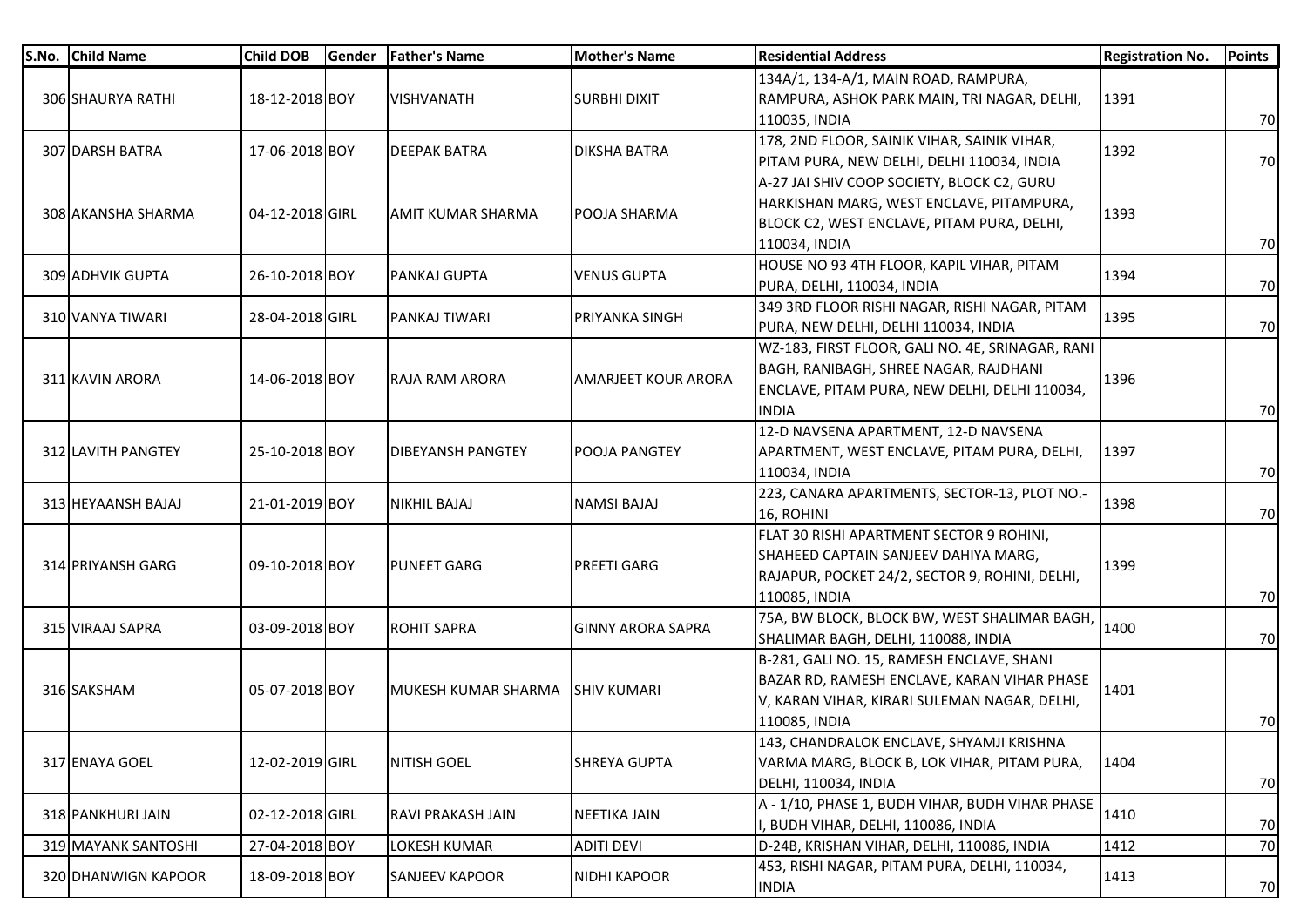| S.No. | <b>Child Name</b>      | <b>Child DOB</b> | <b>Gender</b> | <b>Father's Name</b>      | <b>Mother's Name</b>    | <b>Residential Address</b>                                                                                                            | <b>Registration No.</b> | <b>Points</b> |
|-------|------------------------|------------------|---------------|---------------------------|-------------------------|---------------------------------------------------------------------------------------------------------------------------------------|-------------------------|---------------|
|       | 321 ANJANEY BANSAL     | 05-03-2019 BOY   |               | <b>NITIN BANSAL</b>       | <b>EKTA</b>             | C-30, PUSHPANJALI ENCLAVE, PITAM PURA, DELHI,<br>110034, INDIA                                                                        | 1414                    | 70            |
|       | 322 NIYANSH CHECKER    | 09-11-2018 BOY   |               | <b>ROHIT CHECKER</b>      | <b>DEEPTI CHECKER</b>   | 168/1, POCKET D-6, SECTOR-6, ROHINI, D-6/168,<br>SHOP, NO. 2, SECTOR 6 RD, POCKET 6, SECTOR 6D,<br>ROHINI, DELHI, 110085, INDIA       | 1415                    | 70            |
|       | 323 DAIWIK MODI        | 31-10-2018 BOY   |               | SUNNY MODI                | IPARUL MODI             | 62, CAPTAIN SATISH MARG, RISHI NAGAR, PITAM<br>PURA, NEW DELHI, DELHI 110034, INDIA                                                   | 1418                    | 70            |
|       | 324 BACHI TRIPATHI     | 23-04-2018 GIRL  |               | <b>MRITUNJAY TRIPATHI</b> | İMINAKSHI TRIPATHI      | B 93, PUNDRIK VIHAR, PITAM PURA, DELHI, 110034,<br><b>INDIA</b>                                                                       | 1422                    | 70            |
|       | 325 MANMEET SINGH      | 30-04-2018 BOY   |               | <b>GURMEET SINGH</b>      | <b>MUNINDER KAUR</b>    | 867, NEAR RANI BAGH BUS STAND                                                                                                         | 1424                    | 70            |
|       | 326 BANAJ SINGH DUGGAL | 29-10-2018 BOY   |               | <b>SANDEEP DUGGAL</b>     | <b>JASPREET KAUR</b>    | 173 C, QU-173 C, PITAMPURA, QU BLOCK, UTTARI<br>PITAMPURA, PITAM PURA, DELHI, 110034, INDIA                                           | 1425                    | 70            |
|       | 327 AYANSH KUMAR       | 26-02-2019 BOY   |               | <b>ANUP KUMAR MISHRA</b>  | <b>AJITA KUMARI</b>     | H NO WZ 1317, RANI BAGH, WZ-1317, RANI BAGH<br>RD, RANI BAGH, MAIN MARKET, RISHI NAGAR,<br>PITAM PURA, DELHI, 110034, INDIA           | 1427                    | 70            |
|       | 328 SUHAAN MAHAJAN     | 24-09-2018 BOY   |               | <b>VIKAS MAHAJAN</b>      | <b>PRABHJOT MAHAJAN</b> | WZ 309 2ND FLOOR GALI NO 4, RANI BAGH, PITAM<br>PURA, DELHI, 110034, INDIA                                                            | 1430                    | 70            |
|       | 329 SHARVIL KAUSHIK    | 14-09-2018 BOY   |               | <b>GAURAV KAUSHIK</b>     | <b>DIVYA SOOD</b>       | H-81, SECOND FLOOR, WEST PUNJABI BAGH, 82,<br>BLOCK H, SHIVAJI PARK, PUNJABI BAGH, NEW DELHI, 1431<br>DELHI 110026, INDIA             |                         | 70            |
|       | 330 KIYAAN GUPTA       | 04-09-2018 BOY   |               | <b>KASIS GUPTA POP</b>    | VAISHALI GUPTA          | HOUSE NO 3 ISHWAR COLONY, 207, STATE BANK<br>NAGAR PASCHIM VIHAR RD, BLOCK B, MEERA BAGH, 1432<br>PASCHIM VIHAR, DELHI, 110063, INDIA |                         | 70            |
|       | 331 TANISHI PETWAL     | 07-06-2018 GIRL  |               | <b>SHIV PRAKASH</b>       | <b>NEERU PETWAL</b>     | M3, C10, JHULELAL APARTMENT, PITAMPURA, RD<br>NUMBER 44, SHIVA ENCLAVE, PITAM PURA, NEW<br>DELHI, DELHI 110034, INDIA                 | 1434                    | 70            |
|       | 332 KASHVI KUMARI      | 01-12-2018 GIRL  |               | <b>PANKAJ KUMAR</b>       | <b>ABHILASHA KUMARI</b> | FLAT NUMBER A3 HOUSE NO C76, VIJAY VIHAR<br>PHASE II, SECTOR 4, ROHINI, DELHI, 110085, INDIA                                          | 1437                    | 70            |
|       | 333 VIAAN BHATIA       | 01-08-2018 BOY   |               | AMIT KUMAR BHATIA         | <b>MANISHA</b>          | 214, SARDAR PATEL ENCLAVE, ROHINI EXTENSION,<br>ROHINI, DELHI, 110086, INDIA                                                          | 1441                    | 70            |
|       | 334 KIAN AGGARWAL      | 15-05-2018 BOY   |               | KARAN AGGARWAL            | <b>REKHA AGGARWAL</b>   | B-42, SHAKUR BASTI, SHAKURPUR COLONY,<br>MAHARANA PARTAP ENCLAVE, SHAKURPUR, NEW<br>DELHI, DELHI 110034, INDIA                        | 1442                    | 70            |
|       | 335 REVA AHUJA         | 13-09-2018 GIRL  |               | TARUN AHUJA               | <b>KANIKA TANEJA</b>    | C 81, NEELAMBAR APARTMENT, NEELAMBER<br>APARTMENT, PITAM PURA, DELHI, 110034, INDIA                                                   | 1443                    | 70            |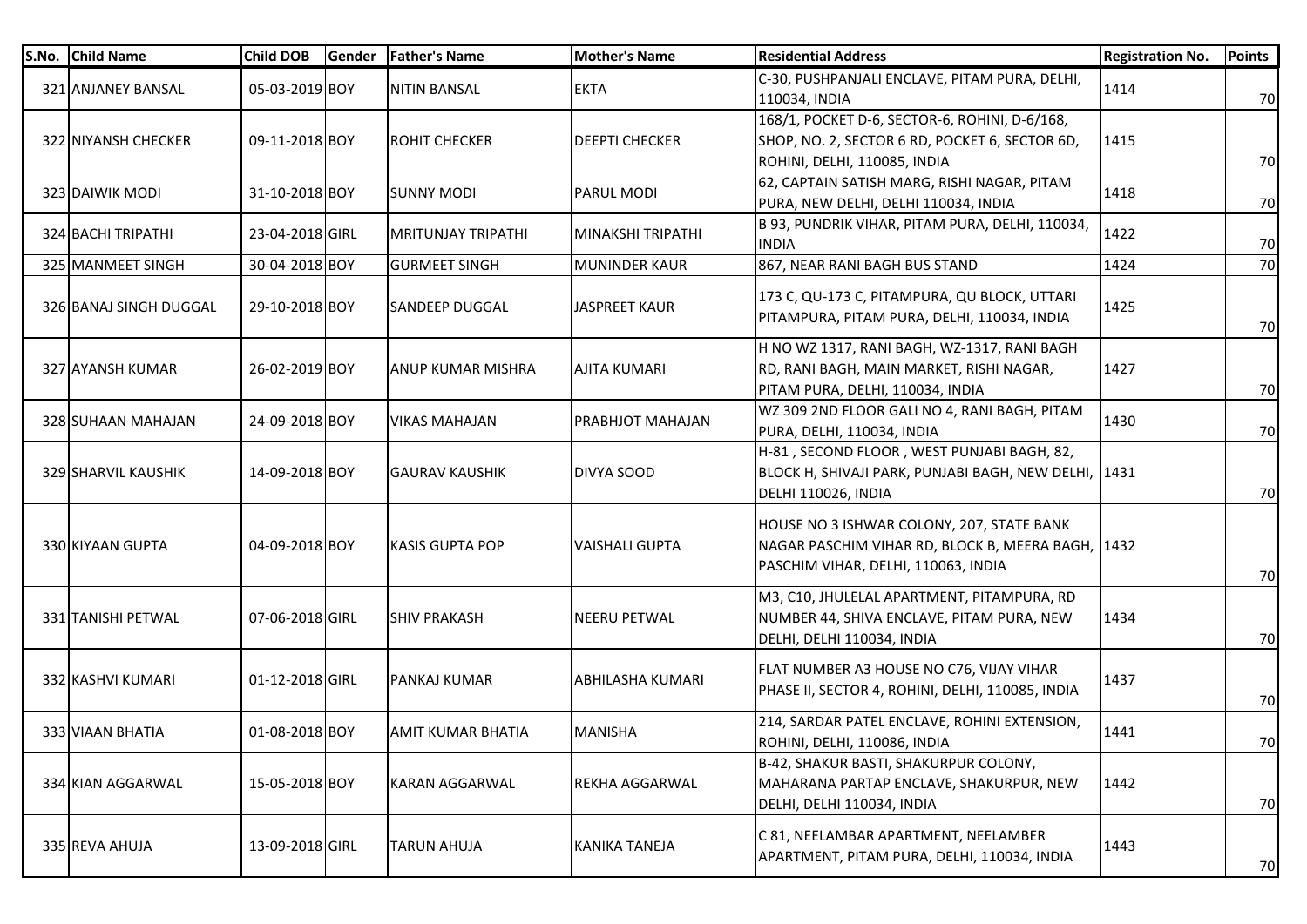| S.No. | <b>Child Name</b>     | <b>Child DOB</b> | Gender | <b>Father's Name</b>  | <b>Mother's Name</b>  | <b>Residential Address</b>                                                                                      | <b>Registration No.</b> | <b>Points</b> |
|-------|-----------------------|------------------|--------|-----------------------|-----------------------|-----------------------------------------------------------------------------------------------------------------|-------------------------|---------------|
|       | 336 ANURAG DESHWAL    | 15-11-2018 BOY   |        | AADITYA DESHWAL       | <b>KOMAL</b>          | HOUSE NO. 856 K BLOCK, K 90, BLOCK L,<br>MANGOLPURI, DELHI, 110083, INDIA                                       | 1444                    | 70            |
|       | 337 AARNA SUREKHA     | 26-10-2018 GIRL  |        | <b>NIKESH SUREKA</b>  | MEENAKSHI AGRAWAL     | WZ-1428, TOP FLOOR, RANI BAGH, MULTANI<br>MOHALLA, MULTANI MOHALLA, PITAM PURA, DELHI, 1445<br>110034, INDIA    |                         | 70            |
|       | 338 ANIRUDH KUMAR     | 11-05-2018 BOY   |        | <b>MANOJ KUMAR</b>    | <b>REENA RANI</b>     | 4, GALI NO - 1, MANGOL PUR KALAN, 4, GALI NO. 1,<br>POCKET 6, MANGOL PUR KALAN, ROHINI, DELHI,<br>110085, INDIA | 1446                    | 70            |
|       | 339 ARADHYA           | 12-07-2018 GIRL  |        | YOGESH KUMAR          | <b>VISHAKHA GARG</b>  | 34, 4TH FLOOR, INDER ENCLAVE, INDER ENCLAVE,<br>PASCHIM VIHAR, DELHI, 110087, INDIA                             | 1447                    | 70            |
|       | 340 BHAVYA GARG       | 29-06-2018 GIRL  |        | <b>PARMESH GARG</b>   | PRIYANKA SHARMA       | B-851 AVANTIKA ROHINI SECTOR-1, AVANTIKA,<br>SECTOR 1, ROHINI, NEW DELHI, DELHI 110085, INDIA                   | 1449                    | 70            |
|       | 341 MEDHANSH ARORA    | 26-04-2018 BOY   |        | DEVENDER KUMAR ARORA  | <b>NEHA LUTHRA</b>    | 78-79, TOR 3E, ROHINI, DELHI, 110085, INDIA                                                                     | 1450                    | 70            |
|       | 342 RUHAAN PAHWA      | 06-11-2018 BOY   |        | <b>KAUSHAL PAHWA</b>  | NATASHA PAHWA         | B5/148, PASCHIM VIHAR, NEW DELHI, DELHI, INDIA                                                                  | 1451                    | 70            |
|       | 343 GARVIT ARORA      | 09-01-2019 BOY   |        | <b>PRATEEK ARORA</b>  | <b>DIMPLE</b>         | 344/A, RISHI NAGAR, RANI BAGH, RANI BAGH,<br>SHAKURPUR, NEW DELHI, DELHI 110034, INDIA                          | 1452                    | 70            |
|       | 344 VIRAAJ BHARDWAJ   | 22-04-2018 BOY   |        | <b>JUGAL SHARMA</b>   | KANUPRIYA SHARMA      | A2/57 3RD FLOOR SECTOR 3, SECTOR 3, ROHINI,<br><b>DELHI, 110085, INDIA</b>                                      | 1454                    | 70            |
|       | 345 ADVIK AGGARWAL    | 01-03-2019 BOY   |        | ABHINAV AGGARWAL      | SUNAINA AGGARWAL      | 300, 2ND FLOOR, SAINIK VIHAR, PITAMPURA, SAINIK<br>VIHAR, PITAM PURA, NEW DELHI, DELHI 110034,<br><b>INDIA</b>  | 1455                    | 70            |
|       | 346 NIHIT GARG        | 27-08-2018 BOY   |        | <b>LALIT GARG</b>     | <b>NIDHI GARG</b>     | B-113 ORIENTAL APPARTMENT, 50, RAJAPUR,<br>POCKET 50, SECTOR 9, ROHINI, DELHI, 110085, INDIA                    | 1456                    | 70            |
|       | 347 NEYTRA            | 13-10-2018 GIRL  |        | <b>VISHAL ARORA</b>   | <b>NEHA VATS</b>      | WZ 981, RANI BAGH, SHAKURPUR, NEW DELHI,<br>DELHI 110034, INDIA                                                 | 1458                    | 70            |
|       | 348 DAKSH OM DABAS    | 18-11-2018 BOY   |        | <b>OMVIR DABAS</b>    | <b>SANTOSH KUMARI</b> | B-1/12, M4R6+85H, BHAGWAN BUDDHA HOUSING<br>CORPORATION SOCIETY, PITAM PURA, DELHI,<br>110034, INDIA            | 1460                    | 70            |
|       | 349 AKURATH VASHISHTH | 06-05-2018 BOY   |        | <b>ASHISH KUMAR</b>   | <b>BHAWNA</b>         | 528, POOTH KALAN, ROHINI, DELHI, 110086, INDIA                                                                  | 1461                    | 70            |
|       | 350 PARTH VASHISHTH   | 06-05-2018 BOY   |        | <b>ASHISH KUMAR</b>   | <b>BHAWNA</b>         | 528, POOTH KALAN, ROHINI, DELHI, 110086, INDIA                                                                  | 1462                    | 70            |
|       | 351 AMRIT MANNI       | 21-02-2019 BOY   |        | <b>RAVINDER MANNI</b> | <b>JYOTI</b>          | J 351, RISHI NAGAR, PITAM PURA, NEW DELHI, DELHI<br>110034, INDIA                                               | 1464                    | 70            |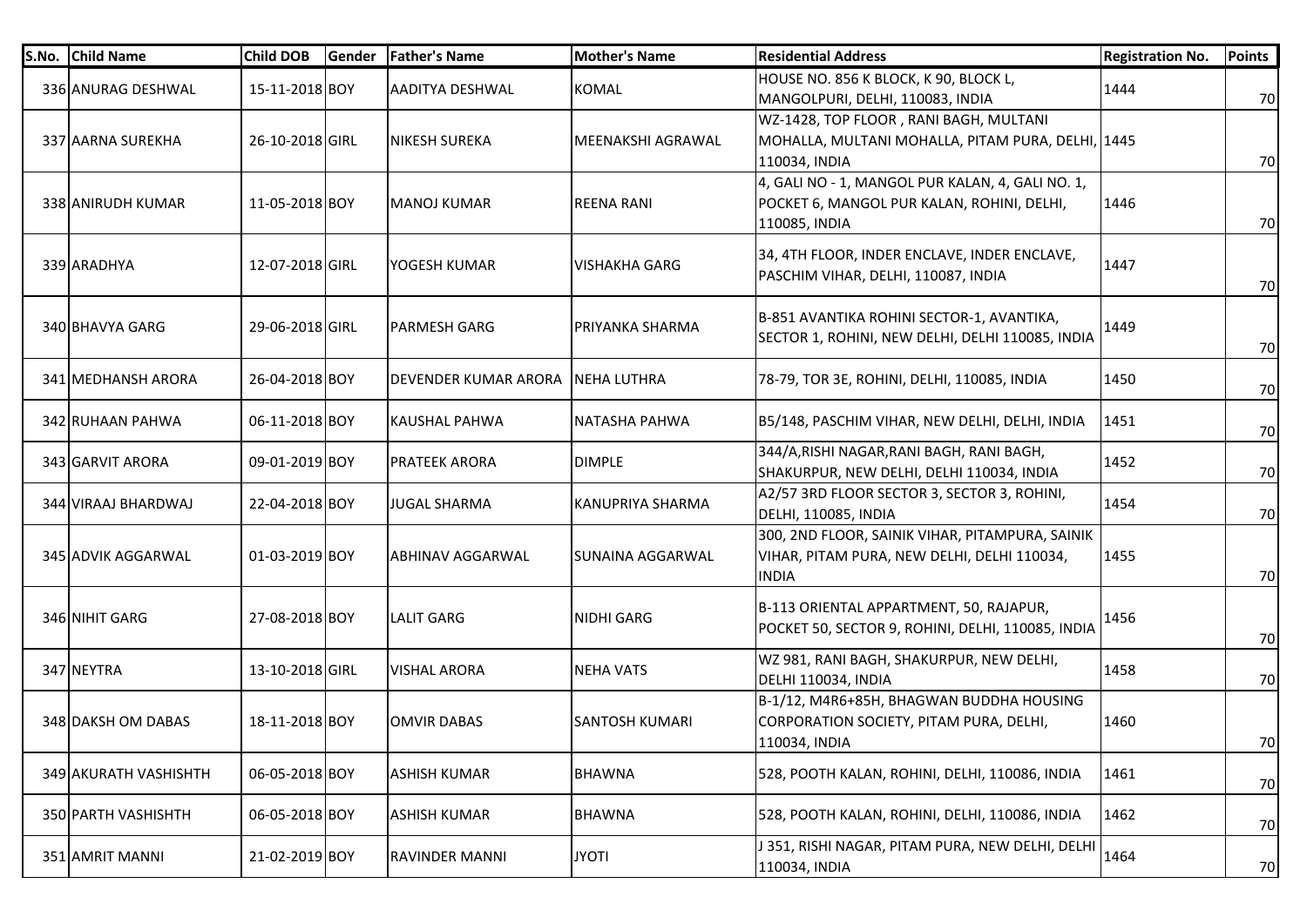| S.No. Child Name    | <b>Child DOB</b> | Gender | <b>Father's Name</b>       | <b>Mother's Name</b>       | <b>Residential Address</b>                                                                                                  | <b>Registration No.</b> | <b>Points</b> |
|---------------------|------------------|--------|----------------------------|----------------------------|-----------------------------------------------------------------------------------------------------------------------------|-------------------------|---------------|
| 352 INAAYA          | 08-09-2018 GIRL  |        | <b>TARUN YADAV</b>         | <b>PRERNA</b>              | A-169, FIRST FLOOR, PRASHANT VIHAR, SECTOR 14,<br>ROHINI, DELHI, 110085, INDIA                                              | 1465                    | 70            |
| 353 KANAV PAPREJA   | 30-10-2018 BOY   |        | LOKESH PAPREJA             | SHIPLA PAPREJA             | 133, POCKET D-15 SECTOR 3, ROHINI, DELHI, 110085,<br><b>INDIA</b>                                                           | 1468                    | 70            |
| 354 LIYANSH         | 05-08-2018 BOY   |        | <b>AJAY KUMAR</b>          | <b>NELAM</b>               | BLOCK - 0, HOUSE NO. 26, BUDH VIHAR PHASE I,<br>BUDH VIHAR, DELHI, 110086, INDIA                                            | 1469                    | 70            |
| 355 MIERA KEJRIWALL | 27-12-2018 GIRL  |        | <b>ANKUR KEJRIWAL</b>      | <b>CHARU SURI</b>          | D1/41, RAJASTHALI APARTMENTS, PITAMPURA, NEW<br>DELHI, DELHI 110034, INDIA                                                  | 1470                    | 70            |
| 356 AADHYA PARSAI   | 15-10-2018 GIRL  |        | <b>ANKIT PARSAI</b>        | <b>NEHA PARASAI</b>        | MU 25A DDA LIG FLATS UTTARI PITAMPURA DELHI,<br>MU-26/A, BLOCK MU, UTTARI PITAMPURA, PITAM<br>PURA, DELHI, 110034, INDIA    | 1471                    | 70            |
| 357 ARYA JAISWAL    | 15-10-2018 BOY   |        | <b>DILIP JAISWAL</b>       | <b>SUMAN</b>               | 136, M3QQ+MG4, BLOCK Q, MANGOLPURI, DELHI,<br>110083, INDIA                                                                 | 1473                    | 70            |
| 358 ADWIKAA GUPTA   | 30-07-2018 GIRL  |        | <b>PRASHANT GUPTA</b>      | <b>ANSHIKA GUPTA</b>       | 3456 A-2 RAJA PARK ENTRY NUMBER-2, RAJA PARK,<br>SHAKURPUR, DELHI, 110034, INDIA                                            | 1474                    | 70            |
| 359 SARANSH GUPTA   | 07-02-2019 BOY   |        | <b>PRINCE GUPTA</b>        | <b>ANJALI GUPTA</b>        | 247, RISHI NAGAR, PITAM PURA, NEW DELHI, DELHI<br>110034, INDIA                                                             | 1475                    | 70            |
| 360 SHRUTI JHA      | 21-03-2019 GIRL  |        | MUKESH KUMAR JHA           | ROOPAM MISHRA              | 61 GROUND FLOOR, POCKET 9, SECTOR 21, ROHINI,<br><b>DELHI, 110086, INDIA</b>                                                | 1477                    | 70            |
| 361 ANAY PIPLANI    | 13-05-2018 BOY   |        | <b>GAURAV PIPLANI</b>      | PALLAVI SINGHVI            | A-1, MILAN APARTMENT, WEST ENCLAVE,<br>PITAMPURA                                                                            | 1479                    | 70            |
| 362 ISHLEEN KAUR    | 24-09-2018 GIRL  |        | <b>AVTAR SINGH</b>         | <b>RANJIT KAUR</b>         | WZ-669/2, RANIBAGH, SHREE NAGAR, RAJDHANI<br>ENCLAVE, PITAM PURA, NEW DELHI, DELHI 110034,<br><b>INDIA</b>                  | 1481                    | 70            |
| 363 KASHVIE VERMA   | 15-06-2018 GIRL  |        | <b>ROHIT VERMA</b>         | <b>POONAM VERMA</b>        | 461 3RD FLOOR RANI BAGH, 461, RANI BAGH RD,<br>RANI BAGH, PITAM PURA, DELHI, 110034, INDIA                                  | 1484                    | 70            |
| 364 DIVYANSHI RAI   | 02-09-2018 GIRL  |        | <b>ASHOK KUMAR YADAV</b>   | <b>MANISHA KUMARI</b>      | HOUSE NO. C-4/219,, C-4/219, SECTOR 6, ROHINI,<br>DELHI.                                                                    | 1485                    | 70            |
| 365 LEESHAA         | 22-11-2018 GIRL  |        | <b>HEMANT KHUBCHANDANI</b> | <b>JYOTI AHUJA</b>         | 25D, BLOCK BG 2, PASCHIM VIHAR, DELHI, 110063,<br><b>INDIA</b>                                                              | 1493                    | 70            |
| 366 ADITRI SINGH    | 28-09-2018 GIRL  |        | <b>RAHUL CHAK</b>          | <b>SHALINI SURYAVANSHI</b> | C-7/67, SECTOR 7, ROHINI, DELHI, 110085, INDIA                                                                              | 1496                    | 70            |
| 367 AYAAN GUPTA     | 06-04-2018 BOY   |        | <b>PRATEEK GUPTA</b>       | <b>KOMAL GUPTA</b>         | D66 SHUBHAM ENCLAVE, PACHIM VIHAR, PASCHIM<br>VIHAR, NEW DELHI, DELHI, INDIA                                                | 1497                    | 70            |
| 368 VARSHIKA DHAWAN | 11-07-2018 GIRL  |        | <b>SAHIL DHAWAN</b>        | <b>SWATI DHAWAN</b>        | 51, THIRD FLOOR, PANCHSHEEL ENCLAVE, POCKET<br>11A, SECTOR 23, ROHINI, P39M+7JX, SECTOR 23,<br>ROHINI, DELHI, 110086, INDIA | 1499                    | 70            |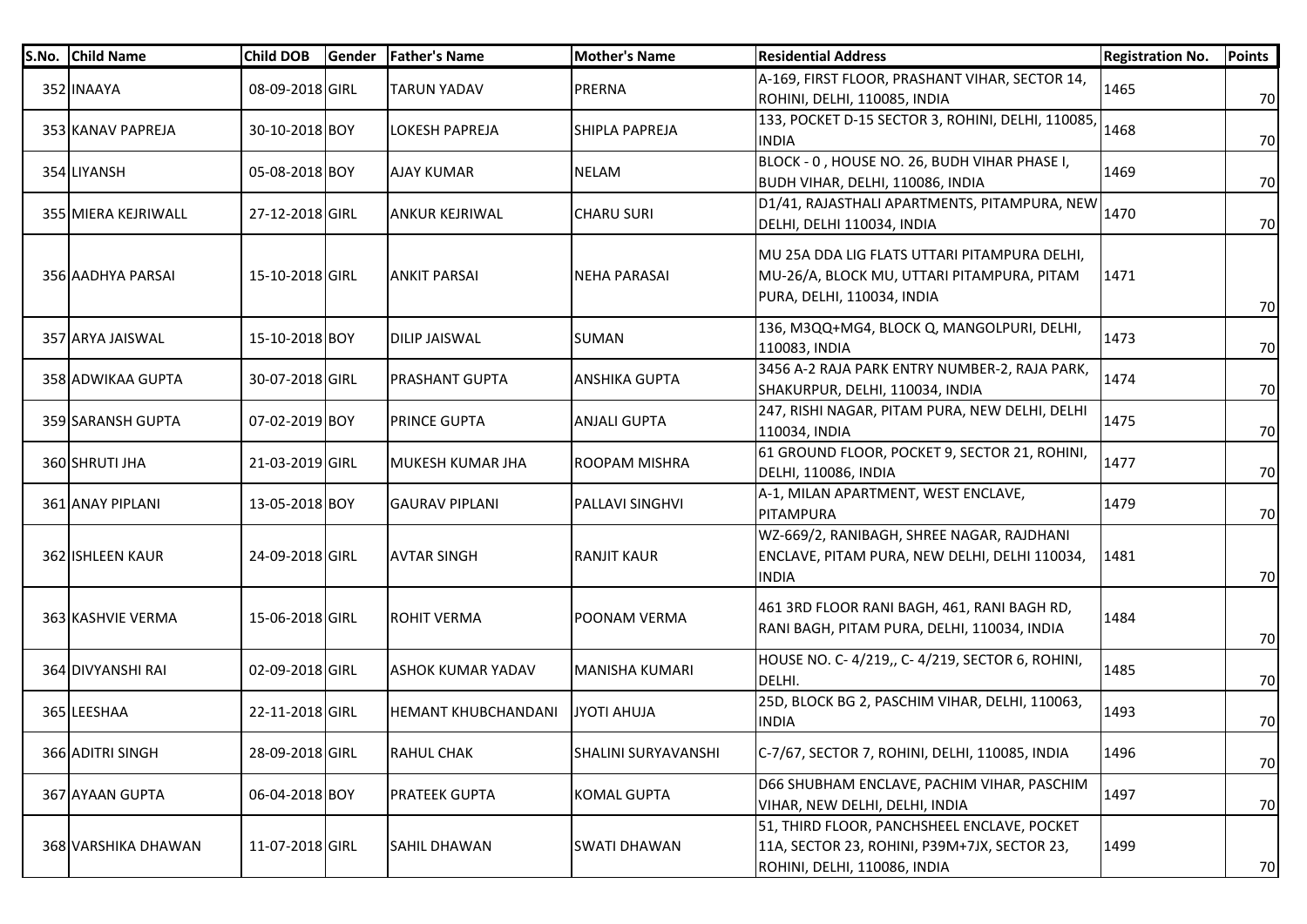| S.No. | <b>Child Name</b>                         | <b>Child DOB</b> | Gender | <b>Father's Name</b>                    | <b>Mother's Name</b>         | <b>Residential Address</b>                                                                                                             | <b>Registration No.</b> | <b>Points</b> |
|-------|-------------------------------------------|------------------|--------|-----------------------------------------|------------------------------|----------------------------------------------------------------------------------------------------------------------------------------|-------------------------|---------------|
|       | 369 SANVI KAUSHIK                         | 14-10-2018 GIRL  |        | ANUJ KAUSHIK                            | <b>ANSHU SHARMA</b>          | A256 VILLAGE PITAM PURA, 342, SHIVAJI MARKET,<br>PITAMPURA VILLAGE, HARSH VIHAR, PITAM PURA,<br>NEW DELHI, DELHI 110034, INDIA         | 1502                    | 70            |
|       | 370 HARJAS SINGH BHAMRAH   04-11-2018 BOY |                  |        | <b>HARPREET SINGH</b>                   | <b>I</b> SUNEET KAUR MATHARU | BLOCK C4 HOUSE NO 111B KESHAV PURAM, KESHAV<br>PURAM, TRI NAGAR, DELHI, INDIA                                                          | 1505                    | 70            |
|       | 371 DIVIT RAJPAL                          | 22-10-2018 BOY   |        | <b>MANISH RAJPAL</b>                    | RUCHIKA RAJPAL               | 1ST FLOOR HOUSE NO 1915 STREET NO 143 TRI<br>NAGAR, KANHAIYA NAGAR GALI NUMBER 2,<br>KANHIYA NAGAR, TRI NAGAR, DELHI, 110035, INDIA    | 1508                    | 70            |
|       | 372 YUVAAN PANDEY                         | 28-03-2019 BOY   |        | <b>ARUNESH PANDEY</b>                   | KANIKA JAIN PANDEY           | H.NO. 7, 1ST FLOOR, GANDHI SQUARE, MALKA GANJ,<br>DELHI-110007.                                                                        | 034                     | 50            |
|       | 373 RIHAAN DUGGAL                         | 05-10-2018 BOY   |        | <b>RAJEEV DUGGAL</b>                    | <b>EKTA DUGGAL</b>           | CGP073, DLF, DLF CAPITAL GREENS, MOTI NAGAR,<br>KARAMPURA INDUSTRIAL AREA, MOTI NAGAR,<br><b>DELHI, 110015, INDIA</b>                  | 1005                    | 50            |
|       | 374 KIAARA GUPTA                          | 16-05-2018 GIRL  |        | <b>HIMANSHU GUPTA</b>                   | <b>CHINKY GUPTA</b>          | J47D ASHOK VIHAR PHASE 1, ASHOK VIHAR PHASE 1<br>RD, POCKET A, PHASE 1, ASHOK VIHAR, DELHI,<br>110052, INDIA                           | 1008                    | 50            |
|       | 375 TRISHANK KAUSHIK                      | 14-09-2018 BOY   |        | <b>KESHAV KAUSHIK</b>                   | <b>RICHA KAUSHIK</b>         | H NO 127 B EXTENSION 3, NANGLOI EXTENSION,<br>NANGLOI, DELHI, 110041, INDIA                                                            | 1042                    | 50            |
|       | 376 TRISHIKA KAUSHIK                      | 14-09-2018 GIRL  |        | KESHAV KAUSHIK                          | RICHA KAUSHIK                | H NO 127 B, EXTENSION 3 NANGLOI, NANGLOI<br>EXTENSION, NANGLOI, DELHI, 110041, INDIA                                                   | 1043                    | 50            |
|       | 377 SAHAJ OBEROI THAKUR                   | 01-11-2018 GIRL  |        | <b>SARVAJEET KUMAR</b><br><b>THAKUR</b> | <b>GURPREET KAUR OBEROI</b>  | C 26 A THIRD FLOOR NEW ACHARYA KRIPLANI ROAD,<br>ADARSH NAGAR EXTENSION, ADARSH NAGAR,<br>DELHI, 110033, INDIA                         | 1044                    | 50            |
|       | 378 AARVI NARANG                          | 26-10-2018 GIRL  |        | UMANG NARANG                            | <b>PRATIMA NARANG</b>        | I-BLOCK, POCKET 1 HOUSE NO 2 SECTOR 16, ROHINI,<br>I-BLOCK, POCKET 1 HOUSE NO 2 SECTOR 16, ROHINI, 1045<br><b>DELHI, 110089, INDIA</b> |                         | 50            |
|       | 379 SAANVI                                | 29-08-2018 GIRL  |        | <b>NARENDRA SINGH</b>                   | <b>KIRAN</b>                 | 52/53 GALI NO.4 BLOCK-D PARDHAN ENCLAVE, GALI<br>NUMBER 4, BLOCK D, INDRAPRASTH COLONY,<br>BURARI, NEW DELHI, DELHI 110084, INDIA      | 1056                    | 50            |
|       | 380 SHARVIN GUPTA                         | 06-03-2019 BOY   |        | IAMIT KUMAR GUPTA                       | <b>RUCHI GUPTA</b>           | A2/149, SECTOR-3, ROHINI, ROHINI, NEW DELHI,<br> DELHI, INDIA                                                                          | 1063                    | 50            |
|       | 381 KRISHIV CHHOKRA                       | 26-11-2018 BOY   |        | <b>AASHISH CHHOKRA</b>                  | PRIYA BHATNAGAR              | C-548, STREET NO -5, MAJLIS PARK, MAJLIS PARK<br>MAIN RD, BLOCK B, MAJLIS PARK, AZADPUR, DELHI,<br>110033, INDIA                       | 1077                    | 50            |
|       | 382 KRIYANSH GUPTA                        | 08-08-2018 BOY   |        | <b>VARUN GUPTA</b>                      | <b>SAKSHI GUPTA</b>          | E-4/20, MODEL TOWN, NEW DELHI, DELHI, INDIA                                                                                            | 1085                    | 50            |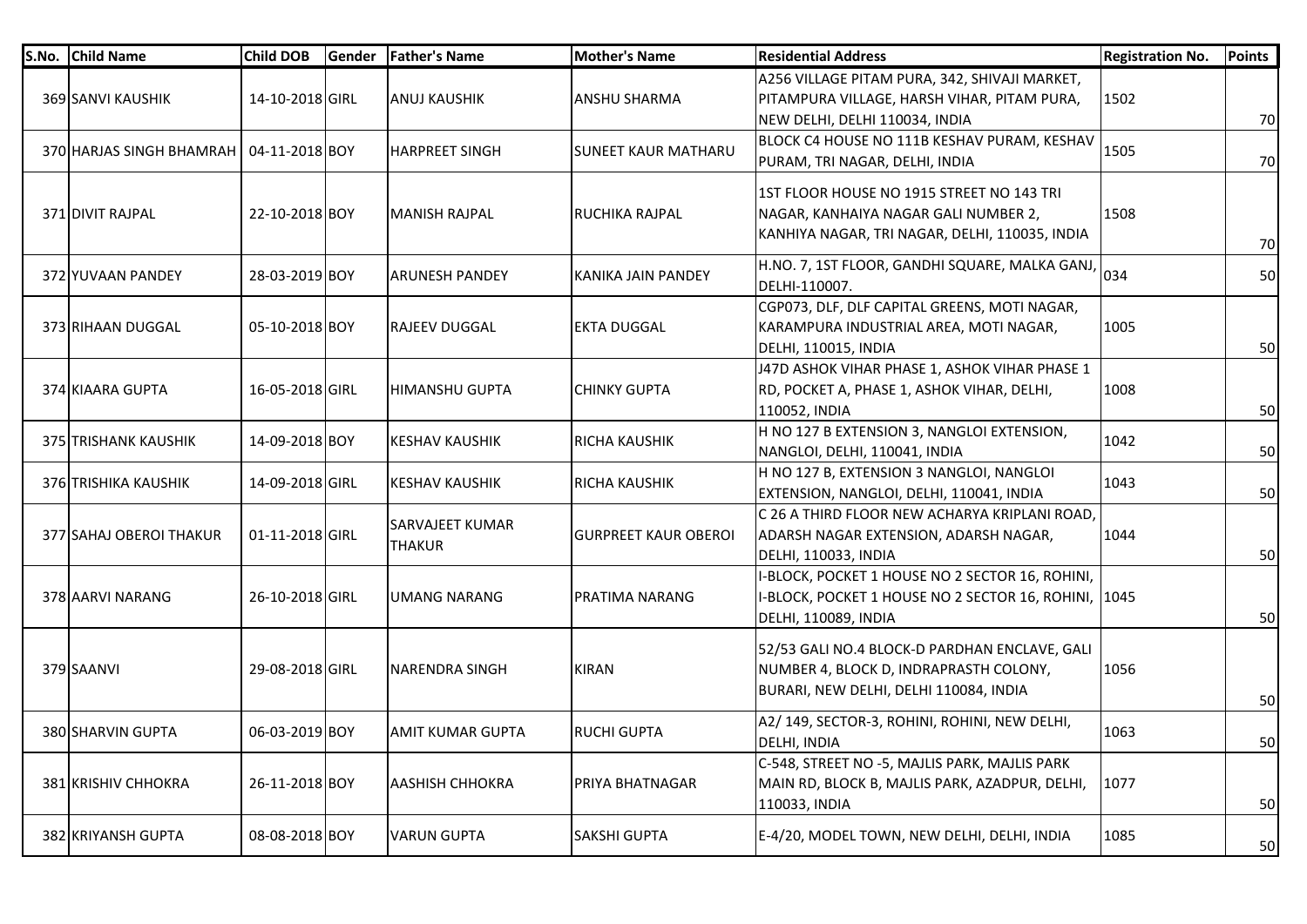| S.No. | <b>Child Name</b>   | <b>Child DOB</b> | Gender | <b>Father's Name</b>          | Mother's Name          | <b>Residential Address</b>                                                                                                                          | <b>Registration No.</b> | <b>Points</b> |
|-------|---------------------|------------------|--------|-------------------------------|------------------------|-----------------------------------------------------------------------------------------------------------------------------------------------------|-------------------------|---------------|
|       | 383 MITANSHI KALSI  | 15-07-2018 GIRL  |        | <b>RAJAT KALSI</b>            | <b>DEEPIKA ARORA</b>   | 9953-B, LANE NO.4, SARAI ROHILLA, NEW ROHTAK<br>RD, THAN SINGH NAGAR, ANAND PARBAT, NEW<br>DELHI, DELHI 110005, INDIA                               | 1090                    | 50            |
|       | 384 CHARVIK AGARWAL | 20-11-2018 BOY   |        | LOVE AGARWAL                  | <b>SAKSHI</b>          | A-24MAHADEVI NIWAS MANDI MARG, KEWAL PARK<br>EXTN, KEWAL PARK EXTENSION, KEWAL PARK,<br>AZADPUR, DELHI, INDIA                                       | 1094                    | 50            |
|       | 385 RISHAN          | 03-12-2018 BOY   |        | <b>JITENDER SHARMA</b>        | <b>PRERNA SHARMA</b>   | 313/37 B NEAR RAM SWEET, INDERLOK, NEW DELHI,<br>DELHI, INDIA                                                                                       | 1117                    | 50            |
|       | 386 TIASH GUPTA     | 26-04-2018 BOY   |        | <b>MUKUL GUPTA</b>            | <b>JYOTI GUPTA</b>     | A-89, OLD GUPTA COLONY, KALYAN VIHAR, DELHI,<br><b>INDIA</b>                                                                                        | 1135                    | 50            |
|       | 387 KIYANSH RASTOGI | 15-06-2018 BOY   |        | <b>SANCHIT RASTOGI</b>        | <b>SHUBHRA RASTOGI</b> | D-3/112, 1ST FLOOR, SECTOR 16, ROHINI, DELHI,<br><b>INDIA</b>                                                                                       | 1138                    | 50            |
|       | 388 MIRAH ANAND     | 15-07-2018 GIRL  |        | IHAPPY ANAND                  | <b>SWATI GOGIA</b>     | HOUSE NUMBER 10750, STREET NUMBER 13,<br>PRATAP NAGAR, VIR BANDA BAIRAGI MARG, AZAD<br>NAGAR, GULABI BAGH, NEW DELHI, DELHI 110007,<br><b>INDIA</b> | 1140                    | 50            |
|       | 389 YUWAKSHI TUTEJA | 27-08-2018 GIRL  |        | <b>CAPTAIN UTKARSH TUTEJA</b> | <b>GUNJAN TUTEJA</b>   | HOUSE NO. 4, FIRST FLOOR, POCKET 15 -A, SECTOR<br>24, ROHINI, NEW DELHI, DELHI, INDIA                                                               | 1156                    | 50            |
|       | 390 MYRA VOHRA      | 19-11-2018 GIRL  |        | <b>ARJUN VOHRA</b>            | <b>SAKSHI THAKUR</b>   | C1/122 FIRST FLOOR, DEEP VIHAR, SECTOR-24,<br>ROHINI, DELHI, 110085, INDIA                                                                          | 1158                    | 50            |
|       | 391 DIYAAN CHAUHAN  | 05-07-2018 BOY   |        | <b>NITISH CHAUHAN</b>         | MADHURI MALIK          | 481, WEST BHAI PARMANAND COLONY, GTB<br>NAGAR, MUKHERJEE NAGAR, DELHI, 110009, INDIA                                                                | 1177                    | 50            |
|       | 392 LYSHA MEHTA     | 15-05-2018 GIRL  |        | <b>SUMIT MEHTA</b>            | <b>SUCHETA MEHTA</b>   | C 136, 3RD FLOOR, MANSAROVER GARDEN,<br>MANSAROVER GARDEN, NEW DELHI, DELHI 110015,<br><b>INDIA</b>                                                 | 1189                    | 50            |
|       | 393 MANVIK DHAWAN   | 24-08-2018 BOY   |        | MANISH DHAWAN                 | MANSI VOHRA DHAWAN     | WZ-20/B FIRST FLOOR RAM NAGAR TILAK NAGAR,<br>TILAK NAGAR, NEW DELHI, DELHI 110018, INDIA                                                           | 1195                    | 50            |
|       | 394 PREESHA GOEL    | 11-11-2018 GIRL  |        | <b>DEEPAK GOEL</b>            | <b>ARUSHI GOEL</b>     | B3/68 ASHOK VIHAR PHASE 2, ASHOK VIHAR, NEW<br>DELHI, DELHI, INDIA                                                                                  | 1198                    | 50            |
|       | 395 PREYASH SHARMA  | 25-05-2018 BOY   |        | <b>RAKESH KUMAR</b>           | <b>PREETI BAHRI</b>    | 12, VIVEKANAND PURI, SARAI ROHILLA, NEW DELHI,<br>DELHI 110007, INDIA                                                                               | 1203                    | 50            |
|       | 396 MYRA            | 18-06-2018 GIRL  |        | <b>KULDEEP SINGH</b>          | <b>SHEETAL</b>         | K-14/E, AMAR COLONY, NANGLOI, K-14E, AMAR<br>COLONY, NANGLOI, NEW DELHI, DELHI 110041,<br><b>INDIA</b>                                              | 1210                    | 50            |
|       | 397 DIVANK MALIK    | 07-03-2019 BOY   |        | <b>SUSHANT MALIK</b>          | <b>ANJALI MALIK</b>    | 124, BLOCK A, ANAND NAGAR, INDERLOK, DELHI,<br>110035, INDIA                                                                                        | 1214                    | 50            |
|       | 398 DISHANT MALIK   | 07-03-2019 BOY   |        | <b>SUSHANT MALIK</b>          | <b>ANJALI MALIK</b>    | 124, BLOCK A, ANAND NAGAR, INDERLOK, DELHI,<br>110035, INDIA                                                                                        | 1215                    | 50            |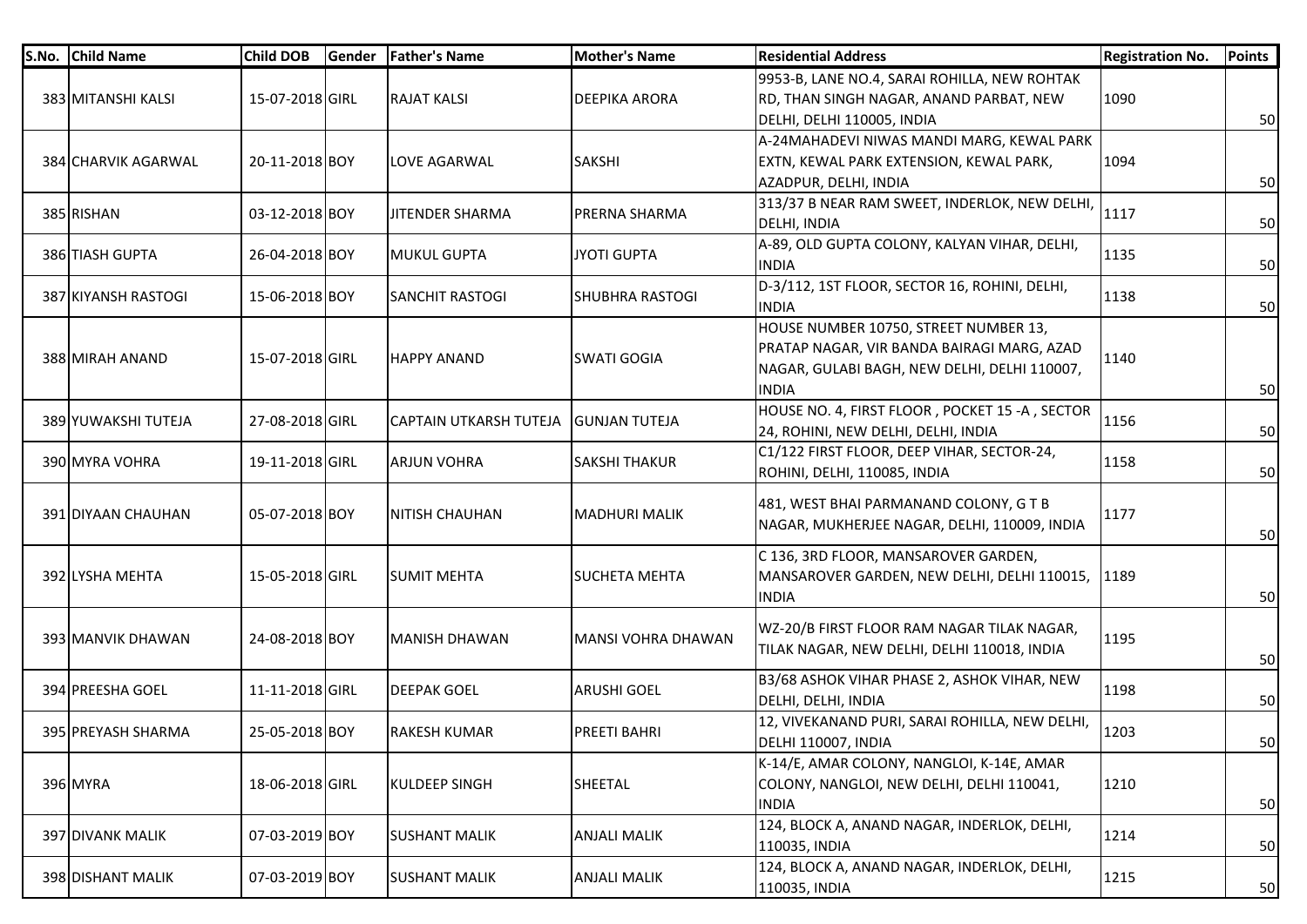| S.No. Child Name      | <b>Child DOB</b> | Gender | <b>Father's Name</b>                    | <b>Mother's Name</b>  | <b>Residential Address</b>                                                                                           | <b>Registration No.</b> | <b>Points</b> |
|-----------------------|------------------|--------|-----------------------------------------|-----------------------|----------------------------------------------------------------------------------------------------------------------|-------------------------|---------------|
| 399 MISHIKA KHANNA    | 18-03-2019 GIRL  |        | <b>GAURAV KHANNA</b>                    | <b>KANCHAN KUMARI</b> | C-1/152, DEEP VIHAR, SECTOR-24, ROHINI, DELHI,<br>110085, INDIA                                                      | 1218                    | 50            |
| 400 PAARTH GUPTA      | 24-02-2019 BOY   |        | <b>ASHWANI GUPTA</b>                    | <b>RUCHI GUPTA</b>    | HOUSE NO. 44,, POCKET 27, SECTOR-24, ROHINI,<br>DELHI, 110085, INDIA                                                 | 1219                    | 50            |
| 401 DITVI SACHDEVA    | 08-03-2019 GIRL  |        | <b>SAHIL SACHDEVA</b>                   | <b>HEENA GROVER</b>   | C 57 STREET NO. 3, MAHENDRU ENCLAVE,<br>GUJRANWALA TOWN, NEW DELHI, DELHI 110052,<br><b>INDIA</b>                    | 1224                    | 50            |
| 402 MEHR AHUJA        | 03-11-2018 GIRL  |        | <b>PARAS AHUJA</b>                      | <b>SHALINI SETHI</b>  | N-9, 2ND FLOOR, KIRTI NAGAR, NEW DELHI, DELHI,<br>INDIA                                                              | 1230                    | 50            |
| 403 MISHKA GILL       | 21-06-2018 GIRL  |        | <b>KARAN GILL</b>                       | <b>CHHAVI GILL</b>    | A 17, CC COLONY, KALYAN VIHAR, DELHI, 110007,<br>INDIA                                                               | 1239                    | 50            |
| 404 GURMUKH SINGH     | 26-07-2018 BOY   |        | IINDERPAL SINGH                         | <b>KANIKA KHERA</b>   | THIRD FLOOR, HOUSE NO. 69, BLOCK-4, RAMESH<br>NAGAR, RAMESH NAGAR, NEW DELHI, DELHI<br>110015, INDIA                 | 1259                    | 50            |
| 405 PRITHUHAR WADHWA  | 23-11-2018 BOY   |        | RISHABH WADHWA                          | NIDHI WADHWA          | C-450, STREET NO-10, MAJLIS PARK, C450, GALI<br>NUMBER 10, MAJLIS PARK, AZADPUR, DELHI,<br>110033, INDIA             | 1266                    | 50            |
| 406 ARADHYA JAIN      | 09-07-2018 GIRL  |        | <b>ANKIT JAIN</b>                       | UPASANA NEGI JAIN     | 65/3 EAST MOTI BAGH SARAI ROHILLA, A/71, EAST<br>MOTI BAGH, SECTOR 37, NEW DELHI, DELHI 110007, 1283<br><b>INDIA</b> |                         | 50            |
| 407 TANASVI RATHOR    | 16-07-2018 GIRL  |        | <b>KARAMVEER SINGH</b><br><b>RATHOR</b> | <b>MEGHNA NARUKA</b>  | 522, 2/628, BLOCK JG 3, VIKASPURI, DELHI, 110018,<br><b>INDIA</b>                                                    | 1291                    | 50            |
| 408 UDIISH VOHRA      | 31-10-2018 BOY   |        | <b>FALAK VOHRA</b>                      | <b>RITIKA OBEROI</b>  | WZ-3158, MAHINDRA PARK, RANI BAGH, DELHI,<br>INDIA                                                                   | 1294                    | 50            |
| 409 CHITRARTH SARDANA | 18-12-2018 BOY   |        | <b>MAYANK SARDANA</b>                   | NEHA SARDANA          | C-5/100A FIRST FLOOR, KESHAV PURAM, TRI NAGAR,<br><b>DELHI, INDIA</b>                                                | 1297                    | 50            |
| 410 AASHVIK SACHDEVA  | 12-02-2019 BOY   |        | NITIN SACHDEVA                          | <b>MANSI TANEJA</b>   | A-41 TAGORE GARDEN EXTENSION,, TAGORE<br>GARDEN, TAGORE GARDEN EXTENSION, NEW DELHI, 1305<br>DELHI 110027, INDIA     |                         | 50            |
| 411 SAMARTH GARG      | 22-11-2018 BOY   |        | <b>MANISH GARG</b>                      | POOJA GARG            | E-2/24 GARG NIWAS, SHASTRI NAGAR, NEW DELHI,<br>DELHI, INDIA                                                         | 1316                    | 50            |
| 412 MIVAAN FOTEDAR    | 26-12-2018 BOY   |        | <b>ASHUTOSH FOTEDAR</b>                 | <b>ANUSHA TIKOO</b>   | 115-D, PLATINUM ENCLAVE, BLOCK-I, SECTOR-18, B7<br>RD, SECTOR 18, ROHINI, DELHI, 110089, INDIA                       | 1317                    | 50            |
| 413 RAAHITYA GAUR     | 30-01-2019 BOY   |        | <b>ASHISH GAUR</b>                      | <b>ARCHITA GAUR</b>   | 32 B, FOURTH FLOOR, RAMESHWAR NAGAR, MODEL<br>TOWN, DELHI, 110009, INDIA                                             | 1336                    | 50            |
| 414 JEEVIKA MARODIA   | 28-07-2018 GIRL  |        | <b>NITIN</b>                            | <b>SONIKA</b>         | 133 9, BLOCK M GOL CHAKKAR, BLOCK M, SHASTRI<br>NAGAR, NEW DELHI, DELHI 110052, INDIA                                | 1342                    | 50            |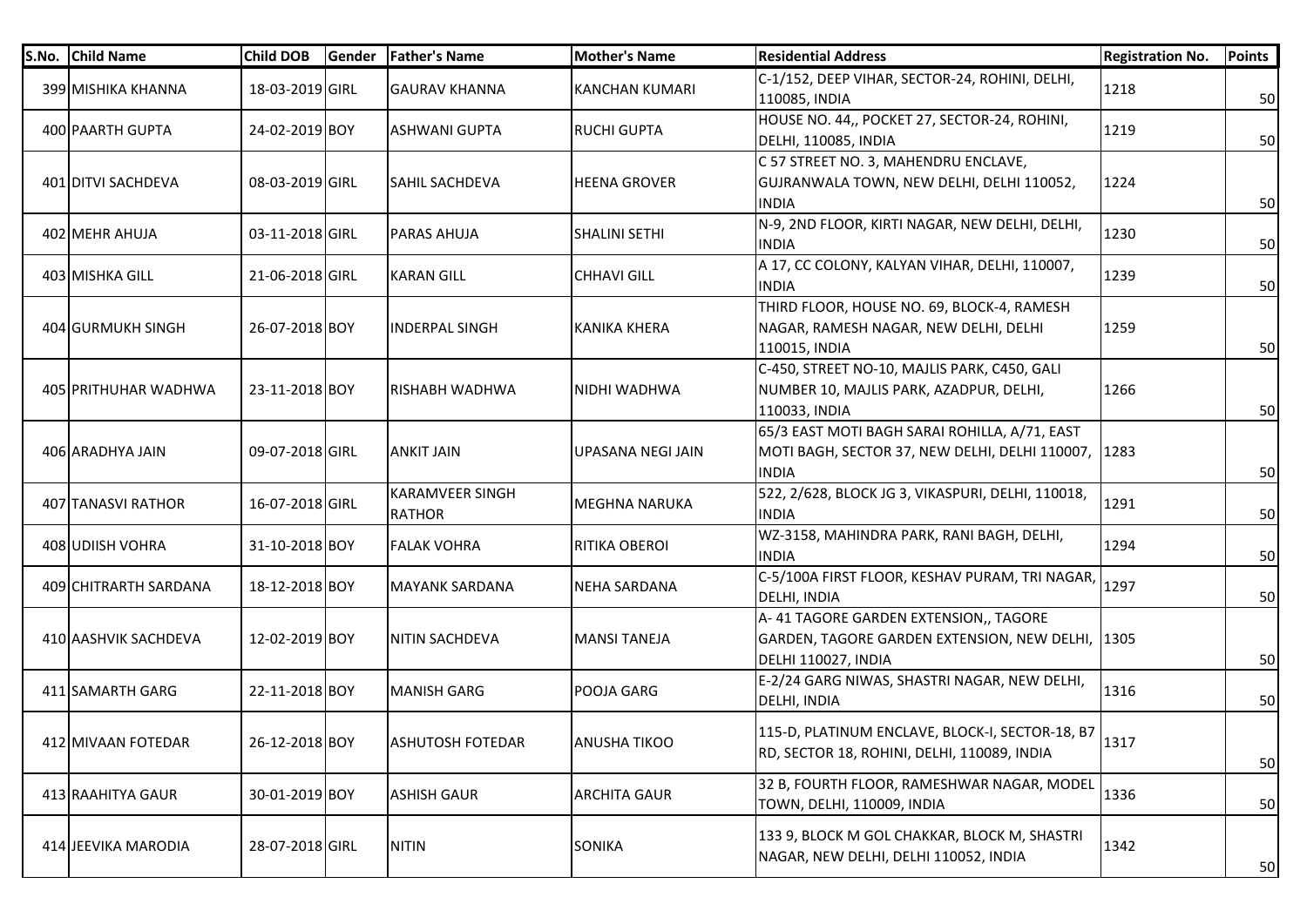| S.No. | <b>Child Name</b>    | Child DOB       | Gender | <b>Father's Name</b>                 | <b>Mother's Name</b>    | <b>Residential Address</b>                                                                                          | <b>Registration No.</b> | <b>Points</b> |
|-------|----------------------|-----------------|--------|--------------------------------------|-------------------------|---------------------------------------------------------------------------------------------------------------------|-------------------------|---------------|
|       | 415 DEVAL MALHOTRA   | 19-11-2018 GIRL |        | YASHIV MALHOTRA                      | <b>RITIKA MALHOTRA</b>  | 104, BLOCK I, PHASE 1, ASHOK VIHAR, NEW DELHI,<br>DELHI 110052, INDIA                                               | 1343                    | 50            |
|       | 416 MAAHIR KASHYAP   | 13-08-2018 BOY  |        | PANKAJ KASHYAP                       | <b>NEHA MALHOTRA</b>    | I-24 WEST PATEL NAGAR, BLOCK I, WEST PATEL<br>NAGAR, PATEL NAGAR, NEW DELHI, DELHI 110008,<br><b>INDIA</b>          | 1345                    | 50            |
|       | 417 AADYA GUPTA      | 05-01-2019 GIRL |        | AKHIL GUPTA                          | SAKSHI AGGARWAL         | A-48, DERAWAL NAGAR, GUJRANWALA TOWN,<br>DELHI, INDIA                                                               | 1351                    | 50            |
|       | 418 NIVAAN GULATI    | 25-06-2018 BOY  |        | <b>PRADEEP GULATI</b>                | POOJA ARORA             | 10/27 SUBHASH NAGAR, BLOCK 10, PRESS COLONY,<br>MAYAPURI, NEW DELHI, DELHI 110027, INDIA                            | 1355                    | 50            |
|       | 419 TEJAS SINGH      | 27-08-2018 BOY  |        | HARPREET SINGH MARWAH MILANDEEP KAUR |                         | DE-141/B2, TAGORE GARDEN, TAGORE GARDEN<br>EXTENSION, NEW DELHI, DELHI 110027, INDIA                                | 1356                    | 50            |
|       | 420 HITAKSHI SINGHAL | 04-10-2018 GIRL |        | <b>RAHUL SINGHAL</b>                 | <b>SHILPI RANI</b>      | SHASTRI NAGAR, M 56, M 56 STREET NO.3 SHASTRI<br>NAGAR, DELHI-110052                                                | 1362                    | 50            |
|       | 421 VAIBHAVI SINGH   | 14-03-2019 GIRL |        | ASHISH KUMAR SINGH                   | <b>ANURADHA SINGH</b>   | 353 DA BLOCK SHEESHMAHAL APARTMENT, 110088,<br>SHALAMAR, SHALIMAR EXTENSION, SHALIMAR<br>BAGH, DELHI, 110088, INDIA | 1372                    | 50            |
|       | 422 PARTH BANSAL     | 01-04-2018 BOY  |        | <b>RAJ BANSAL</b>                    | DEEPIKA BANSAL          | N-74, DLF, DLF CAPITAL GREENS, MOTI NAGAR,<br>KARAMPURA INDUSTRIAL AREA, MOTI NAGAR,<br><b>DELHI, 110015, INDIA</b> | 1402                    | 50            |
|       | 423 PRISHIKA SURYAN  | 18-09-2018 GIRL |        | VIKAS SURYAN                         | <b>MEENAKSHI TANWAR</b> | B 11, SAWAN PARK, ASHOK VIHAR, PHASE 3, SAWAN<br>PARK, ASHOK VIHAR, DELHI, INDIA                                    | 1403                    | 50            |
|       | 424 KIANSH KOHLI     | 30-10-2018 BOY  |        | VARUN KOHLI                          | <b>PARUL NAGPAL</b>     | B-170, B-170, BRAHMA KUMARI MARG, BLOCK B,<br>GUJRANWALA TOWN, DELHI, 110009, INDIA                                 | 1406                    | 50            |
|       | 425 LAVYAM GARG      | 10-06-2018 BOY  |        | HARIOM GARG                          | <b>NEHA</b>             | H1/91-92, G. FLOOR, SECTOR 16, ROHINI, DELHI,<br><b>INDIA</b>                                                       | 1408                    | 50            |
|       | 426 GURSAHEJ SINGH   | 25-08-2018 BOY  |        | SAHIB SINGH                          | <b>GURMEET KAUR</b>     | B-46, SHAM NAGAR, TILAK NAGAR, SHYAM NAGAR,<br>VISHNU GARDEN, NEW DELHI, DELHI 110018, INDIA                        | 1409                    | 50            |
|       | 427 SUDIKSHA         | 07-02-2019 GIRL |        | KAMAL THADANI                        | MONIKA BHAGCHANDANI     | A-3/33, SECOND FLOOR, SECTOR 15, POCKET 1,<br>SECTOR 15A, ROHINI, DELHI, 110089, INDIA                              | 1411                    | 50            |
|       | 428 AAYAN CHUGH      | 21-09-2018 BOY  |        | ANGAD CHUGH                          | <b>MAHIMA CHUGH</b>     | 1A/10-A, FIRST FLOOR, SINGLE STOREY, RAMESH<br>NAGAR, RAMESH NAGAR, NEW DELHI, DELHI<br>110015, INDIA               | 1417                    | 50            |
|       | 429 AVIRAJ SAINI     | 30-01-2019 BOY  |        | <b>RAJAN SAINI</b>                   | <b>PINKI PAWAR</b>      | WZ 508 F/2, 508/1, BLOCK W, BASAI DARA PUR, BALI<br>NAGAR, NEW DELHI, DELHI 110015, INDIA                           | 1419                    | 50            |